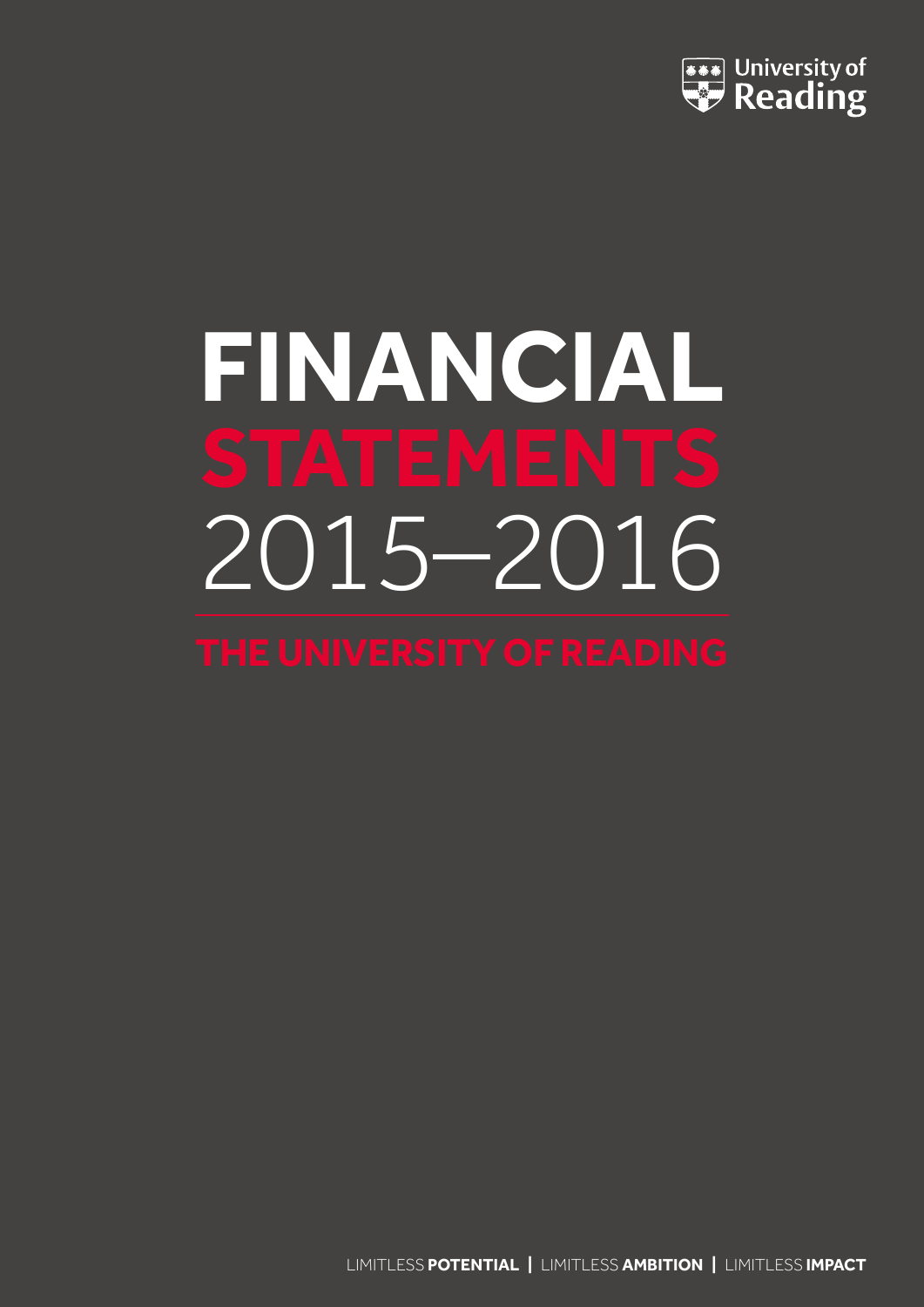## **CONTENTS**

| 3         | President's foreword                                                        |
|-----------|-----------------------------------------------------------------------------|
| $4 - 5$   | The Council                                                                 |
| $6 - 7$   | Officers of the University                                                  |
| $8 - 18$  | Strategic report                                                            |
| $19 - 21$ | Statement on public benefit                                                 |
| $22 - 27$ | Governance statement                                                        |
| 28        | Report of the Remuneration Committee                                        |
| $29 - 30$ | Independent auditor's report to the Council of the<br>University of Reading |
| 31        | Statement of comprehensive income                                           |
| 32        | Statement of changes in reserves                                            |
| 33        | Balance sheet.                                                              |
| 34        | Statement of cash flows                                                     |
| $35 - 41$ | Statement of principal accounting policies                                  |
| $42 - 63$ | Notes to the financial statements                                           |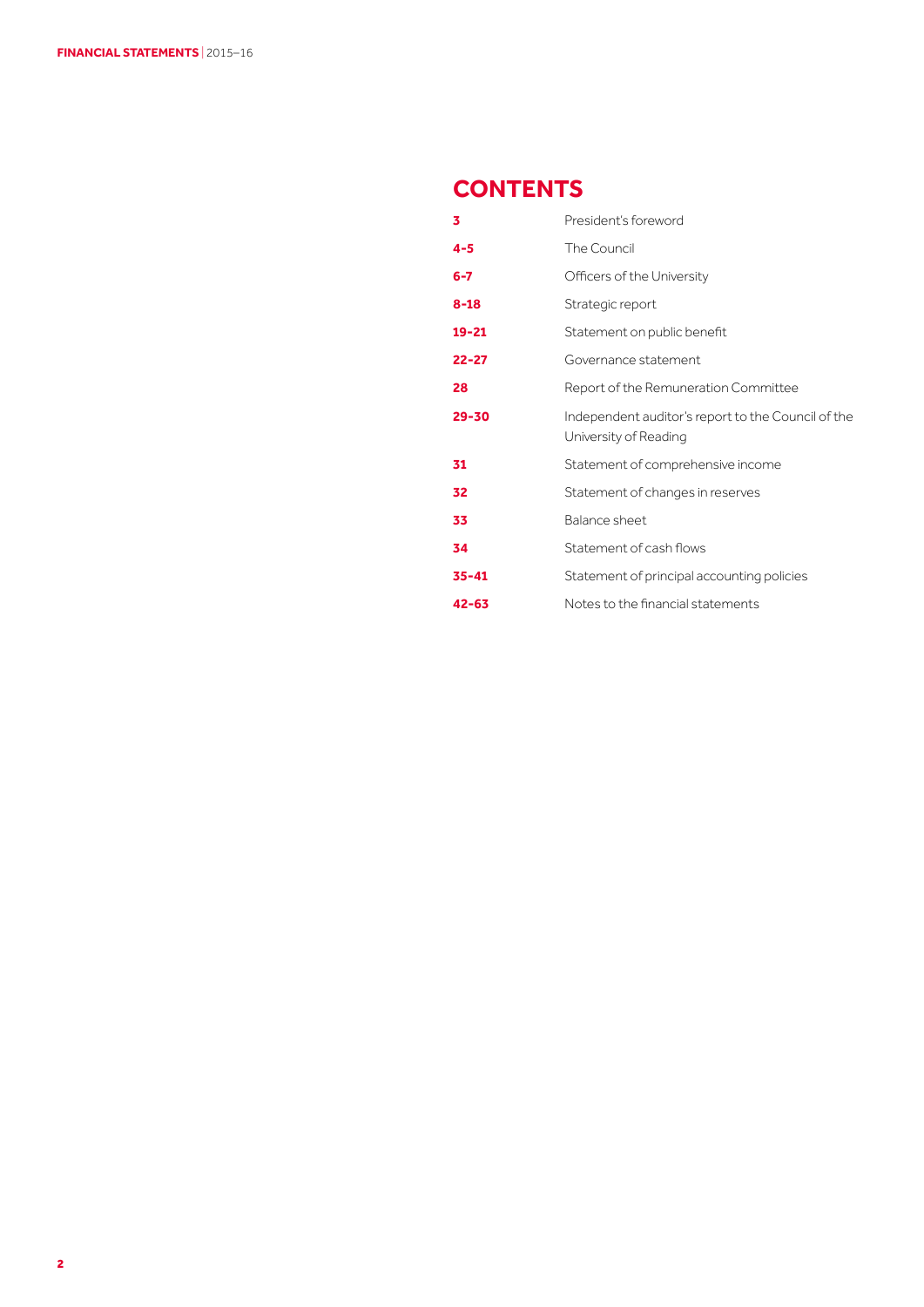#### **PRESIDENT'S FOREWORD**

#### **Paul Preston**

I am honoured to have now taken over as President of Council, the University's governing body, in this our 90th anniversary year. It is a good opportunity to reflect upon the activity of the University during this historic period and also to start to look forward to our centenary; we have had plenty to celebrate.

In September 2015 we saw a record undergraduate intake and we have received an increased number of applications for 2016/17. We have experienced very high student satisfaction and consolidated our reputation for academic and research excellence, making the University of Reading a very attractive place to work and study and cementing our place in the top 1% of universities in the world.

We have laid solid groundwork for our future ambitions through our Efficiency & Effectiveness programme, which has delivered a significant level of operational improvement and cost efficiency. This will help us to make better use of our resources and reduce our cost base.

We are now well equipped financially to deliver our ongoing capital investment programme aiming to redevelop the campus facilities for future students. The 2026: TRANSFORM programme is driven by the University's ambition to become a larger, vibrant and more sustainable institution by our centenary year. The Chancellor's Building is nearing completion; the Library's four-year refurbishment has started; and several other projects are at varying stages in the planning process. Next year will see the opening of the new Thames Valley Science Park, an exciting development that will benefit both the University and the local economy.

Our position as a global institution has been enhanced by the formal opening of University of Reading Malaysia in February this year and by our strengthening partnership with the Nanjing University of Information Science and Technology (NUIST) in China. As a global institution with a diverse staff and student base, we are continuing to respond as an institution to Brexit and its developing consequences. Our core values remain unchanged, as does our belief in the benefits of global engagement. Our Global Engagement strategy sets a target for the outward mobility of UK-based students: by 2026, we plan that at least one third of our students will spend some time overseas as part of their degree.

I am keen that we continue to refine our governance and operational processes to ensure that they remain aligned to our developing strategic aims. We appointed five Research Deans during the year to ensure that we can better focus upon attracting increasingly important research funding; we have completed the implementation of our 2020 Research Plan; and we have continued to embed our Diversity and Inclusion activities. We have also successfully launched our major fundraising campaign, IMAGINE, and we remain indebted to our many donors and supporters.

Finally I wish to acknowledge the work of my predecessor Christopher Fisher who, as past President of both the Student's Union and the Council, has left a lasting legacy. We are in increasingly healthy shape, enabling us to better respond to the challenges of the sector and to achieve our centenary ambitions.

#### **Paul Preston President of the Council**

25 November 2016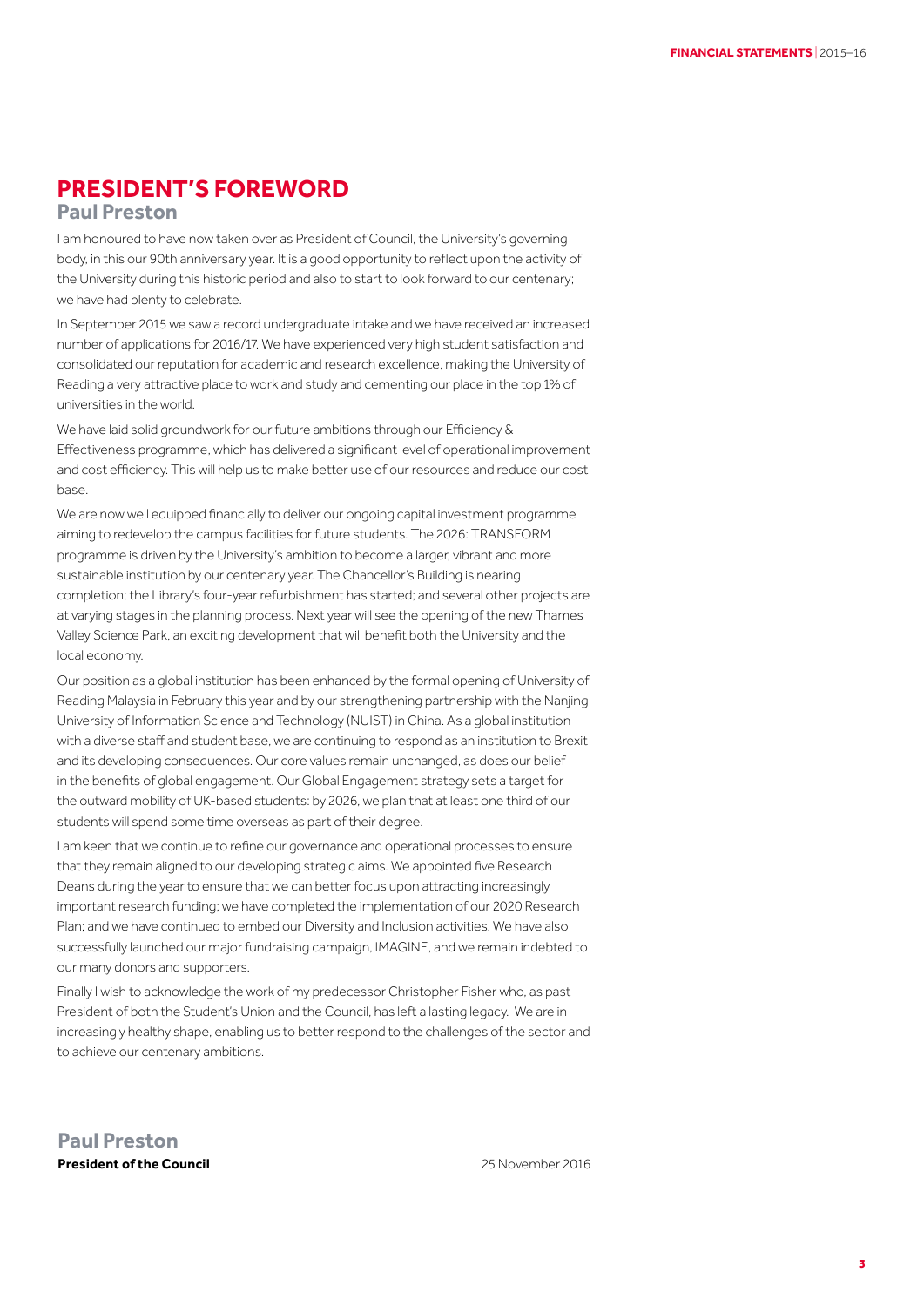#### **THE COUNCIL**

#### **Ex officio**

The Vice-Chancellor<sup>1</sup> The Deputy Vice-Chancellor The Pro-Vice-Chancellors Dean of the Henley Business School

#### **Sixteen persons not being employees or registered students of the University appointed by the Council**

Mr T. Bartlam, BA, MA, FCA Mr T. Beardmore-Gray, MA, FCA<sup>3</sup> Mr K. Corrigan, BA, FCCA (from 1 August 2016) Lord Crisp, KCB, MA Mr R. Dwyer, BSc, FCIPD (Vice-President of the Council) (until 31 December 2015) Mrs P. Egan, BA, CBE (from 1 January 2016) Dr P.A. Erskine, BA, Hon LLD Mr R.E.R. Evans, BSc, FRICS (Vice-President of the Council)<sup>1,2</sup> Mr C.C. Fisher, BA, MPP (President of the Council) (until 31 July 2016) Dame Moira Gibb, DBE, MA, DipSoc Admin, CQSW, Hon DCL, Hon DSc Mr S. Hawker, CB, MA, FIET (until 31 December 2015) Mrs K. Owen, BA<sup>1</sup> Mr H.W.A. Palmer, QC, MA Dr P.R. Preston, BSc, PhD (President of the Council)<sup>1,4,5</sup> (from 1 August 2016) Mr S.C.C. Pryce, BSc, ACA Dr B. Rawal, BSc, MBBS, MSc, FRCPath, FFPM (from 1 January 2016) Mr S.P. Sherman, FCA<sup>1</sup> Ms S.L. Webber, BSc Ms S.M. Woodman, BA (Vice-President of the Council)<sup>1,6</sup>

#### **The Deans of the Faculties (until 31 July 2016)**

Dean of the Faculty of Arts, Humanities and Social Science Dean of the Faculty of Life Sciences Dean of the Faculty of Science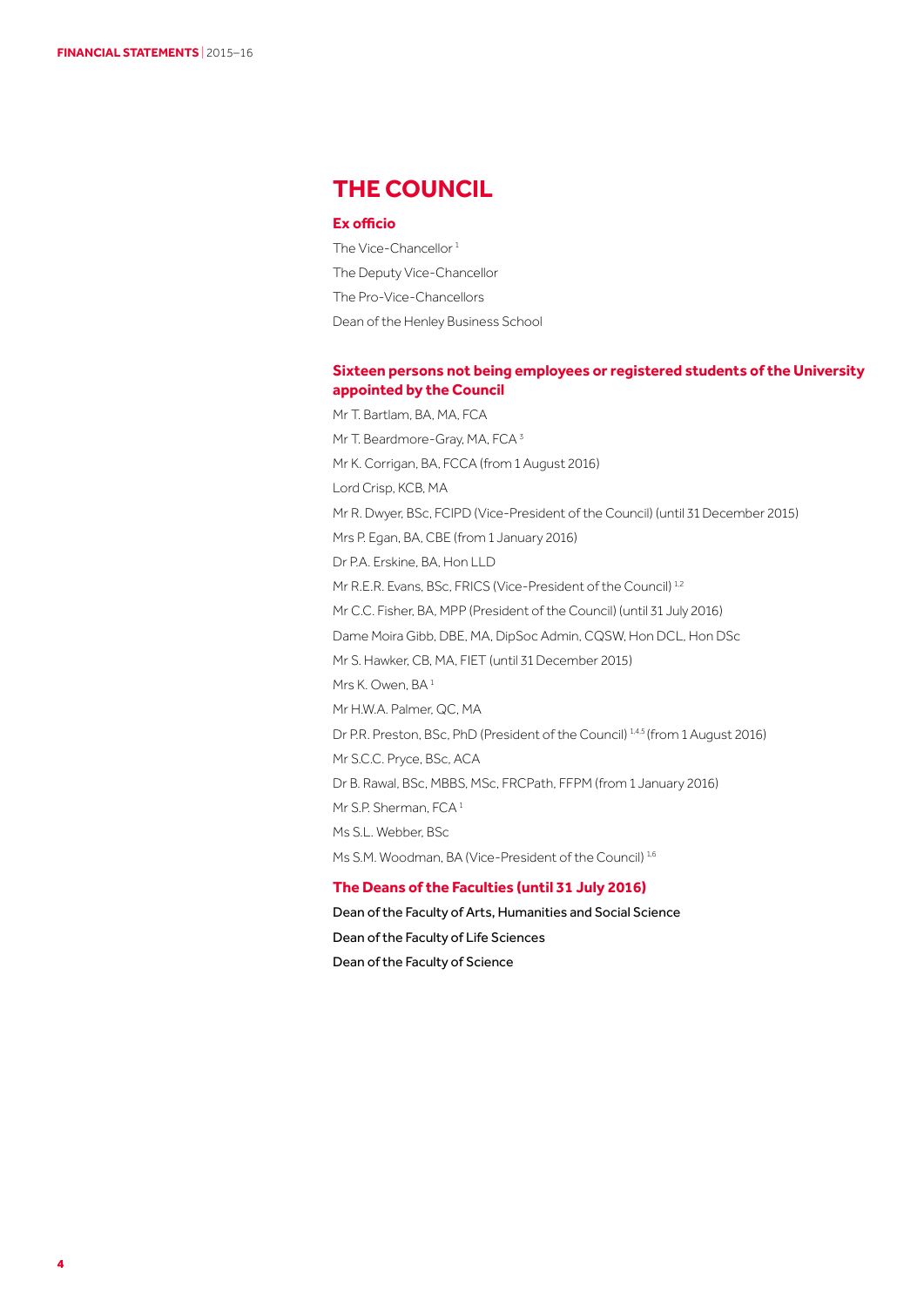**Two members of the Academic Staff of the Leadership Group elected from among their own number in such a manner and under such conditions as are prescribed by the Council for the election of members of the Academic Staff to the Senate (from 1 August 2016)**

Professor L.T. Butler, BA, PhD, FHEA

Professor J.R. Park, BSc, Cert Ed, PhD

**One member of the Senate not being a registered student of the University appointed by the Senate**

Professor S.F. Walker, BA, PhD, FDRS

**One member of the Academic Staff of the University elected from among their own number in such a manner and under such conditions as are prescribed by the Council for the election of members of the Academic Staff**  to the Senate

Dr O.B. Kennedy, BSc, MSc, PhD, FIFST

**One member of the staff of the University not being a member of the Academic Staff elected in such a manner as the Council shall from time to time determine**

Mrs M.T. Martin, BA, MA, PGCE (until 21 April 2016)

Ms M. Hargreaves (from 1 August 2016)

#### **Two officers of the Students' Union and two alternates as determined from time to time by the Council after consultation with the Students' Union**

Mr B. Cooper (President of the Students' Union)

Ms P. Oppenheimer (Welfare Officer of the Students' Union)

**1 Member of Remuneration Committee**

**2 Chair of Remuneration Committee**

**3 Chair of Audit Committee**

**4 Chair of Appointments & Governance Committee**

**5 Chair of Strategy and Finance Committee**

**6 Chair of Student Experience Committee**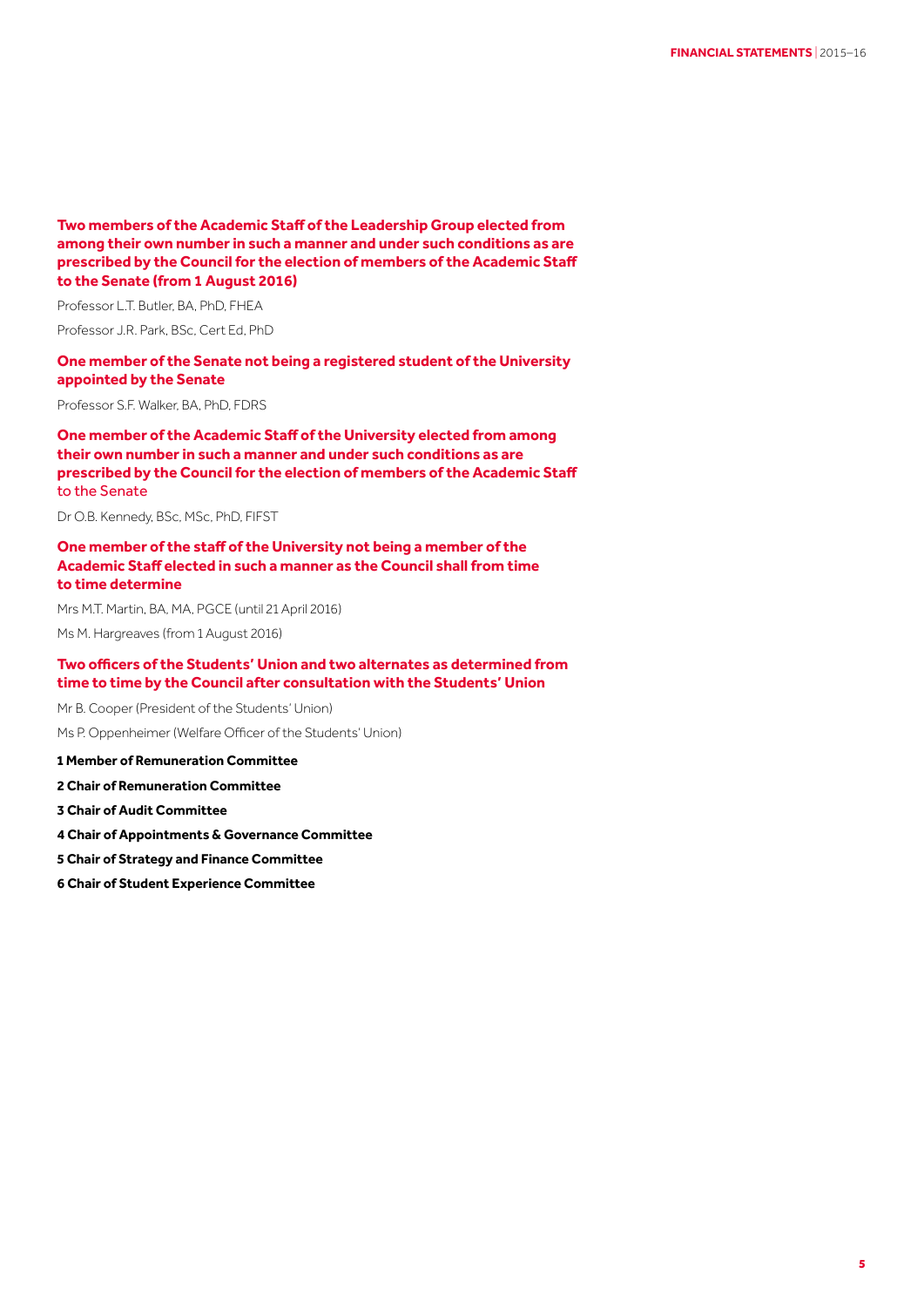#### **OFFICERS OF THE UNIVERSITY**

#### **Chancellor**

Sir John Madejski, OBE, DL, Hon DLitt (Reading)

#### **Vice-Chancellor**

Sir David Bell, KCB, MA, MEd, DipEd, PGCE, HonDUniv, HonEdD

#### **Deputy Vice-Chancellor**

Professor S.J. Mithen, BA, MSc, PhD, FSA, FSA (Scot), FBA

#### **President of the Council**

Mr C.C. Fisher, BA, MPP (until 31 July 2016) Dr P.R. Preston, BSc, PhD (from 1 August 2016)

#### **Vice-Presidents of the Council**

Mr R. Dwyer, BSc, FCIPD (until 31 December 2015) Mr R.E.R. Evans, BSc, FRICS (from 1 January 2016) Ms S.M. Woodman, BA

#### **Pro-Vice-Chancellors**

Professor G. Brooks, BPharm, PhD, MRPharmS, FAHA Mr V. Raimo, BA, MA Professor R. Van de Noort, BA, Drs, PhD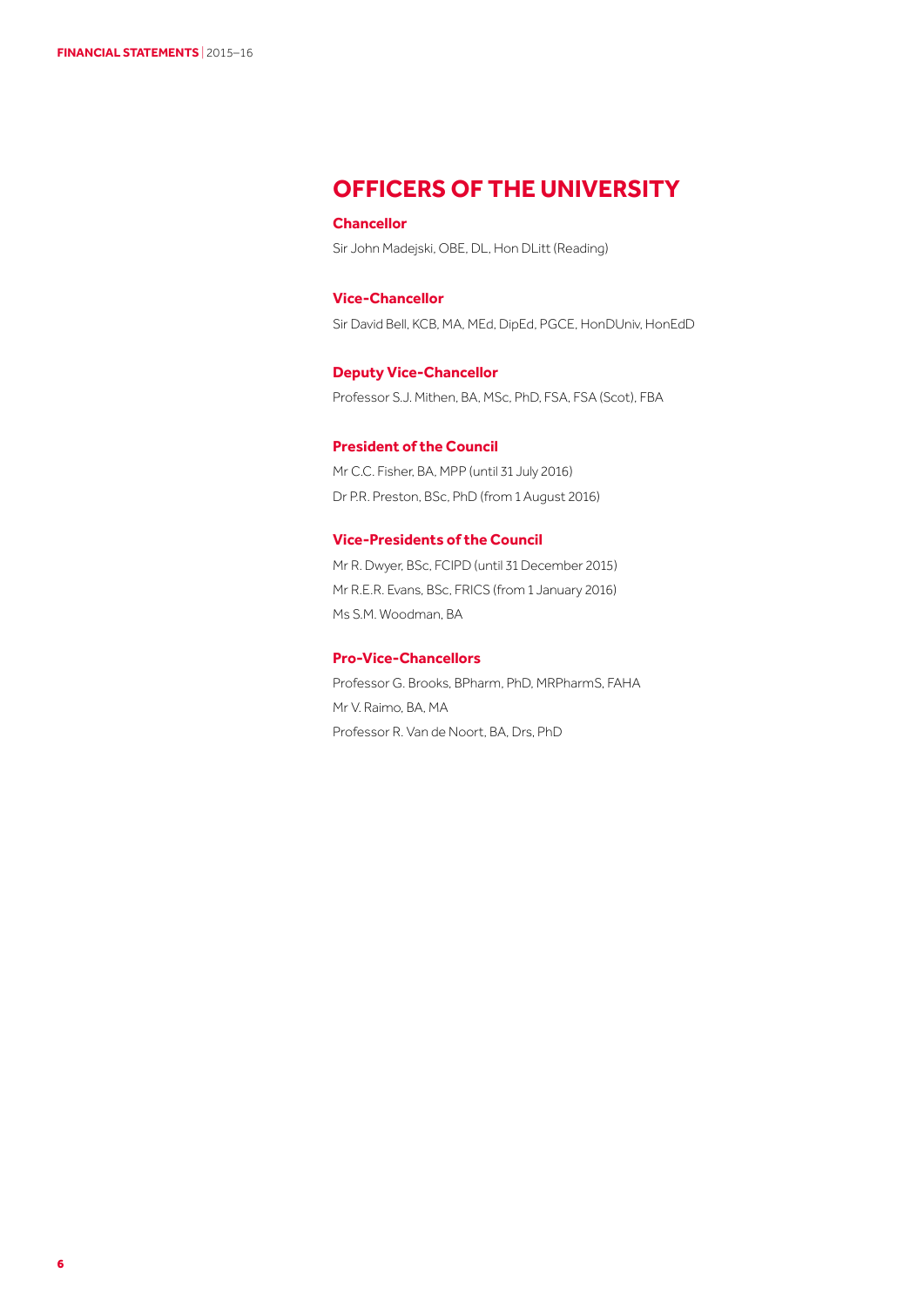#### **Deans of the Faculties (until 31 July 2016)**

#### **Arts, Humanities and Social Science**

Professor M.J. Almond, DPhil, PhD

## **Henley Business School**

Professor J.L.G. Board, BA, PhD

#### **Life Sciences**

Professor R.H. Ellis, BSc, PhD, CBiol, FIBiol

#### **Science**

Professor B. Cosh, BSc, PGCE, PhD

#### **Heads of Service**

#### **Chief Strategy Officer and University Secretary**

Dr R.J. Messer, BA, PhD

#### **Chief Operating Officer**

Mr D.C.L. Savage, BA, FCCA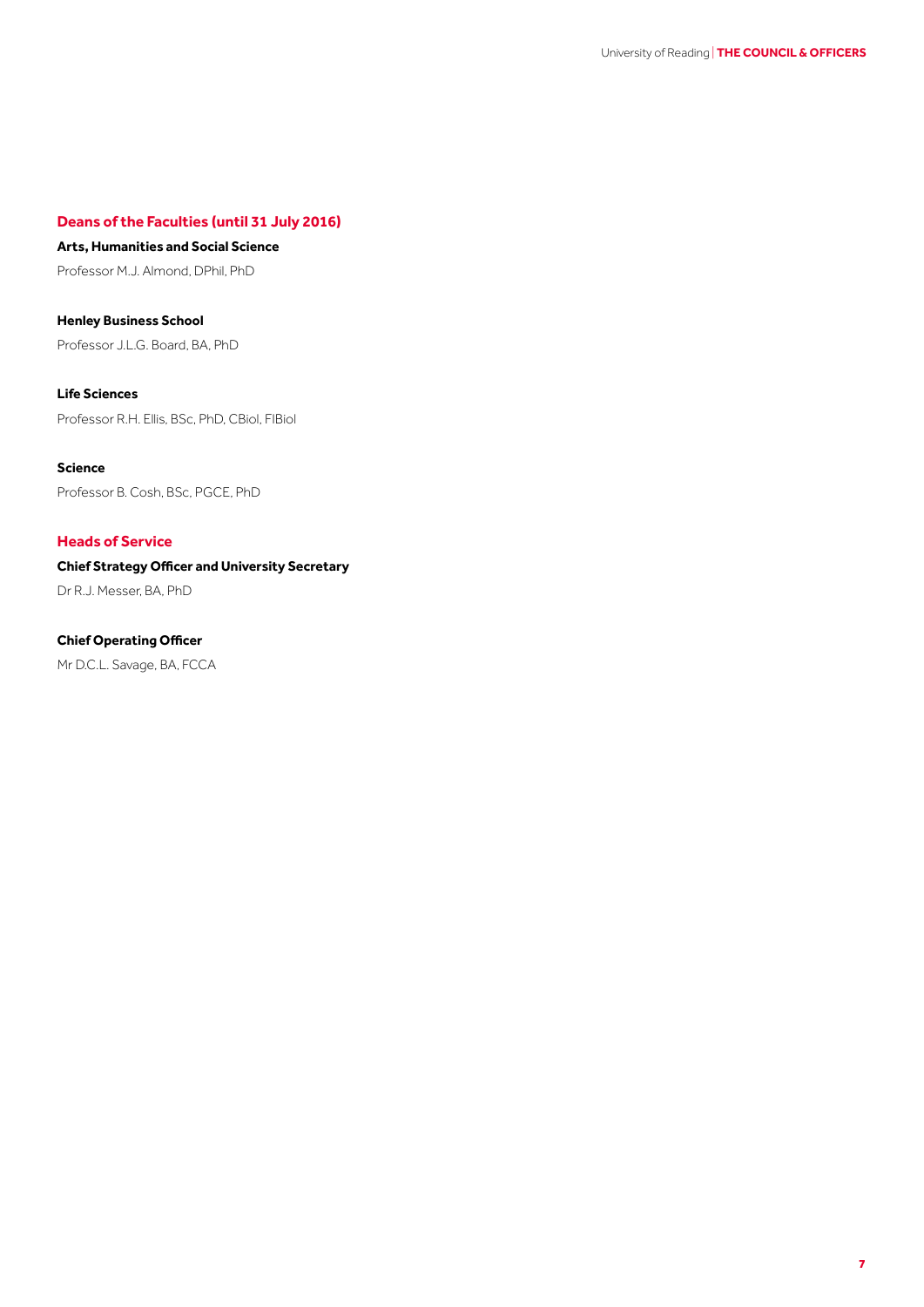

### **STRATEGIC REPORT**

The University of Reading has its roots in University College Reading which was established in 1892. It received its Royal Charter in 1926 and has since developed into a leading force in British and international higher education. It is a global university that enjoys a world-class reputation for teaching, research and enterprise.

#### **Principal operations**

Research and teaching are currently grouped into Schools which are situated on three campuses in the UK. The University is very active internationally and has operations in many countries including campuses in Malaysia and South Africa. It has in excess of 17,000 students across a broad range of disciplines and attracts high quality students and academics from around the world.

The University's key resources include almost 4,200 staff (3,300 full-time equivalent), extensive teaching space and laboratories, access to cutting edge research, a strong reputation in the UK and a growing reputation overseas.

#### **Objectives and strategies**

The University of Reading is among the UK's top universities and has a proud history of innovation and social influence which stretches back over many years. The University has developed and adopted a strategy which builds on its strengths and enables it to stand out as a forward-looking, confident and distinctive university in this rapidly growing and competitive environment.

The University's vision is that it will be a vibrant, thriving, sustainable, global and broad-based institution, responsive to, stimulated by and informing changes in the world around it. As a result, it will also become significantly larger in terms of students, global reach and presence. The strategy which it has developed is designed to transform the way the University is structured, the teaching and learning programmes it offers and the research it undertakes, and is designed to strengthen the position of the University as it approaches its centenary year in 2026.

Underpinning the University's strategy are the four fundamental principles of academic excellence, global engagement, financial strength and a thriving community. The University aims to generate sustainable financial surpluses to facilitate renewal and investment.

A number of key performance indicators (KPIs) have been developed to measure performance against objectives in areas of prime importance. KPIs are informed by external data which allows performance to be benchmarked against the rest of the sector. KPIs are reviewed regularly and responsive action taken where necessary. This report contains information on the University's current KPIs.

#### **Development and performance**

Over 7,000 students commenced undergraduate or postgraduate programmes at Reading UK campuses during the year, and over 9,700 students commenced some form of study with Reading both in the UK and abroad. The University was ranked 175th in the QS World University Rankings and was 28th amongst UK institutions. In the Times Higher Education World University Rankings, the University consolidated its top 200 position and was ranked 32nd amongst UK universities.

Reading also climbed two places to be ranked 27th nationally in the Complete University Guide 2017. The guide ranked its Agriculture & Forestry, Aural & Oral Sciences and Land and Property Management subject areas as the best in the UK. In total, eight subject areas featured in their respective top 10s.

Henley Business School's Full-Time MBA was ranked 1st in the UK and its Executive MBA UNIVERSITY 4th in the Financial Times and Economist rankings. Both programmes were ranked in the top 40 worldwide.

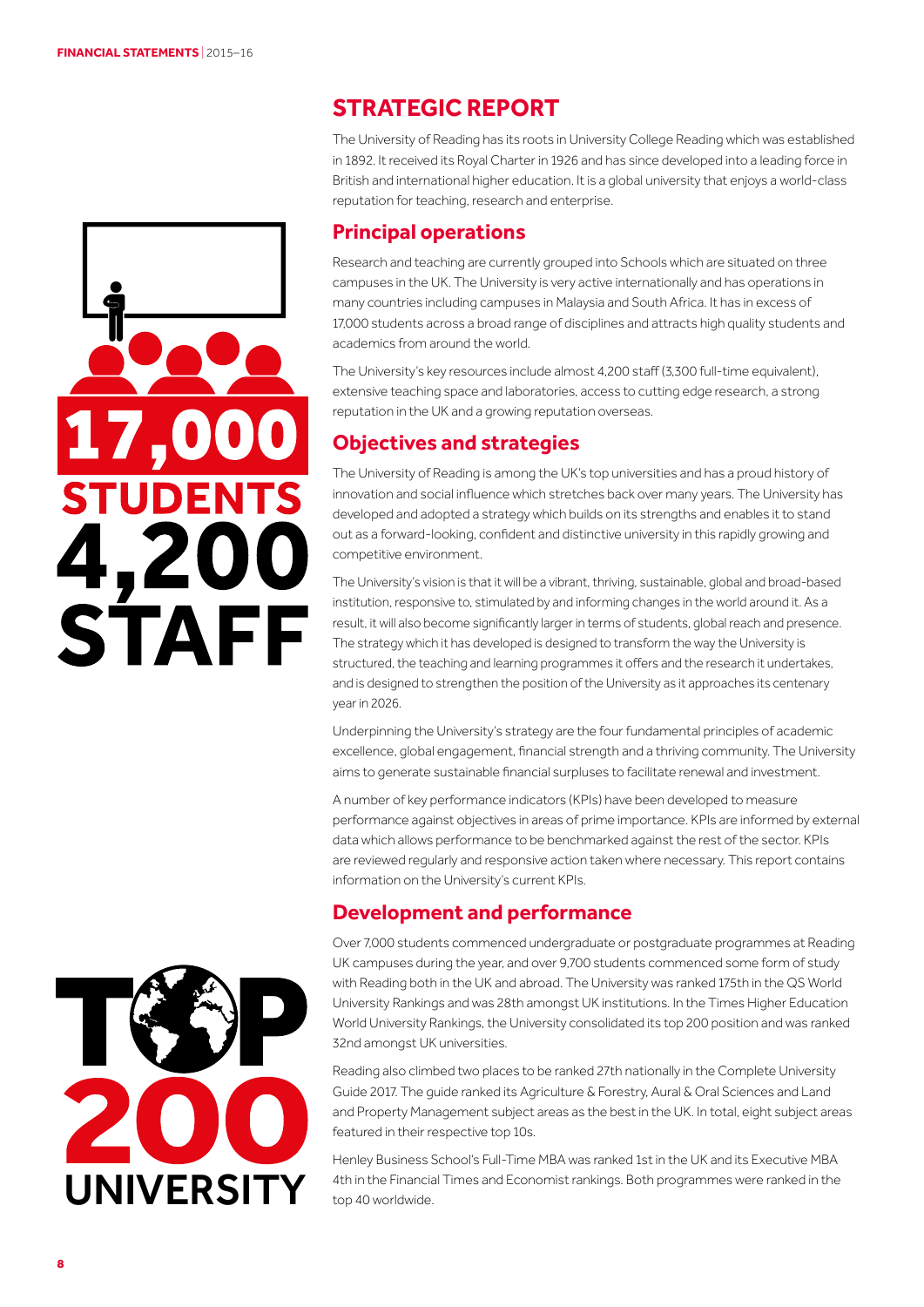In developing a strategy which is sustainable in the long-term, the University completed its detailed review of the efficiency and effectiveness of all of its administrative and support functions. Some £36m was invested over three years in order to transform the University's long-term efficiency and effectiveness and reduce its day-to-day operating costs. It is anticipated that the University will save £15m a year as a result, enabling the University to increase investment in frontline teaching, research and support services.

The findings of this review identified a significant level of improvements and cost efficiencies which could be achieved and which would ensure better support for the future ambitions of the University.

Within its efficiency and effectiveness review, the University completed the biggest ever review of its professional and administrative services (PAS) covering IT services, finance, procurement, human resources, technical support for schools and departments, teaching operations support and marketing and communication operations. The changes which followed as a result led to a number of new roles for staff while some roles became redundant. The University consulted widely on the changes and communicated them to all staff and offered support to those affected. Around 200 members of staff left the University under a voluntary redundancy scheme.

The University is investing over £200 million over the next five years on upgrading existing facilities and creating new ones to provide the best teaching, learning and research opportunities for its staff and students. The 2026: TRANSFORM programme is a significant commitment towards realising its vision.

The University of Reading Malaysia (UoRM) was officially inaugurated in February in EduCity, Iskandar. This state-of-the-art campus allows the University to project its worldleading research and teaching across Asia, while offering students and staff outstanding opportunities to study and work abroad.

Work continued on the new Thames Valley Science Park being constructed on land owned by the University located to the south of the M4 in Shinfield near Reading. The Science Park will open in 2017 and aims to attract innovative small and medium-sized technology-based companies that are researching and delivering innovative new products.

The University of Reading has a long-established relationship with the Nanjing University of Information Science and Technology (NUIST), China's premier university in meteorology. The two institutions have now established a joint academy, after receiving formal approval from the Ministry of Education of China. The academy enables Chinese students to work towards one of six accredited UK degrees in their home country over three years and then complete their degree at Reading.

A similar relationship has been forged between Henley Business School and the Beijing Institute of Technology (BIT). Nearly 500 students are following 4+0 degrees in accountancy and finance, with the first cohort graduating in 2017.

#### **Teaching**

The University provides an intellectually challenging learning experience within a supportive educational environment that is responsive to the needs of students. It also provides a rich extra-curricular experience that attracts engaged students from a variety of backgrounds and cultures. As an established and highly successful research-intensive university with a global reach, Reading aims to produce graduates with sound academic knowledge and essential skills so that they can achieve their maximum potential and future ambitions.

The University aims to recruit and develop well-qualified professional academic staff. Innovative approaches to teaching and learning are encouraged to capitalise on employing methods of learning that are effective and make use of technological developments in learning methods.

The University appointed five Teaching and Learning Deans who, alongside the Pro-Vice-Chancellor for Teaching and Learning, provide strategic leadership and lead activity



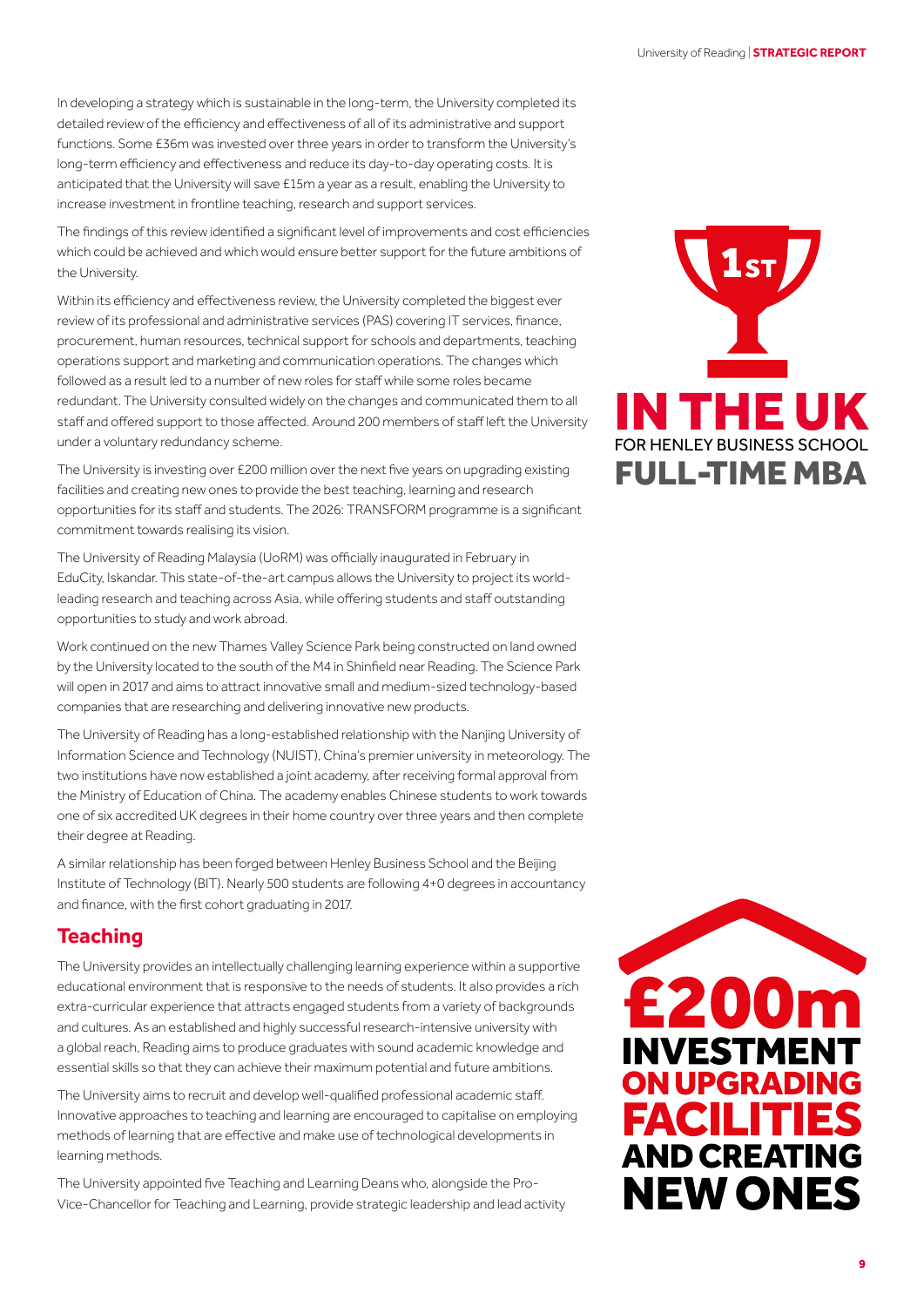in their areas of particular responsibility: student attainment; student experience; internationalisation; and quality, curriculum and enhancement. They also lead Universitywide strategic projects in teaching and learning.

In the National Student Survey 2016, the overall satisfaction level of students was 87% compared to a sector average of 86%. An impressive 91% of students would recommend the University to others. The University's Students' Union was ranked 13th in the UK.

There has been a University-wide project to improve students' experiences of assessment and feedback. A framework has been established for the curriculum, and a process of curriculum review has begun. The University continued to prioritise staff development in teaching and learning through the FLAIR CPD scheme, which allows staff to gain HEA accredited recognition for their work. The scheme made its 100th award this year.

In autumn 2016, the University's new School of Architecture welcomed its first cohort of over 40 students. There were over 200 applicants, and the School exceeded its recruitment targets. All students who enrolled on the BSc (Hons) Architecture course in 2016 had the opportunity of securing an annual £3,000 scholarship for each of the three years of the undergraduate degree.

#### **Research**

The University is highly regarded, nationally and internationally, for the quality of its research and is committed to enhancing its position as a leading research university. Reading's particular research priorities and internationally acknowledged expertise extend across a broad range of disciplines in the environmental, physical and life sciences, arts and humanities, business and social sciences. The University attracts high quality postgraduate research students and provides them with a stimulating and supportive research environment and training.

Overall, research income (awards) was c. £40m from around 650 grants during the year.

July 2016 saw the completion of the implementation of the 2020 Research Plan with regard to the new leadership, management, research support and organisational structures.

The University of Reading's research is structured around five themes, with a broad range of activity in each area. Below are examples of recent research from each theme.

#### **Environment**

As co-chair of the UN's Intergovernmental Panel on Biodiversity and Ecosystem Services (IPBES), Professor Simon Potts is one of the world's most influential scientists in wildlife conservation. His work has included dozens of studies, including publication in both Science and Nature, looking at the influence of various factors in the decline of crucial pollinating insects, such as bees. His work has shed new light on the true causes of decline including the effects of habitat loss, climate change and pesticide use.

#### **Food**

Professor Ian Givens' research has devised sustainable dietary strategies for dairy cows that would consistently reduce total saturated fatty acids (SFA) entering the food chain by replacing a proportion of its normal SFA, mainly with cis-monounsaturated fatty acids (MUFA) typical of the fatty acids in olive oil. This research has achieved a reduction in SFAs in milk and also a reduction in the amount of methane produced by the animal.

#### **Health**

Research by the University of Reading and Loughborough University led to the development of miniaturised technology that can be used for a variety of tests ranging from overnight detection of anti-microbial resistance to blood tests that can rapidly diagnose a heart attack. The Lab on a stick project uses miniaturised testing technology known as 'microfluidics' – tiny test tubes about the size of a human hair – that make lab analysis portable and up to 12 times quicker than current microbiological tests.



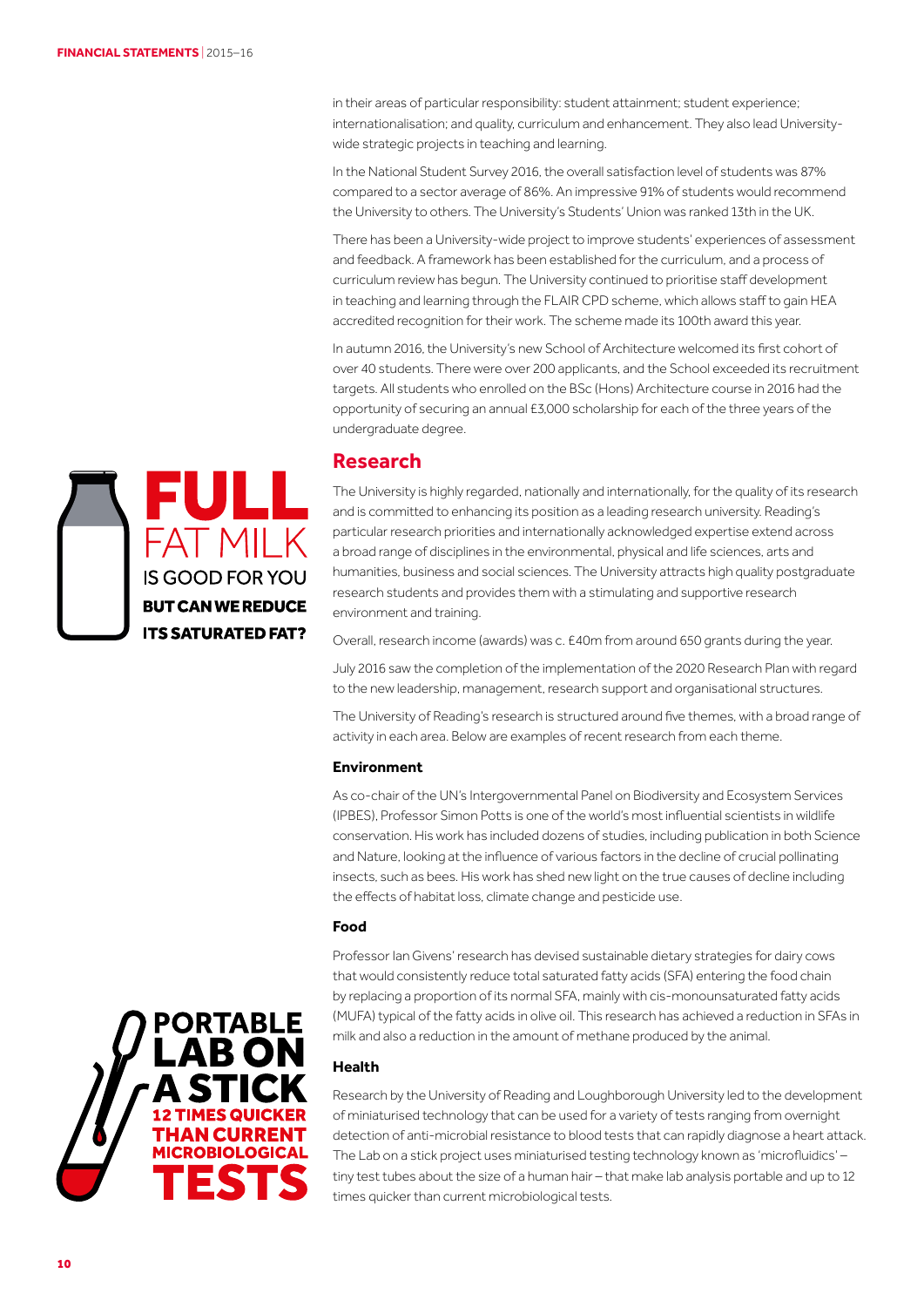#### **Heritage and Creativity**

Professor Alison Black in the Centre for Information Design Research (CIDR) in the Department of Typography has carried out a series of design research projects for health care. This includes an innovative approach to involving family carers in pain assessment for people with dementia and the re-design of care bundles to support multi-disciplinary clinical teams in hospital settings. 4,500 copies of these care bundles are held by the West Berkshire memory clinics and they have also been supplied to GP surgeries, the local Alzheimer's Society and other care organisations.

#### **Prosperity & Resilience**

Beatrice Krebs argued for a radically different approach to joint enterprise liability (a controversial area of criminal law dealing with cases of great seriousness) based on endorsement of, rather than foresight of, harm. Her article was of significant value to the Appellant lawyers preparing for the Supreme Court's hearing in the case of R v Jogee, which is poised to review and restate the law in this area. The appeal team drew heavily on the article in their written submissions to the Supreme Court, and also cited it during their oral submissions and argument. It impacted upon the appeal case, and early signs are that it has also proved influential in the way that the Law Lords are likely to redraw the law in this area.

#### **Fundraising**

The University received £2.2m in philanthropic income in 2015/16 and the University is very grateful to its alumni and other supporters who made a donation during the year.

Fundraising is conducted primarily through building direct relationships with potential donors, making submissions to charitable trusts and foundations, conducting in-house telephone campaigns and small direct-mail appeals. All of these activities are carried out by dedicated staff within the University and no commercial participators fundraise on its behalf.

The University's Donor Charter enshrines the standards it adheres to in its fundraising, and is supported by its ethical fundraising policy. Its standards are based on those recommended by CASE, the professional body for higher education fundraising and advancement.

Fundraising is primarily aimed at University of Reading alumni and supporters rather than the general public, and is therefore relatively targeted and often based on existing relationships. The Donor Charter makes a commitment to ensuring that the University's fundraising treats potential donors fairly and avoids fundraising to vulnerable people. In practice, the University's fundraising staff are trained to deal sensitively with anyone they contact for whom they then suspect it may not be appropriate to ask for a donation. The University also has controls such as age restrictions to avoid contacting those above certain age boundaries.

The University has not identified any instances where it has failed to meet these standards in the past year.

All fundraising is conducted by University of Reading employees and is closely managed and monitored through its management structure. For telephone campaigns, where student callers are employed, calling is monitored by trained supervisors and other fundraising team managers.

In 2015/16, approximately 2% of those called during a telephone campaign said that they did not wish to be included in future telephone fundraising. In the same year, the University mailed over 40,000 people with direct mail appeals and received around 30 complaints (0.08%) about the approach being made. The University did not receive any complaints about its face-to-face fundraising programme.

# **OF STUDENTS WOULD RECOMMEND THE UNIVERSITY OF 91%**

# **READING TO OTHERS**

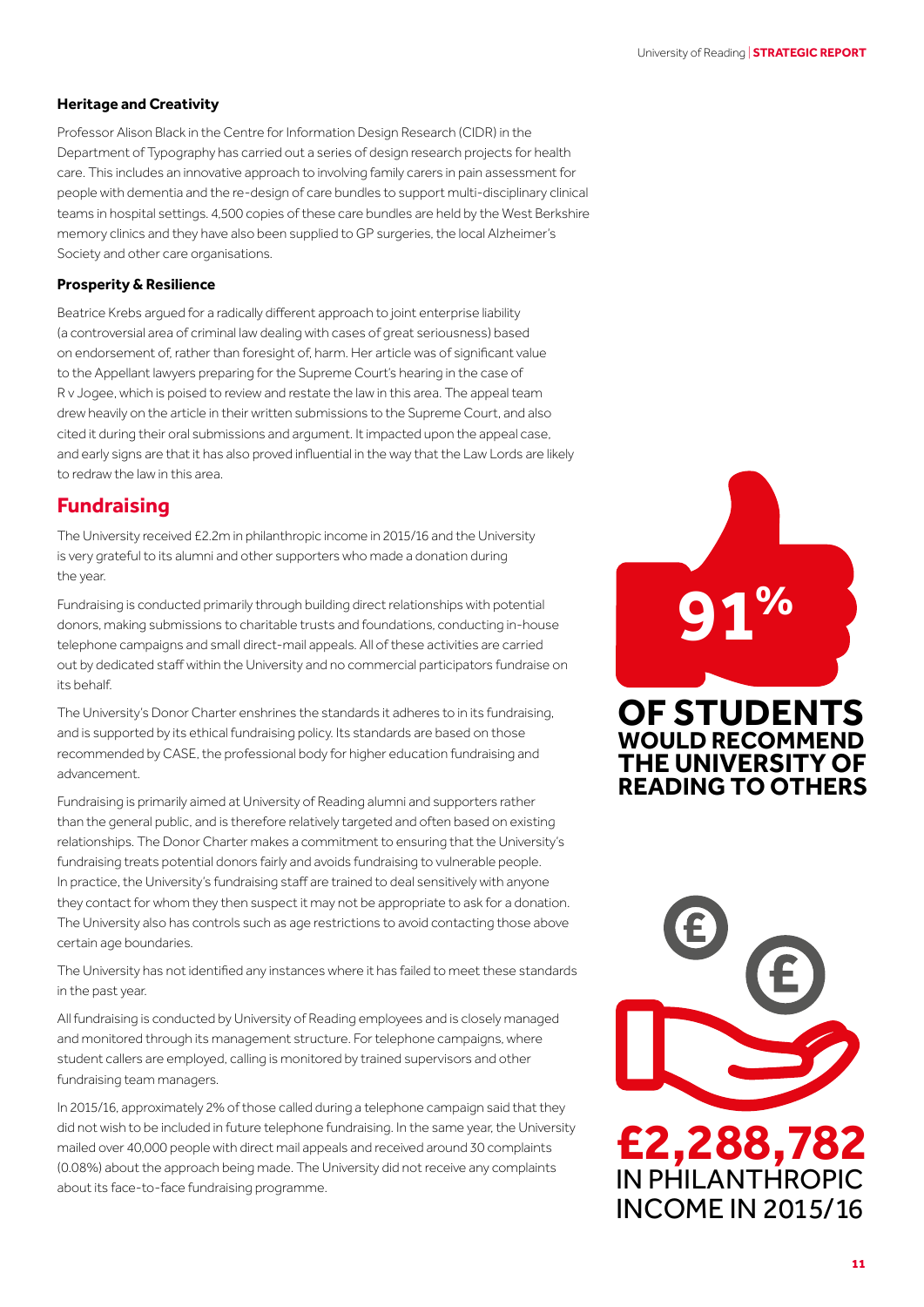#### **Financial performance in the year**

|                                         | 2016    | 2015    |
|-----------------------------------------|---------|---------|
|                                         | £'000   | £'000   |
| <b>Income</b>                           | 344,768 | 288,465 |
| Surplus for the year                    | 65,268  | 5,034   |
| Total comprehensive income for the year | 56,435  | 9.270   |

Group income for the year increased to £344.8m, due largely to income generated on the disposal of land in Shinfield to the south of Reading. The gain on disposal recognised in the year was around £71.7m.

Group expenditure fell by £4.5m due to a drop in costs incurred on the review of efficiency and effectiveness and the effect of the USS deficit plan provision on staff costs. The group surplus for the year was £65.3m.

#### **Group income (£m)**

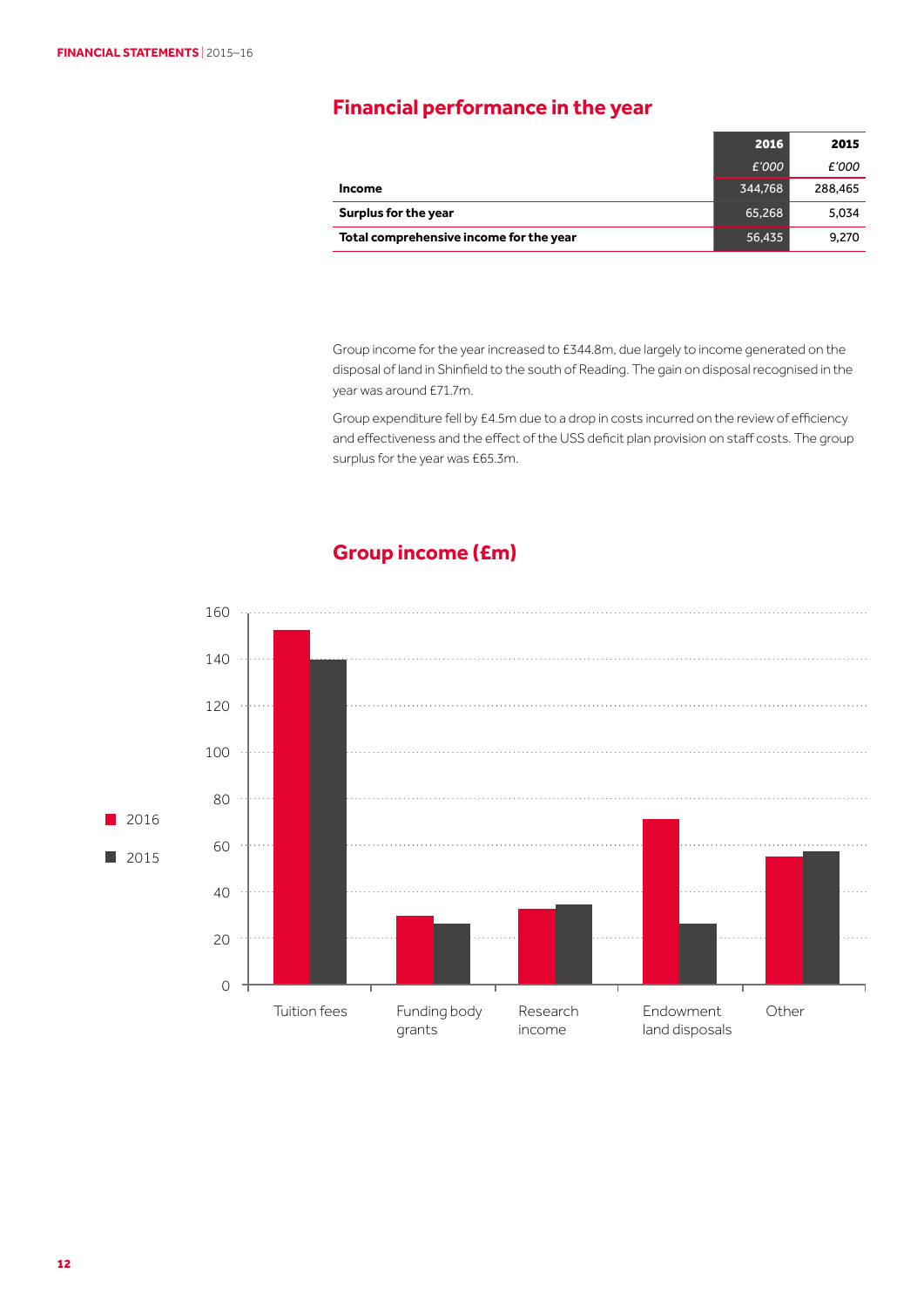Tuition fees increased by £12.6m which was driven by an increase in student numbers for home/EU and international students including the new campus in Malaysia.

Funding body grants increased slightly in the year to £31.0m due to an increase in Higher Education Funding Council grants and capital grants.

Total research income was £32.7m (2015: £34.1m). The principal reason it decreased was the Research and Development Expenditure Credit (RDEC), an HMRC research incentive scheme relating to the level of eligible research expenditure incurred. This credit was only available to universities until 31 July 2015.

The endowment land disposals of £71.7m arose from the sale of land south of Reading known as Shinfield West to housebuilders in November 2015. This disposal will allow the University to invest further in its core facilities on its campuses.

Other income fell slightly to £56.8m (2015: £58.0m) and came from a number of sources including residences, catering, conferences and property rentals.

#### **Group expenditure (£m)**

Total staff costs of £158.6m were similar to the previous year. Although payroll costs increased due to pay rises and an increase in staff numbers, this was offset by a reduction in the charge relating to the University's obligations to make payments to reduce its share of the deficit in the USS pension scheme.

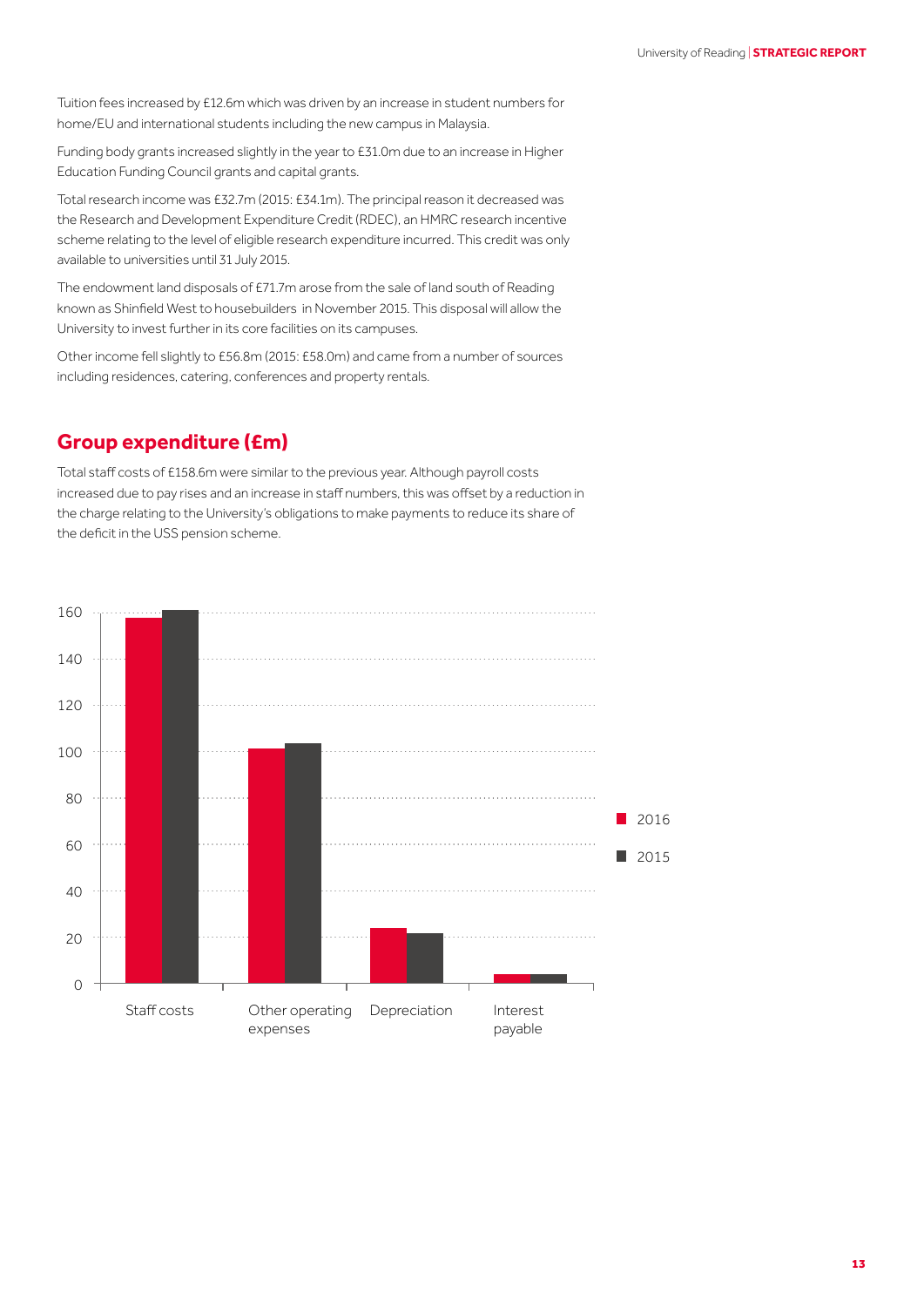Other operating expenses totalled £100.6m (2015: £104.4m) and included £4.8m in respect of the efficiency and effectiveness review (2015: £12.1m). The campus in Malaysia became operational in the year and led to an increase in expenditure of £4.2m.

Depreciation on tangible fixed assets increased slightly to £24.3m while interest payable was similar at £5.2m.

#### **Financial position**

Overall the Group has a strong balance sheet with consolidated net assets of £401.0m at 31 July 2016 (2015: £344.6m). The increase against the previous year was due largely to the proceeds generated on the Shinfield West disposal. Net current assets stand at £100.3m (2015: £48.6m).

#### **Fixed assets**

The University provides a high quality environment which facilitates student recruitment and the retention of staff, and provides the conditions in which teaching and research, students and staff, can thrive. Infrastructure developments are designed to enhance the University's academic activity and ensure that it continues to be regarded as one of the leading universities in the UK and internationally.

During the year formal approval was given for the four-year project to comprehensively refurbish the Library. Construction of the new Chancellor's Building is nearing completion. Several additional projects are at varying stages of the delivery process including the creation of a new Health and Life Sciences complex, an extension to the Henley Business School and a £35 million refurbishment to the URS Building.

The University offers a wide range of accommodation options for its students in partnership with its accommodation provider University Partnerships Programme (UPP). Plans are being drawn up to redevelop St Patrick's Hall in response to growing demand for high quality, affordable accommodation located on or near Whiteknights campus.

#### **Investments and investment properties**

The total investments held by the University and its trusts were valued at £88.4m (2015: £79.7m).

The University publishes its investment policy on its website as well as publishing annually a list of investments held. The policy is set and monitored by the Investments Committee. The portfolio is managed on a day-to-day basis by a professional investment manager. As well as targeting income returns and capital growth, the manager is required to consider the social, environmental and ethical issues of the companies in which investments are held.

The University has received requests from students and others for it to disinvest from fossil fuel companies. While the University has chosen not to automatically disinvest from all of these companies, it plans to move its portfolio to investment funds that:

- **•** exclude companies generating the bulk of their revenues from the most carbon-intensive fossil fuels,
- **•** give priority to investment in firms which are taking significant steps to cut fossil fuel use,
- **•** actively engage with companies to reduce their dependence on fossil fuels and change business practices to reduce environmental impact.

The University and its trusts hold some properties for their investment potential. Their combined market value at 31 July 2016 was £50.6m (2015: £49.4m).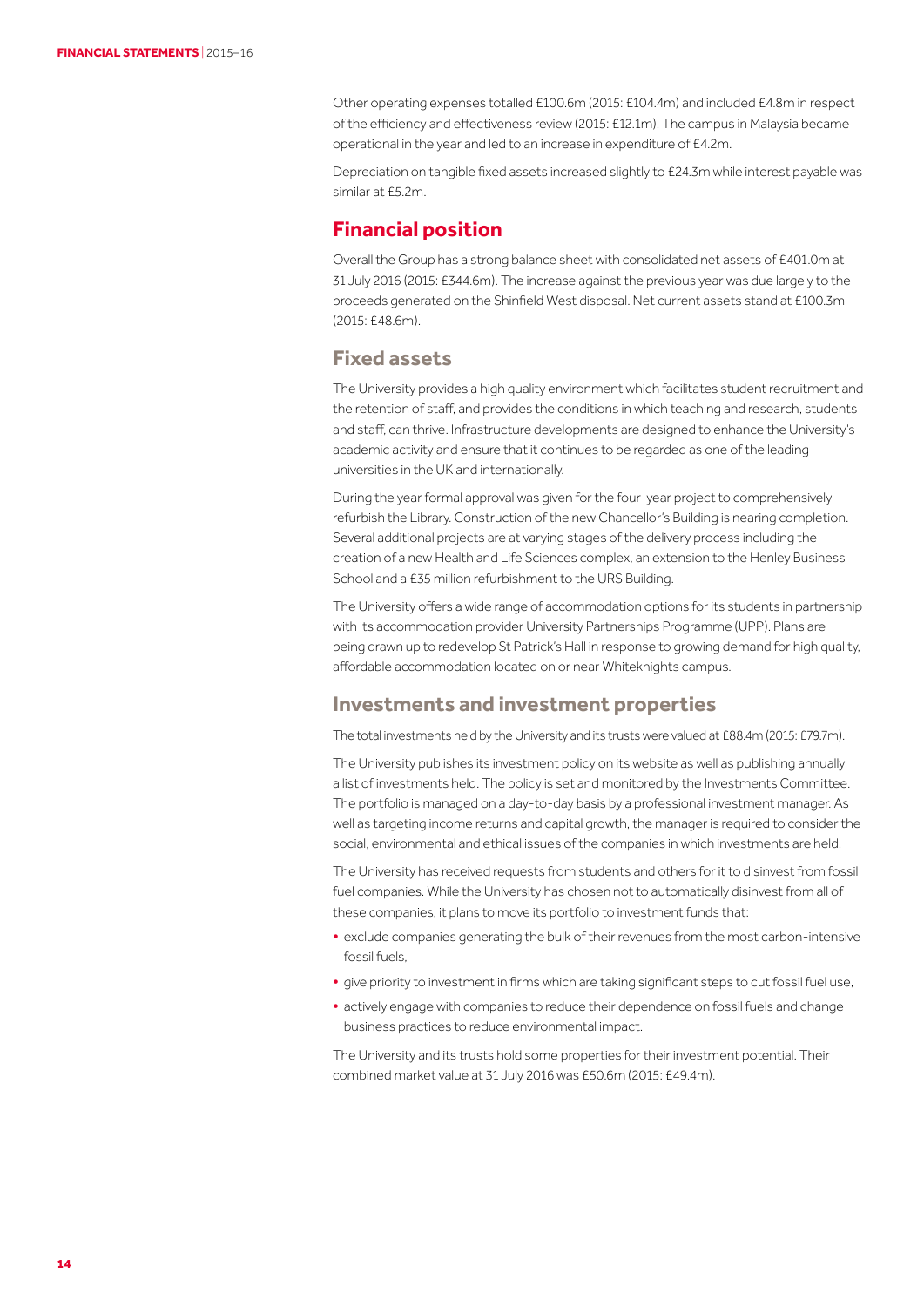#### **Pensions deficit**

The financial statements report the overall surplus or deficit of the University of Reading Employees' Pension Fund (UREPF) on the balance sheet, in line with the requirements of FRS 102. The scheme showed an overall deficit of £6.2m at 31 July 2016 (2015: surplus of £0.9m). The negative movement was due to a fall in the discount rate which is based on corporate bond yields. As well as making regular employer contributions, the University has committed to paying £600,000 per annum towards the scheme's administration costs and to continuing to make additional cash payments until 2020.

The University also contributes to the Universities Superannuation Scheme (USS), a multiemployer scheme. The University and the other employers who contribute to USS make additional contributions to reduce the overall deficit on the scheme. The University has recognised a provision of £34.7m for its share of the additional contributions (2015: £30.8m).

#### **Cash flow and borrowings**

The University's treasury policy sets out the key controls placed on the treasury management function at the University. It contains guidance on a number of key areas and focuses on the risks that the University faces in its day-to-day activities. The policy contains significant details about the delegations surrounding the investment of surplus cash funds and sets firm limits in regard to the credit-worthiness of potential counterparties. The Strategy and Finance Committee receives reports on treasury management including an annual strategy and plan in advance of the next year.

The University's non-endowment cash balances are held primarily in the form of interestbearing deposits with financial institutions. The University also has borrowings including a £70m corporate bond, a £60m sterling long-term loan facility and a short-term loan from the Homes & Communities Agency of over £13m to enable construction of the Shinfield Eastern Relief Road and bridge over the M4 required as a condition of the residential and Thames Valley Science Park developments at Shinfield. In addition to its borrowings, the University has provided performance bond guarantees to the Highways Agency and Wokingham Borough Council totalling £16.0m in respect of its delivery of the road and the bridge.

The Group generated a net cash inflow from operating activities of £16.5m (2015: outflow of £4.9m). The net increase in cash and cash equivalents for the year was £7.8m (2015: decrease of £0.8m) and included proceeds from the sale of Shinfield West of £51.0m and expenditure on capital assets of £56.5m.

Net debt at 31 July 2016 was £29.6m (2015: £50.0m). The decrease was due to the net cash generated in the year and an increase in the value of current investments.

#### **Human resources**

The University aims to be an employer of choice and to create a stimulating and supportive working environment where people can flourish with opportunities for individual professional and personal development and career progression. The University rewards staff who demonstrate exceptional performance, leadership and innovation.

The University values its highly skilled and dedicated staff. Many of the University's academic staff members are acknowledged to be world-leading experts in their field, working at the cutting edge of their area of specialism.

The University actively engages with staff on a regular basis using a variety of methods including publications, the intranet, staff briefing meetings led by the Vice-Chancellor and the appointment of staff representatives to Council. The University also consults regularly with staff and their representatives to discuss issues affecting their working lives.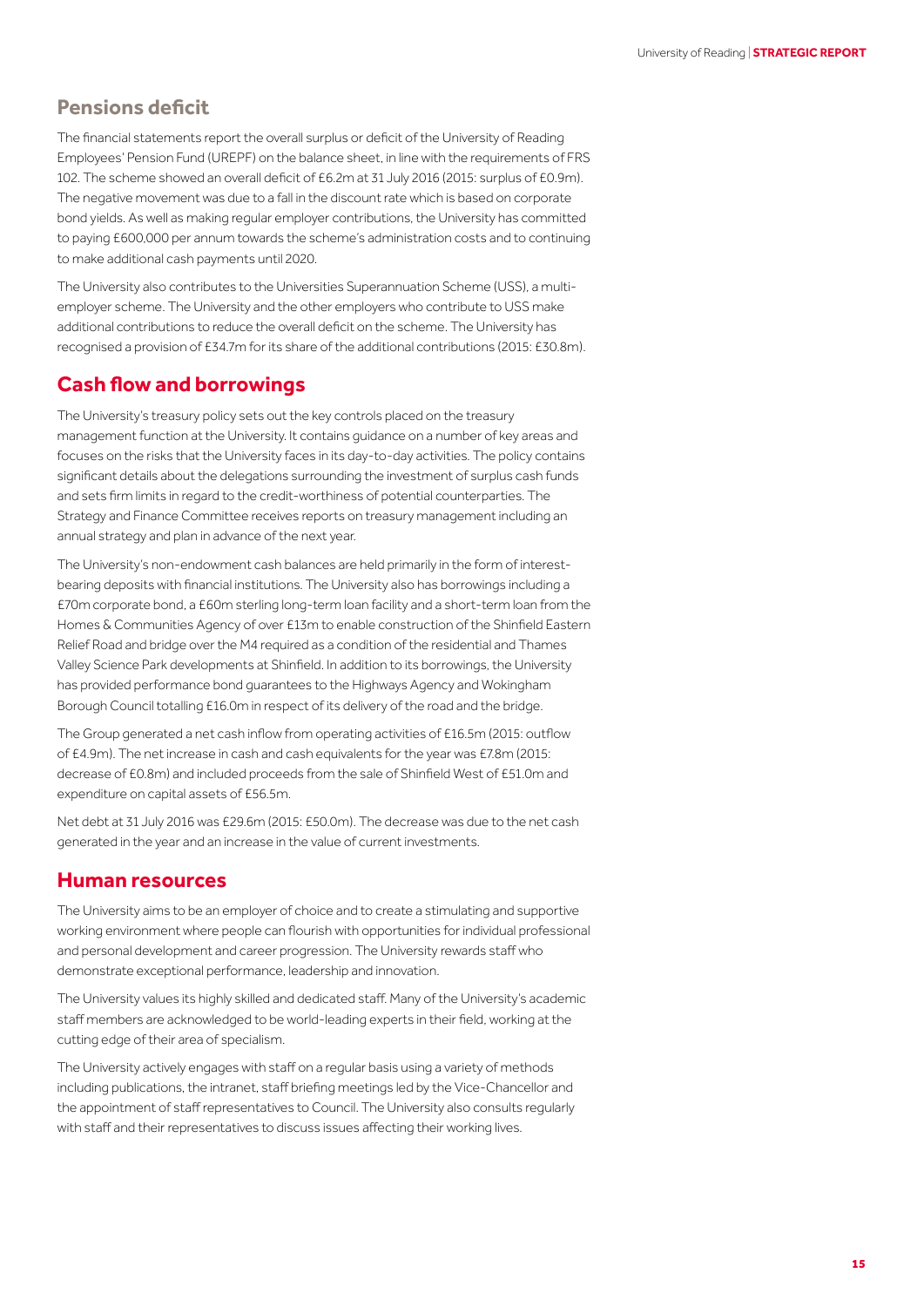The People Development team provides a comprehensive range of training programmes for staff, designed to develop management and leadership capability, as well as a wide range of practical skills that staff need for their day-to-day work. Further practical support for staff is available 24/7 via the Employee Assistance Programme.

The HR department continues to provide professional support across the University as it implements and embeds significant structural change, and will work alongside colleagues to design, implement and respond to a major staff engagement initiative during the 2016/17 session.

The University continues to embed its Diversity and Inclusion activities as led by the Deans of Diversity and Inclusion. A range of related opportunities are provided such as the Springboard and Aurora programmes aimed at developing female staff, and staff participation on Stonewall's LGBT role models and allies programmes. Further accreditation is being sought via the Athena SWAN and Race Equality Charter banners.

The University has announced new targets for 2020 to promote stronger gender and racial representation on all key decision-making committees, to reduce pay gaps at senior levels and to achieve elevated recognition for being the place where an individual can fulfil their full potential, irrespective of who they are and where they come from.

#### **Environmental matters**

The University of Reading takes its environmental responsibilities seriously and manages its operations in ways that are environmentally sustainable, economically feasible and socially responsible. The University is committed to achieving the highest standards of environmental performance, protecting the environment and minimising the impact of its operations. The University sets challenging environmental targets to continually improve its environmental performance. These objectives and targets are reviewed and updated annually.

During the year the University delivered a £786,000 upgrade to its science labs to improve energy efficiency and cut the environmental impact of its scientific teaching and research. The investment will help the University cut its carbon emissions by more than 694 tonnes of carbon dioxide every year. In addition, the University has invested £224,000 in recommissioning heating and ventilation across the University's largest buildings. This work is expected to deliver significant carbon savings as well as improving the comfort of University buildings.

The University successfully recertified for ISO14001 and ISO50001 for its environmental and energy management systems, and so continues to manage its environmental impact effectively. The University now diverts 99% of its waste away from landfill, with 50% being recycled and 49% being recovered to generate electricity.

To support staff and students to make sustainable travel choices, the University has invested £78,000 in improving cycle parking facilities across its estate.

#### **Principal risks and uncertainties**

As explained in the Governance Statement, the University has systems for risk management and internal controls to manage and control the risk of failure to achieve academic and business objectives.

There is a Risk Management Group which reports to the University Executive Board and oversees risk management across the University. A risk register is in place with key risks assigned to risk owners and appropriate reporting channels established. A risk prioritisation framework is in place forming the basis of risk assessment, identification and management.

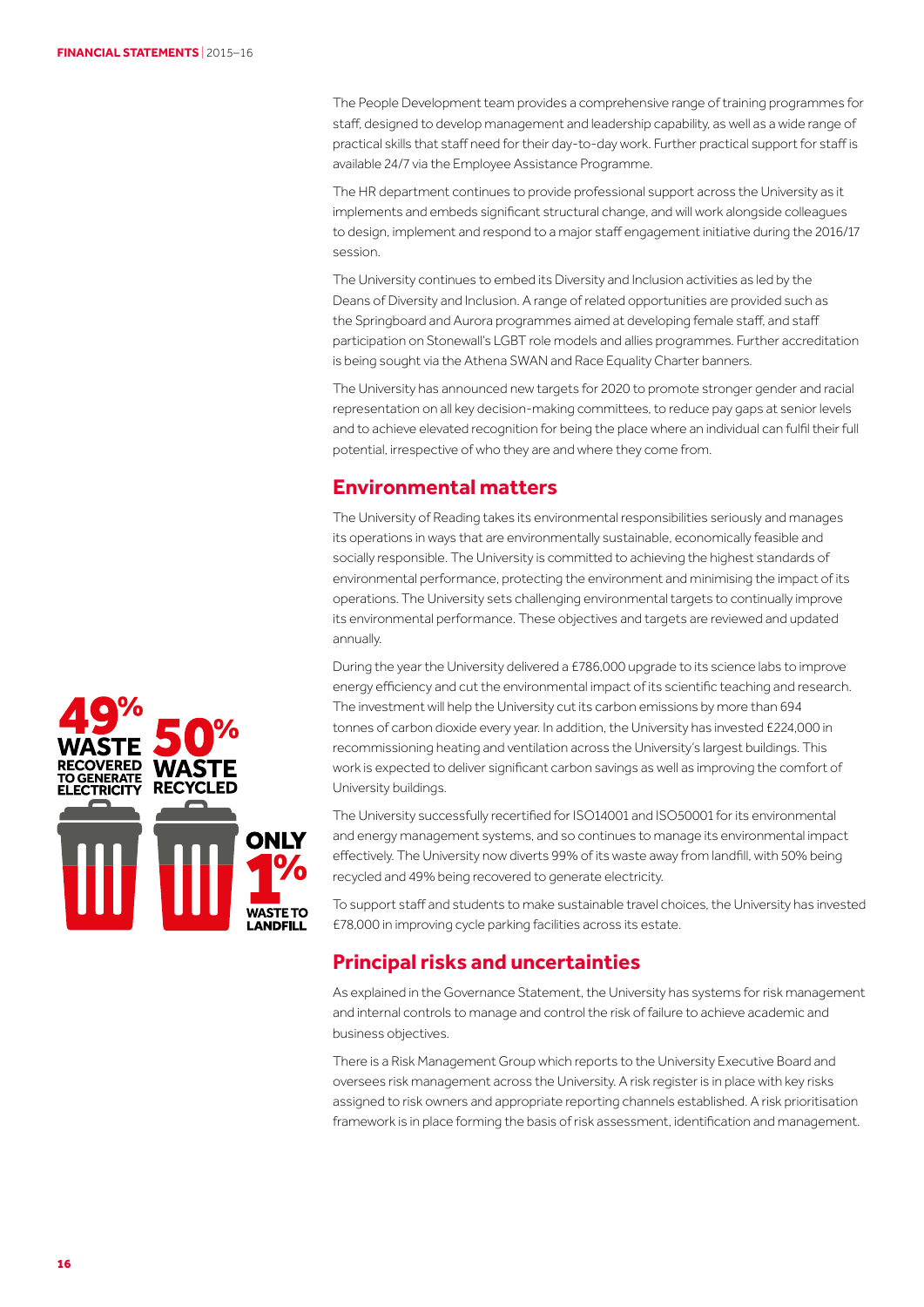For each item identified on the risk register, an assessment is made of its likelihood and its impact and an overall net risk score is given. Those currently considered to be key risks include:

- **•** failure to maintain financial stability and deliver strategic objectives as part of the Malaysia campus project;
- **•** failure to secure planned additional savings from the efficiency and effectiveness review;
- **•** failure to adequately maintain buildings and estate infrastructure;
- **•** failure to work together effectively with the accommodation partner in optimising the available student accommodation;
- **•** failure to recruit and retain key staff; and
- **•** failure to recruit appropriate numbers and quality of postgraduate research students.

#### **European Union referendum**

The University of Reading is a truly global institution. Its students and staff represent a majority of the world's nations and its research has always crossed national borders. The vote for Brexit is therefore of particular significance to the University and to many of its staff and students.

While there may be significant implications for staff, students and the University more broadly of the decision to leave the EU, the University is adamant that the outcome of the referendum does not change its core values and its belief in the benefits of global engagement.

The University is firmly embedded within a European context, and while aspects of its relationship with partners on the continent may be made more difficult by the consequences of Brexit, it is firmly committed to those relationships and to ensuring the continued mobility of staff, students and knowledge.

The University is developing its global footprint and relationships more widely. In the past year new initiatives have been launched in Asia including the opening of the campus in Malaysia and the NUIST-Reading Academy in Nanjing, China, which add to the longestablished Henley Business School campus in Johannesburg.

#### **Future developments**

Universities face challenges presented by the volume and pace of change in an increasingly competitive environment. The University's strategy and a clear understanding of its longterm goals will enable these changing circumstances to be addressed effectively. The strategy is increasingly built into thinking and planning across the University, fostering a greater sense of ambition and having a positive impact on the University's adaptability and performance. The University has always been an internationally minded university with research activities spanning the globe and a network of partners, teaching bases and campuses across the world.

The University's Global Engagement strategy encourages the outward mobility of UK based students. By 2026, it is planned that at least one third of the University's students will spend some time overseas as part of their degree.

The University is also investing more than £200 million over the next five years in a major capital investment programme to redevelop campus facilities for future students.

The development of the Thames Valley Science Park will enable the University to host innovative technology-based companies in a first-class environment. The income derived will contribute to funding the University's core activities and its investment in the future.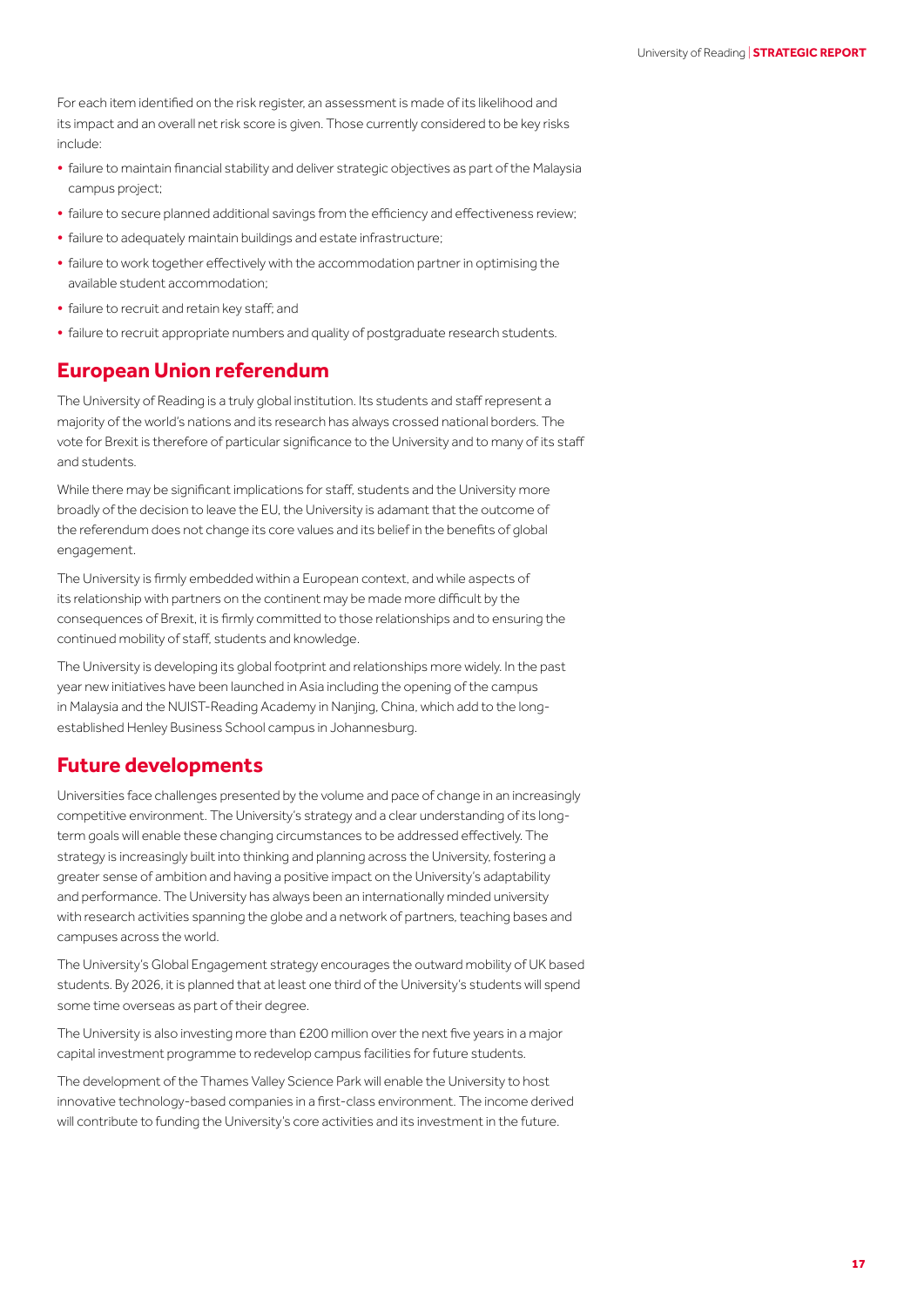The University has a strong asset base and this, along with its plans to maximise incoming resources and actively manage its cost base, will continue to ensure it has a firm financial footing.

The University is well placed to respond positively to the challenges and opportunities which lie ahead and its staff and students can continue to be proud of Reading.

#### **Sir David Bell KCB David Savage**

#### **Vice-Chancellor Chief Operating Officer**

25 November 2016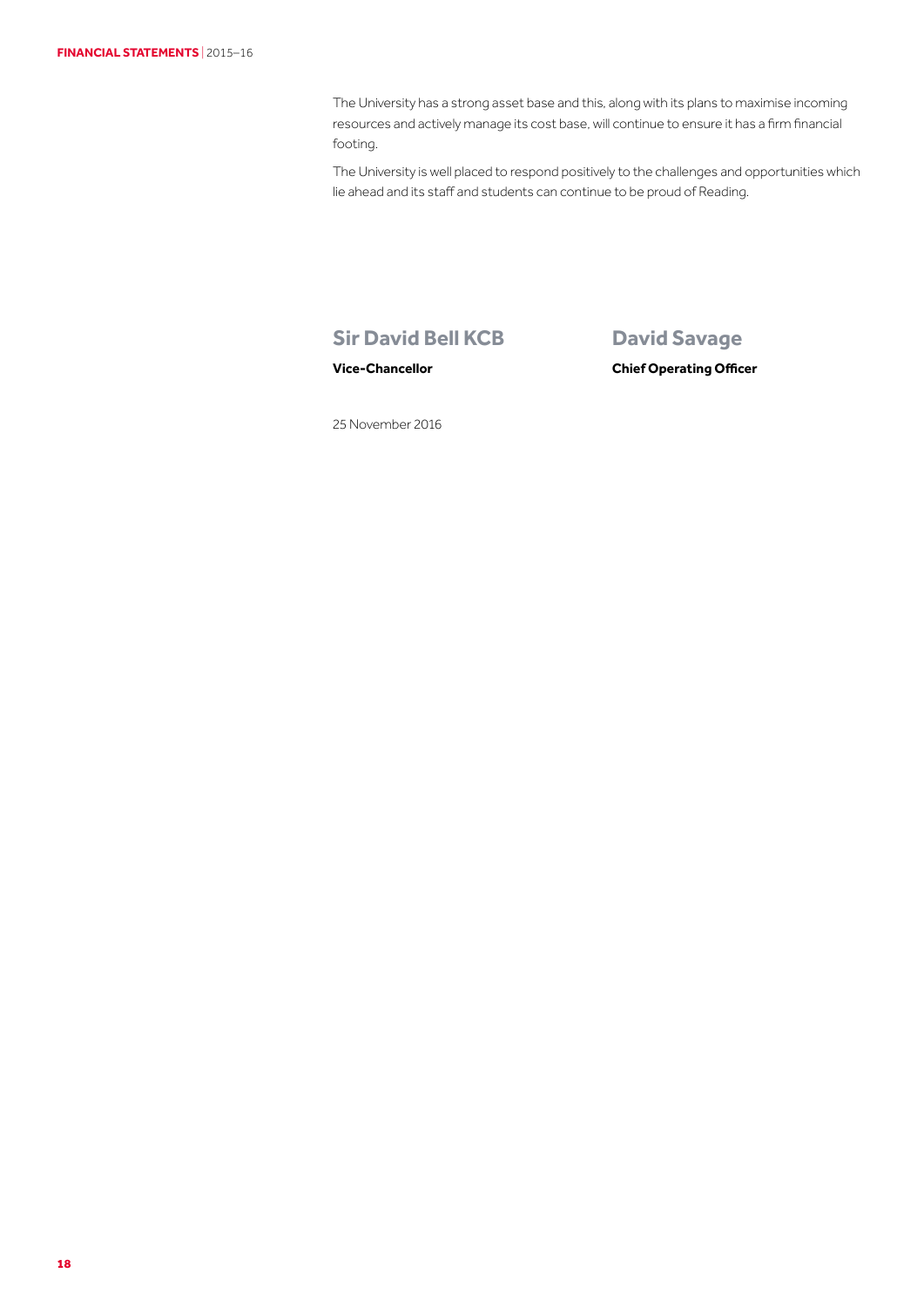#### **STATEMENT ON PUBLIC BENEFIT**

The University is an independent corporation with charitable status established by Royal Charter granted in 1926. Its objects, powers and framework of governance are defined in the Charter and supporting Ordinances. It is an exempt charity within the meaning of Schedule 3 of the Charities Act 2011 and is a charity within the meaning of Para 1 of Schedule 6 to the Finance Act 2010. It is not required to be registered with the Charity Commission but is however subject to the Charity Commission's regulatory powers which are monitored by the Higher Education Funding Council for England (HEFCE). The University's Council has due regard to the Charity Commission's public benefit guidance. The University's Handbook for Council Members contains additional guidance on members' responsibilities in respect of public benefit.

All charities must have charitable purposes and apply them for the public benefit. The University's core charitable purposes are the delivery of higher education teaching and research. The University seeks to achieve excellent standards in these areas which it believes are to the benefit of the local, national and international communities.

A key part of the University's strategy in ensuring it delivers its core purposes for the public benefit lies in its policy of equal opportunities for all. The University aims to encourage people of all backgrounds to participate in and benefit from its teaching, research and other activities.

The University and its subsidiaries also carry out teaching and research of a more commercial nature, for example in some of the executive education programmes run by Henley Business School, and in research carried out for private sector organisations. The University is careful to ensure that the extent of these activities does not conflict with or detract from its core charitable purposes.

#### **Teaching and learning**

The University's admissions policy is to attract and admit the most able and motivated undergraduate and postgraduate students with the greatest potential to contribute to, and to benefit from, the education provided, irrespective of their background. The admissions procedures and the provision of bursaries are designed to support this policy fully.

The University promotes among all its students excellence in their studies and the other activities in which they participate while at Reading such as sporting, cultural and voluntary engagements, and encourages the opportunities these activities provide for stimulating personal development and the wellbeing of the community. When students complete their studies, they are able to use the skills they have acquired, both academic and non-academic, in their lives and careers beyond the University.

The University offers support to students through its access bursary scheme which allows it to recruit the most able students, regardless of financial background. The University aims to offer programmes of study that are attractive to a diverse range of potential students, have fair and transparent admission policies, and provide financial support to low income students. The University has a comprehensive Student Complaints Procedure to deal swiftly and effectively with problems which arise during a student's time at Reading.

The University of Reading is committed to widening access into higher education and demonstrating the opportunities a degree can afford to as diverse a body of students as possible. The University works in a number of ways to achieve this. This includes the delivery of events and activities in schools, colleges and on campus, as well as providing support and information for pupils, teachers and advisors.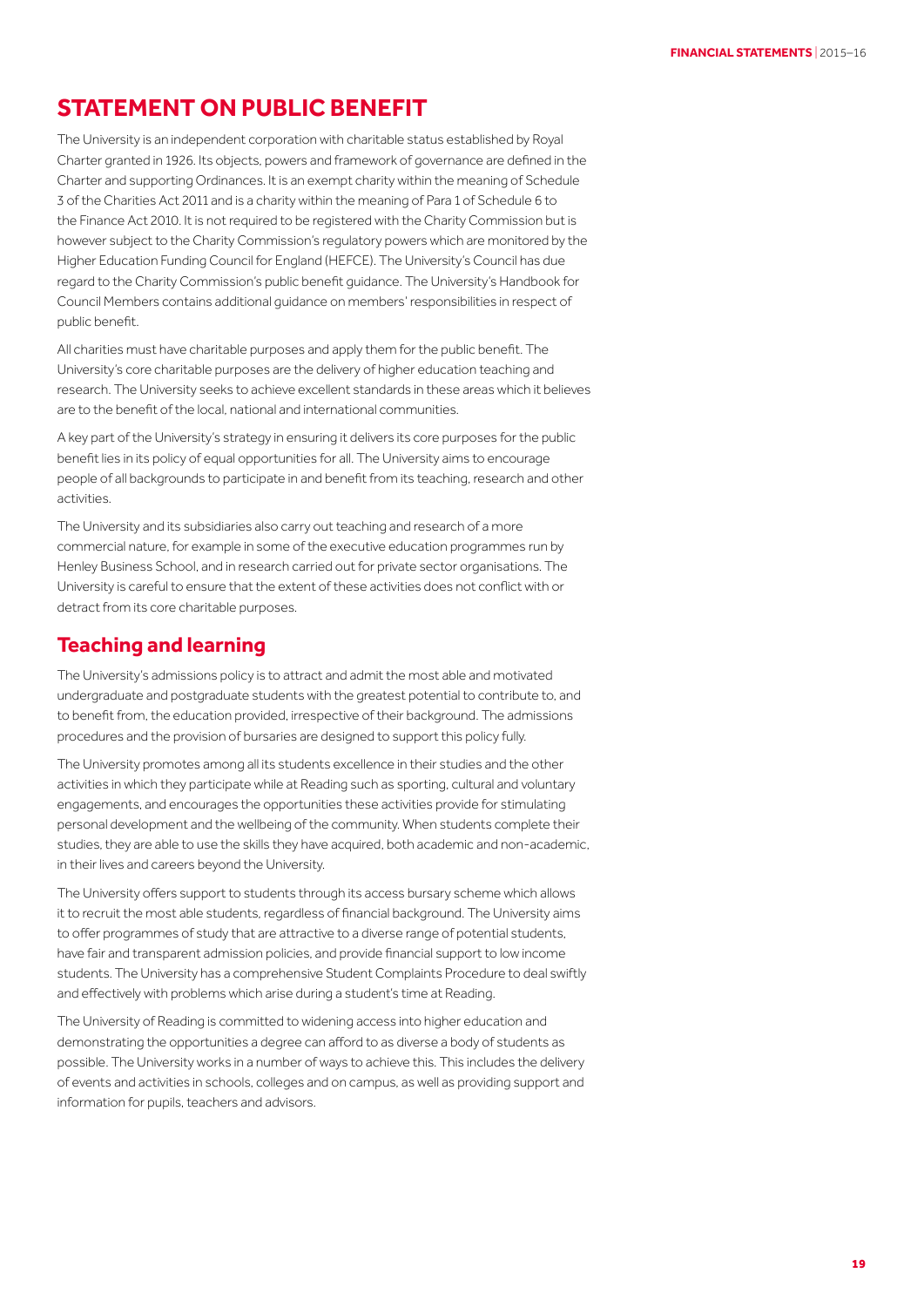The Students in Schools programme enables University student volunteers to work in local schools alongside teachers, providing general classroom assistance, one-to-one support, language support and enhancing subject knowledge, raising aspirations of pupils and an awareness of higher education as a future possibility.

Events for schools in the year have included microscopy workshops, giving pupils and teachers access to the University's on-site facilities and enhancing curriculum teaching in schools, and an Alternatives to Medicine Day showcasing the range of possibilities available in the healthcare sciences. A stock market challenge has seen pupils competing to make their millions, and school pupils have considered the concept of 'freedom' in a Philosophy and Politics taster.

The University also runs a series of public lectures throughout the year.

#### **Research**

The University is highly regarded, nationally and internationally, for the quality of its research, and is committed to enhancing its position as a leading research university. It aims to deliver outstanding research, a significant proportion of which is specifically designed to make a significant impact on knowledge, people or the economy, or to enhance or change society for the better.

The University is aware that research often raises ethical issues which need to be considered before a decision is taken on whether to carry out the research. The University's Research Ethics Committee considers all areas of research which may give rise to ethical issues and makes judgments on whether approval should be given for the research to be carried out.

An example of a recent project is Reading International, which will bring world-class art to Reading residents and visitors over the next three years, thanks to a new £1 million project. The project begins with 'Inside: Artists and Writers in Reading Prison', a major new exhibition at the prison. The University will lead the million-pound scheme, in coalition with a diverse group of local arts organisations, national arts commissioning agency Artangel and Reading Borough Council.

Professor Hannah Cloke was seconded to advise the UK government on flooding, and has worked with the European Centre for Medium-Range Weather Forecasts and colleagues to develop GLOFAS, a global flood warning system which has the potential to save thousands of lives, wherever floods are a threat. The GLOFAS system was used by aid agencies in Africa to trigger an emergency disaster response in Uganda, which allowed aid agencies to move emergency supplies and mobilise resources on the ground before roads became impassable. It allowed communities to prepare for oncoming floods. This saves lives and livelihoods, and helps governments and aid agencies make the best use of scant resources.

Professors Peter Cooper and Lynne Murray conducted research in South Africa to design an intervention programme to improve the cognitive development of pre-school children. This was achieved through a book-sharing training program for parents and children facilitated by trainers. The work has shown extremely good results, with moderate to large effect sizes achieved in both child language and child attention. This approach is anticipated to improve the cognitive development of 4,000 children a year per facility, with six facilities operational by the end of 2016. Building on this success, Cooper and Murray are increasing the reach of the programme by helping sites in South Africa, Thailand, Peru and Italy.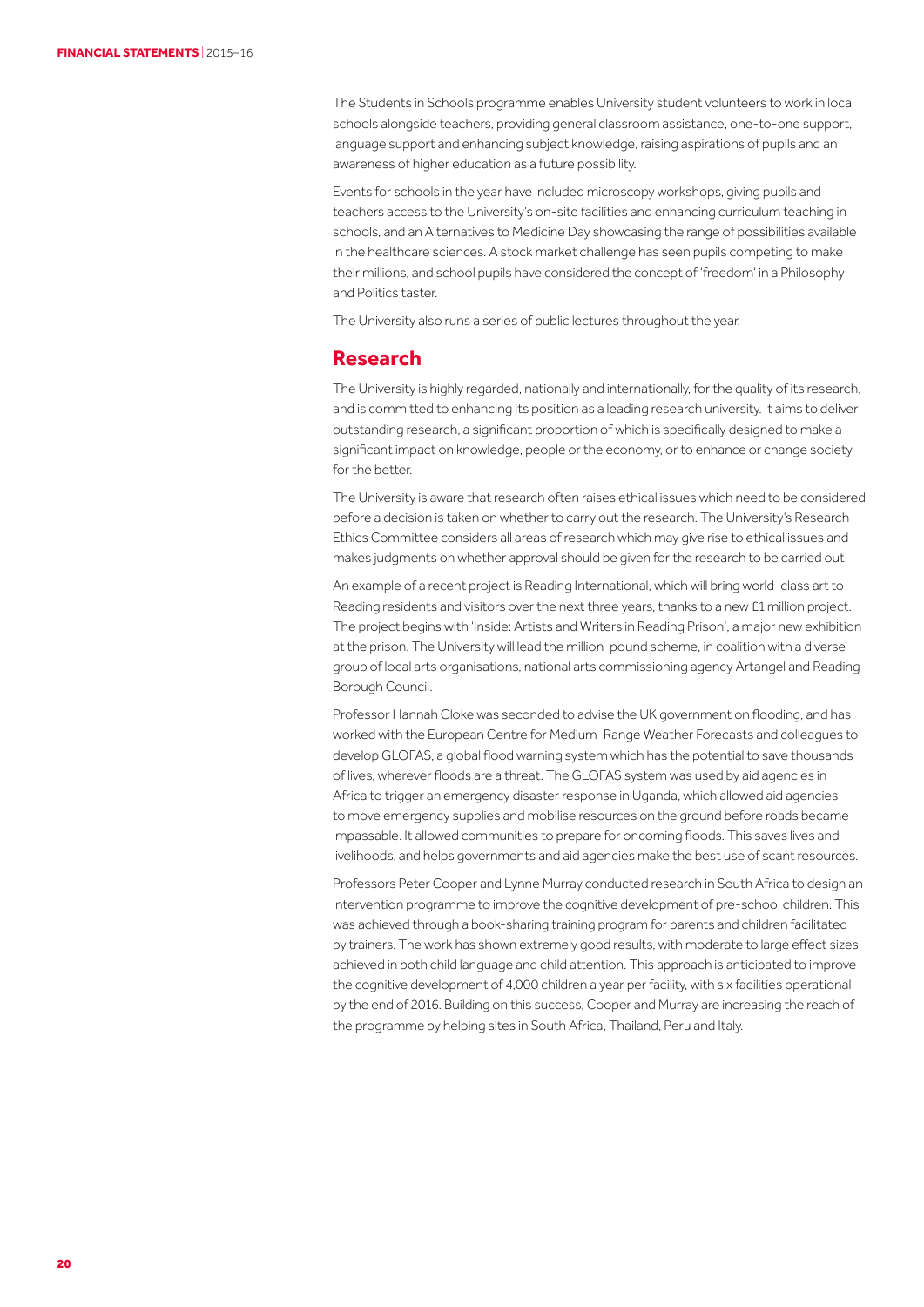#### **Community**

The University is keen to encourage participation by, and engagement with, the local community.

The University and the Reading University Students' Union (RUSU) run a variety of volunteerled projects to make connections with and support the wider community. For example, students delivered vital befriending support to local care home residents, and ran fortnightly project-based sessions in local schools to inspire confidence in young girls.

The Museum of English Rural Life, part of the University, continued to carry out a major refurbishment, funded by a grant of £1.7 million from the Heritage Lottery Fund. Through participation in community partnership projects, it has successfully engaged with new groups from the Nepali, Barbadian and Chinese communities, with Young People with Dementia and with Reading Mencap. It also engaged with the Reading Cooks through a community growing space that provides opportunities to explore food and nutrition and to learn horticultural skills.

The University has worked with a variety of business partners in the community including Reading Community Interest Company on the Reading UK 2050 project, the Thames Valley Local Enterprise Partnership and the Confederation of British Industry. The University has also continued to regularly attend local community groups and residents' associations to work together on community-based projects.

The University provides facilities open to the public, including lectures and concerts, museums, sports facilities and other visitor attractions. This year's community engagement events have included the Children's Christmas Lecture on learning to sing with sign language, the University's 90th anniversary celebrations events and the EU Referendum Debate with Eddie Izzard and Daniel Hannan, organised with RUSU.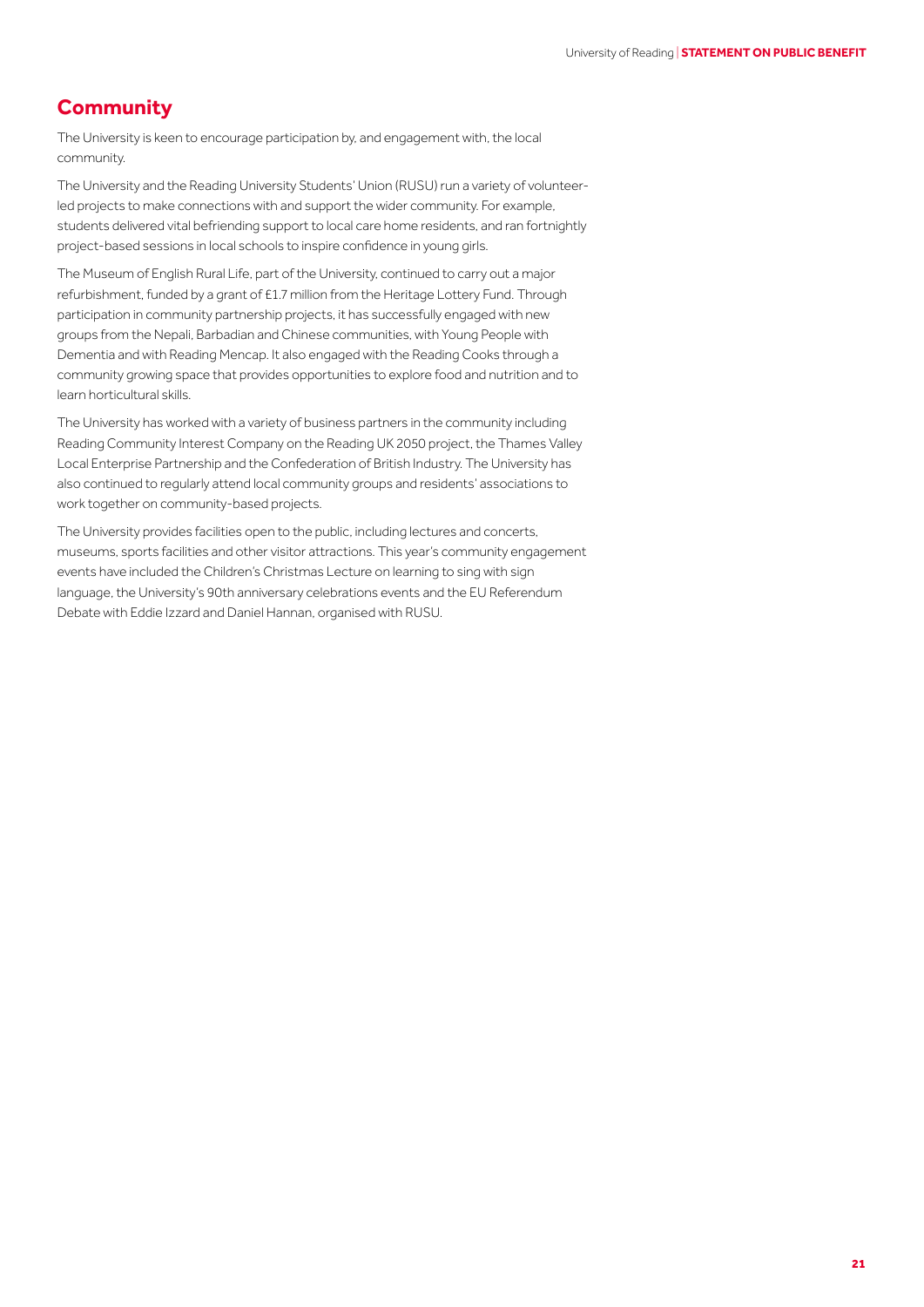#### **GOVERNANCE STATEMENT**

#### **Responsibilities of the University's Council and structure of corporate governance**

The University is committed to the highest standards of governance and continues to review its processes and framework to refine its governance arrangements. In developing its approach the University has drawn on the Combined Code on Corporate Governance. In addition the University has referred to guidelines published by the Higher Education Funding Council for England (HEFCE), the British Universities Finance Directors Group (BUFDG) and the Committee of University Chairs (CUC) including the CUC Higher Education Code of Governance. This statement sets out how the University has applied the relevant corporate governance recommendations during the year.

The Council's responsibilities include the management of the affairs of the University and it is required to present audited financial statements each year.

The Council has reviewed and continues to review the University's governance arrangements and is satisfied that the University has fully complied with HEFCE's guidelines throughout the financial year, including being fully compliant with the new CUC Code of Governance.

Among other business this year, the Council has:

- **•** scrutinised the University's Efficiency and Effectiveness Programme;
- **•** approved the annual report of the Audit Committee;
- **•** received briefings, and provided advice to the University, on such matters as the University's Health Strategy, the Teaching Excellence Framework, the University of Reading Malaysia, the University's obligations and targets in the area of diversity and inclusion;
- **•** approved significant capital investment;
- **•** engaged in an informal strategic session on the growth plans of the University;
- **•** received reports on matters to do with Statute XXXIII.

#### **Overview**

The Charter and Ordinances determine the primary organisational structure of the University, the key constituent parts of which are the Council and the Senate. Each has defined and discrete responsibilities and functions described in further detail in this statement.

#### **The Council**

The Council is the University's governing body, meeting at least four times during the academic year. It sets the University's strategic direction, ensures compliance with statutory requirements and approves constitutional changes. The Council is ultimately responsible for managing the University's estate, finance and staff, with much of the detailed work falling to sub-committees. Here broad majority representation by lay members, drawn from commercial, community and professional organisations, provides a valuable perspective. The primary responsibilities of the Council are set out in Ordinance A2, Statement of Primary Responsibilities of the Council, which can be viewed on the University website at **http://www.reading.ac.uk/web/FILES/Calendar2015-16/Section\_F.pdf**

Lay members of the Council receive no remuneration for their role in these bodies although they are reimbursed for expenses incurred in attending meetings.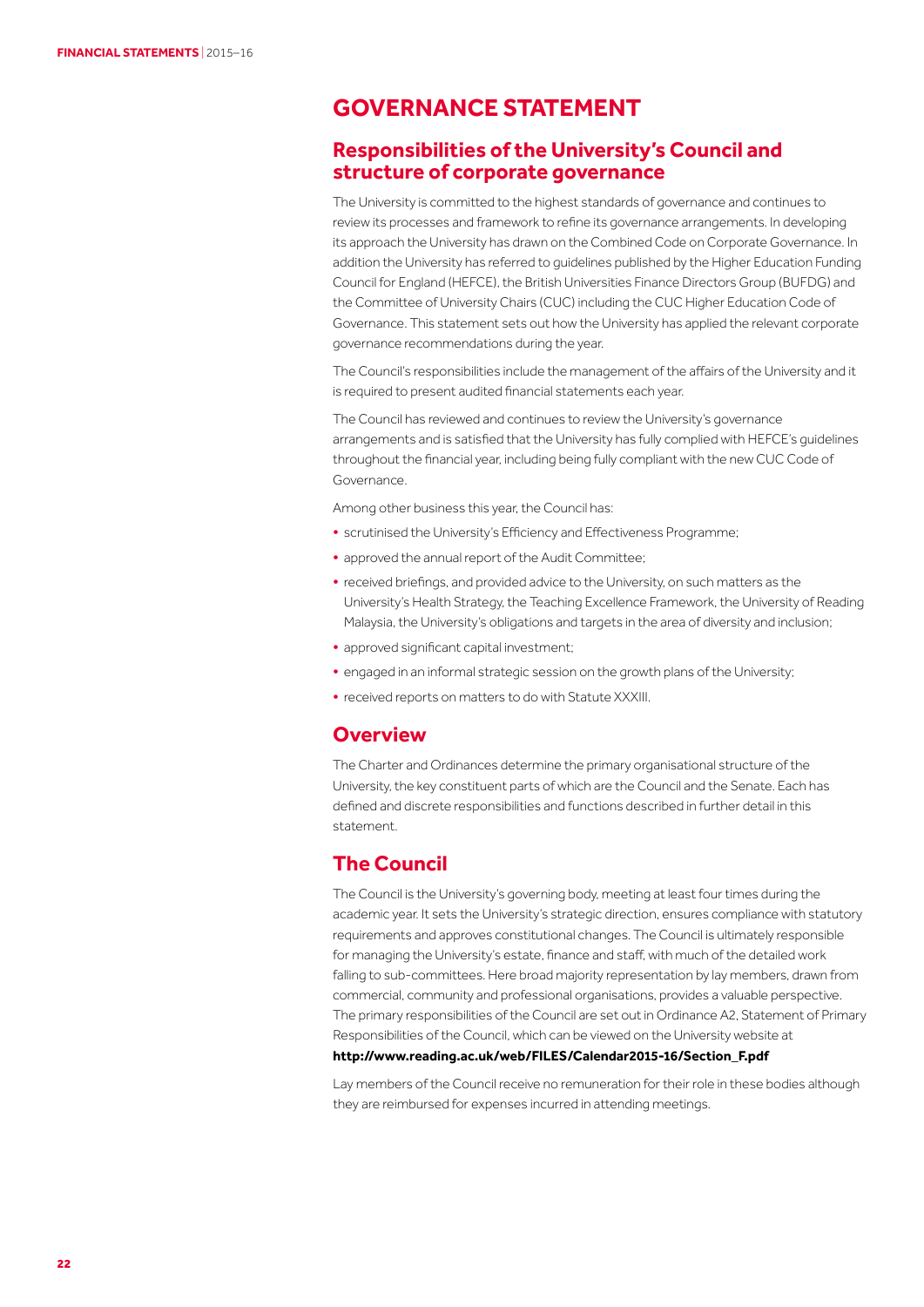The role of President of Council is separated from the role of the University's Chief Executive, the Vice-Chancellor. The Vice-Chancellor is an ex-officio member of the Council and the principal academic and administrative officer of the University. He is also the 'designated officer' under the Memorandum of Assurance and Accountability with HEFCE and may be regarded as the chief executive of the University. He exercises considerable influence upon the development of institutional strategy, the identification and planning of new developments and the shaping of the institutional ethos. The Deputy Vice-Chancellor, Pro-Vice-Chancellors, Deans and Heads of Service all support and contribute to this work.

#### **The Senate**

The Senate is the University's main academic administrative body. Reporting to the Council and meeting at least four times a year, the Senate advises on areas such as student entry, assessment and awards. With around 90 members, the Senate includes Deans, Heads and elected representatives of Schools, as well as professional staff and students. University Boards responsible for developments in enterprise, research and teaching and learning report to the Senate.

#### **Committees of Council**

The Council has five principal committees each of which reports to the Council on a regular basis. These committees have formally prescribed terms of reference and specified membership, including a majority of lay members. The principal committees are:

- **•** the Strategy and Finance Committee which meets at least four times a year and, inter alia, advises the Council on key strategic, policy and operational issues including the financial management of the University. This Committee considers financial plans, monitoring reports and proposals with financial implications recommended by the University Executive Board.
- **•** the Audit Committee, which is independent and advisory, and reports directly to the Council. This Committee is responsible for considering the findings of internal and external audit, the management responses and progress against implementation plans and has an overview of the internal and external audit functions. It also has oversight of the internal control system, risk management arrangements and the framework for ensuring economy, efficiency and effectiveness including governance arrangements. The Audit Committee monitors compliance with regulatory requirements. It meets three times a year and has the right of access to information it considers necessary. While senior executives have the right to attend meetings of the Committee, they are not members of the Committee. The Committee meets with both the internal and external auditors for independent discussions.
- **•** the Remuneration Committee which determines the pay and conditions for the University's senior executive management, including the Vice-Chancellor, the Professoriate and equivalent non-academic staff. It has oversight of the University's employment policies and the power to make recommendations to the Council on remuneration and contractual arrangements. A report from the Remuneration Committee is included within the financial statements.
- **•** the Appointments and Governance Committee which meets termly and discharges the Council's responsibilities in respect of non-financial aspects of staffing matters and some governance matters. It also operates as the Nominations Committee in seeking and recommending persons to serve on the Council and other committees.
- **•** the Student Experience Committee which has oversight of non-academic services policy and advisory oversight of student services in general. It also discharges the Council's responsibility in respect of formal student complaints and disciplinary matters.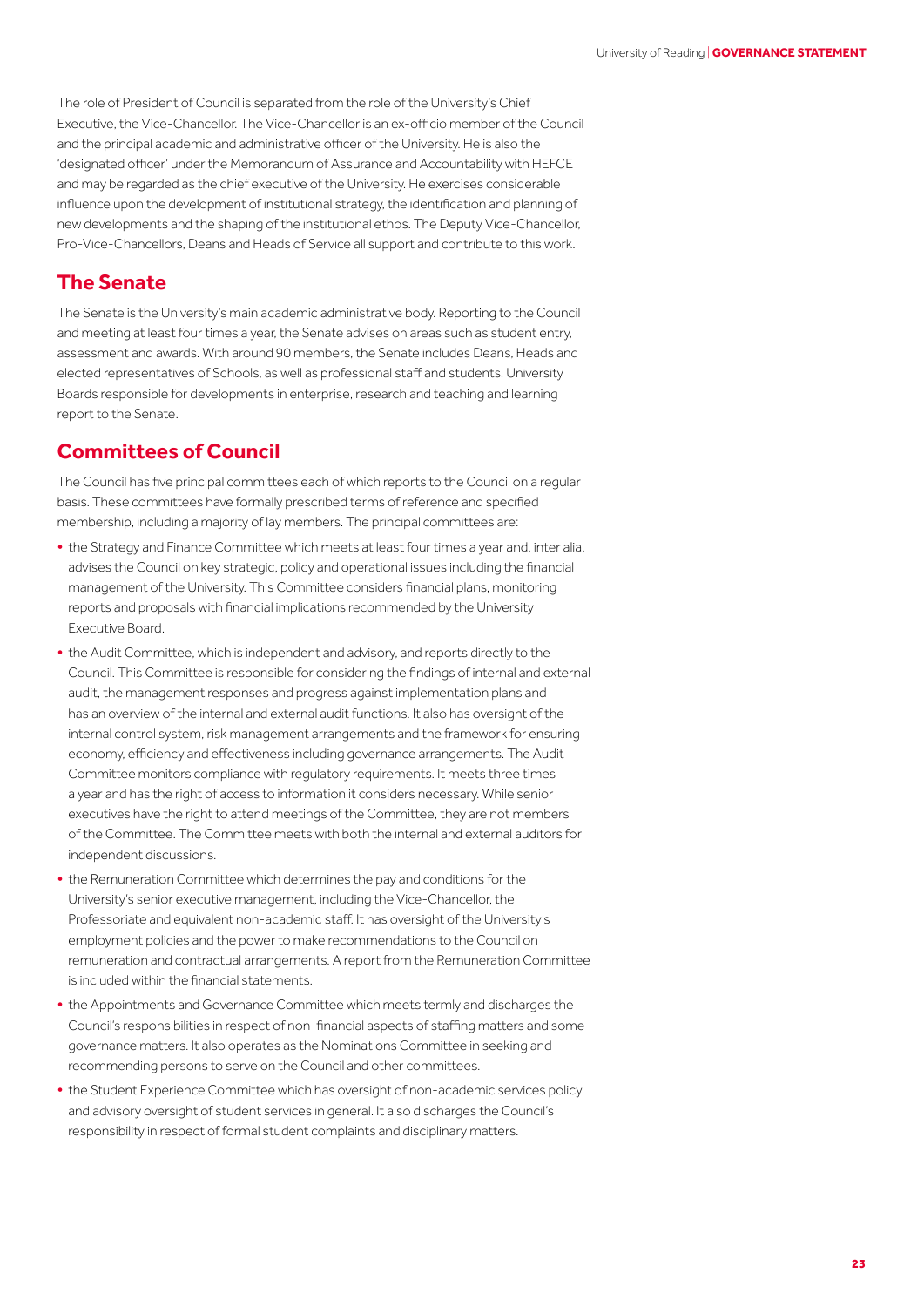Management and strategic direction of the University is undertaken by the University Executive Board comprising the Vice-Chancellor, the Deputy Vice-Chancellor, the Pro-Vice-Chancellors and the Heads of Service. The Board meets weekly throughout most of the year and reports routinely to the Senate and Strategy and Finance Committee.

#### **Supply of information**

Papers summarising financial and non-financial performance, major events and key indicators of performance are presented to the Council, Strategy and Finance Committee and University Executive Board on a regular basis. Papers explaining topics on the agenda for the various Council and committee meetings are issued in advance. The Council monitors performance and various key areas on a regular basis including operating and financial performance, annual operating plans and budgets, strategic proposals, student recruitment, changes in the operational environment including those due to funding, regulatory or legal changes, staff recruitment and retention, remuneration and risk management arrangements.

#### **Risk management and internal controls**

The University acknowledges the risks inherent in its activities, and is committed to managing those risks that pose a significant threat to the achievement of its academic and business objectives and financial health. The systems for risk management and internal controls exist to manage and control the risk of failure to achieve academic and business objectives and can only provide reasonable but not absolute assurance against material misstatement or loss. There is a continuous process for identifying, evaluating and managing the significant risks faced by the University and this is reviewed regularly by the University Executive Board, Strategy and Finance Committee and the Council. This process was in place throughout the year under review and up to the date of approval of the financial statements.

In accordance with the University's Charter and Ordinances and the Memorandum of Assurance and Accountability with HEFCE, the University's Council is ultimately responsible for the management of the affairs of the University, advancing its interests, promoting teaching and research and providing an excellent student experience.

A key responsibility of the Council is to ensure an effective system of internal and financial controls to support the achievement of the University's objectives while safeguarding the public and other funds.

The system of internal control is developed on an ongoing basis and is designed to identify the principal business, operational, compliance and financial risks to the achievement of aims and objectives, to evaluate the nature and extent of those risks and manage them efficiently, effectively and economically.

The Council, through the Strategy and Finance Committee, has overall responsibility for reviewing the effectiveness of the systems of internal control and risk management. The University has developed and adopted a formal and structured risk management policy and system to ensure that key risks are identified, prioritised and managed consistently across the University. The policy and system are reviewed and updated on a regular basis. Reports documenting the policy, system, procedures and issues arising are reported to the Strategy and Finance Committee on a regular basis. A comprehensive set of policies and procedures designed to manage and monitor risks is in place. The key elements of these systems are explained below: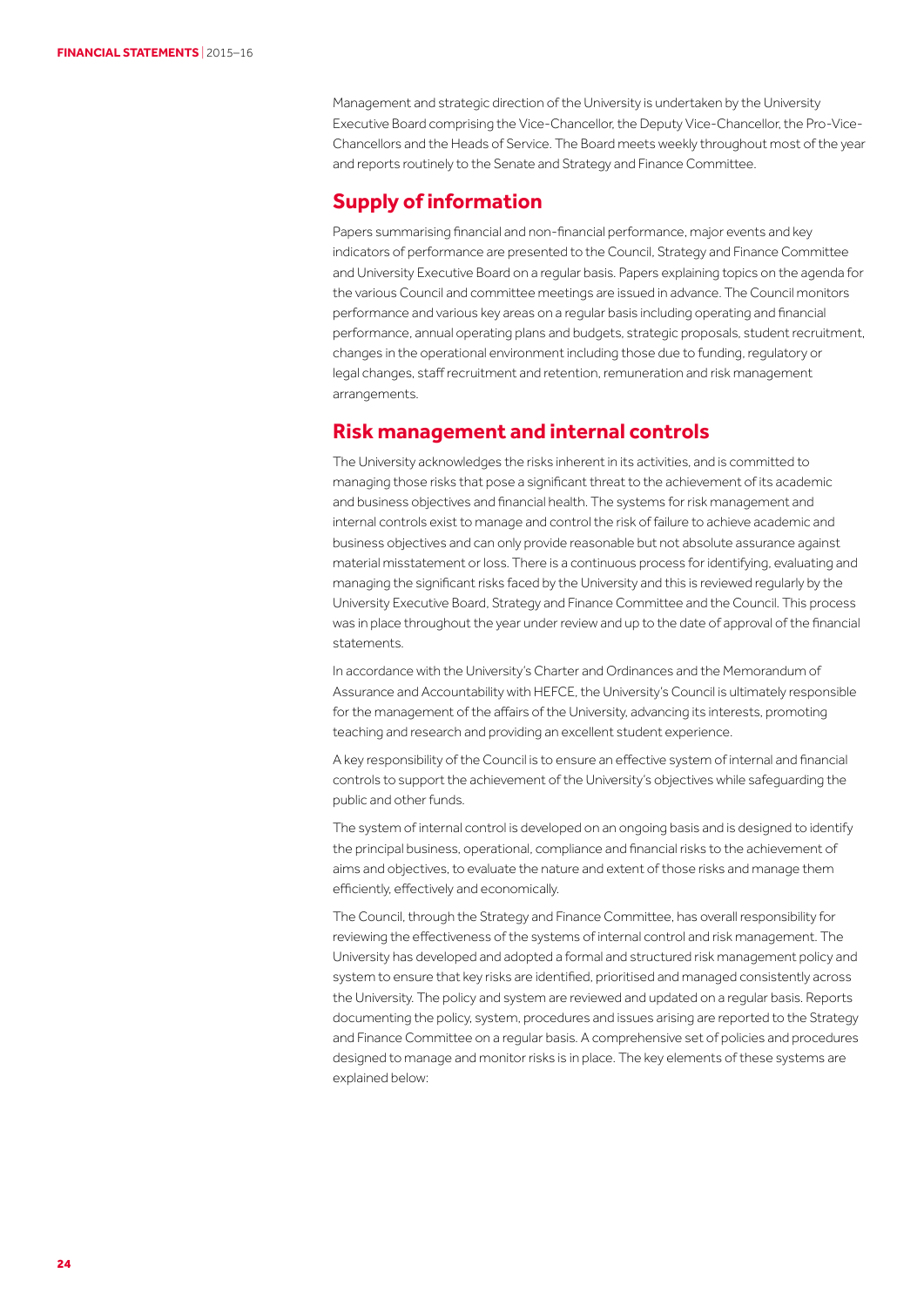- **•** the Council meets four times a year to consider the University's strategic direction, decisions and progress against strategic plans and is advised by various committees. The Council, through the Strategy and Finance Committee, is responsible for reviewing the effectiveness of the internal controls of the University.
- **•** the University has developed a system of internal control in line with best practice. This system is designed to identify the principal risks which may prevent or inhibit the achievement of the University's aims and objectives, to evaluate the nature and extent of those risks and manage them efficiently, effectively and economically.
- **•** the Audit Committee receives regular reports from the Head of Internal Audit Services, together with recommendations for improvement. These reports comment on the arrangements for internal control, risk management and governance.
- **•** a Risk Management Group reporting to the University Executive Board and led by the Deputy Vice-Chancellor oversees risk management at the University. The University has developed its strategic plans with specific reference to the key risks identified for the University. The Risk Management Group also oversees work on major incident and business continuity planning.
- **•** a framework for managing risk is in place and includes a risk register. Each key risk is assigned to named members of the University Executive Board. Each risk has also been assigned to the appropriate committee to monitor the operation of the associated controls within their broader remit. The risks are prioritised based on the likelihood of an event arising from a particular risk and an assessment of the anticipated impact. The assigned priority helps focus resources on critical areas.
- **•** corporate and subsidiary risk registers held at school and central services level which document controls, mitigating actions and early warning mechanisms in place to manage each risk. These registers are assessed by the Risk Management Group who consider the risks identified, their interactions and interdependencies, the exposure and the proposed processes for managing these risks. Schools and central services also report on their risk management arrangements to the Risk Management Group. The registers are directly linked to and inform the strategic and operational plans.
- **•** internal audit reviews the system of risk management and internal controls on an ongoing basis. The internal audit programme is driven by the strategic, operational and financial risks potentially affecting the University with each risk being reviewed by internal audit on a three year rolling programme. In discharging its plan, internal audit gives assurance on the quality and reliability of the risk management framework and the controls which protect the University against exposure to risk and reviews compliance with policies and procedures.

The development of a risk management framework over recent years has been an evolutionary process. Significant work on embedding the framework and raising awareness across the University has been undertaken and efforts continue to ensure staff at school level are able to participate in and inform the process.

#### **Register of interests**

The Secretary to the Council maintains a register of interests for Council members, lay members of University committees and senior members of staff.

#### **Preparation of the financial statements**

The Council is responsible for keeping proper accounting records which disclose with reasonable accuracy at any time the financial position of the Group and enable it to ensure that the financial statements are prepared in accordance with the University's Charter of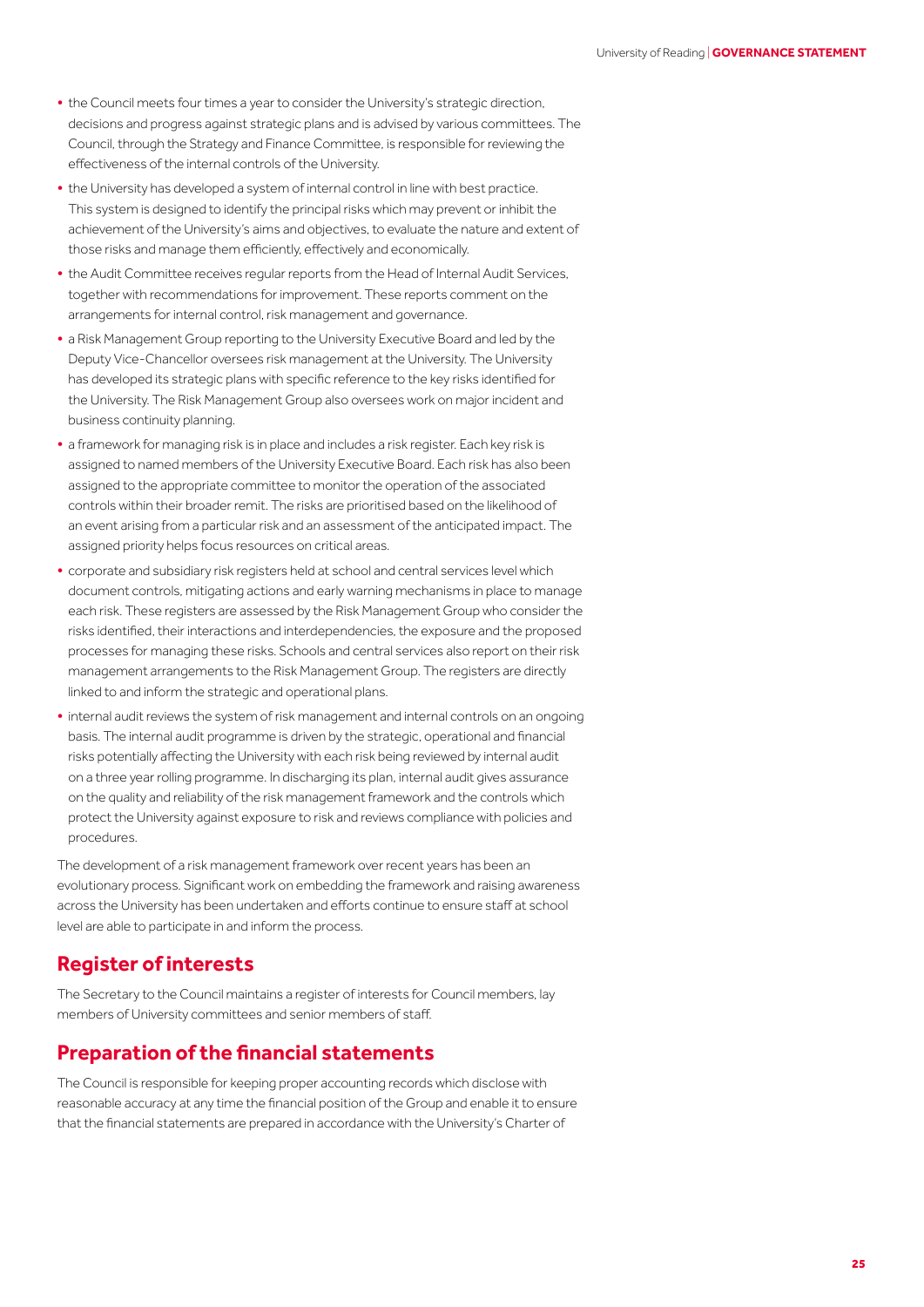Incorporation, the Statement of Recommended Practice: Accounting for Further and Higher Education and applicable accounting standards. In addition, within the terms and conditions of a Memorandum of Assurance and Accountability agreed between HEFCE and the University, the Council, through its designated office holder, is required to prepare financial statements for each financial year which give a true and fair view of the state of affairs of the Group and University and of the surplus or deficit and cash flows for that year.

In preparing the financial statements, the Council is required to ensure that:

- **•** suitable accounting policies are selected and applied consistently;
- **•** judgements and estimates are made that are reasonable and prudent;
- **•** applicable accounting standards have been followed, subject to any material departures disclosed and explained in the financial statements;
- **•** financial statements are prepared on a going concern basis unless it is inappropriate to presume that the University will continue in operation. The Council is satisfied that it has adequate resources to continue in operation for the foreseeable future; for this reason the going concern basis continues to be adopted in the preparation of these financial statements.

The Council has taken reasonable steps to:

- **•** ensure that the University's funds have been applied in accordance with the University's Ordinances, the Memorandum of Assurance and Accountability agreed with HEFCE and the funding agreement with the National College for Teaching and Leadership as appropriate;
- **•** ensure that there are appropriate financial and management controls in place to safeguard public funds and funds from other sources;
- **•** safeguard the assets of the University and prevent and detect fraud and other irregularities;
- **•** secure the economical, efficient and effective management of the University's resources and expenditure;
- **•** ensure that material risks are identified, carefully considered and properly managed and that appropriate risk management procedures and processes are in place across the University.

#### **Internal financial controls**

The key elements of the University's system of internal financial controls and the associated process for monitoring the effectiveness of these controls include the following:

- **•** clear definitions of the responsibilities of, and the authority delegated to, heads of academic schools and central services and such other staff to whom such authority and responsibility is from time to time delegated;
- **•** a comprehensive corporate planning process supported by key strategic and financial resource plans and a robust investment appraisal process;
- **•** regular reviews of academic, operational and financial performance undertaken on an ongoing basis using operational performance information and financial monitoring reports;
- **•** clearly defined and formalised requirements for approval and control of expenditure, with capital expenditure being subject to formal detailed appraisal and review according to approval levels set by the Council;
- **•** comprehensive financial regulations reviewed and developed by the Strategy and Finance Committee with amendments subject to approval by the Council;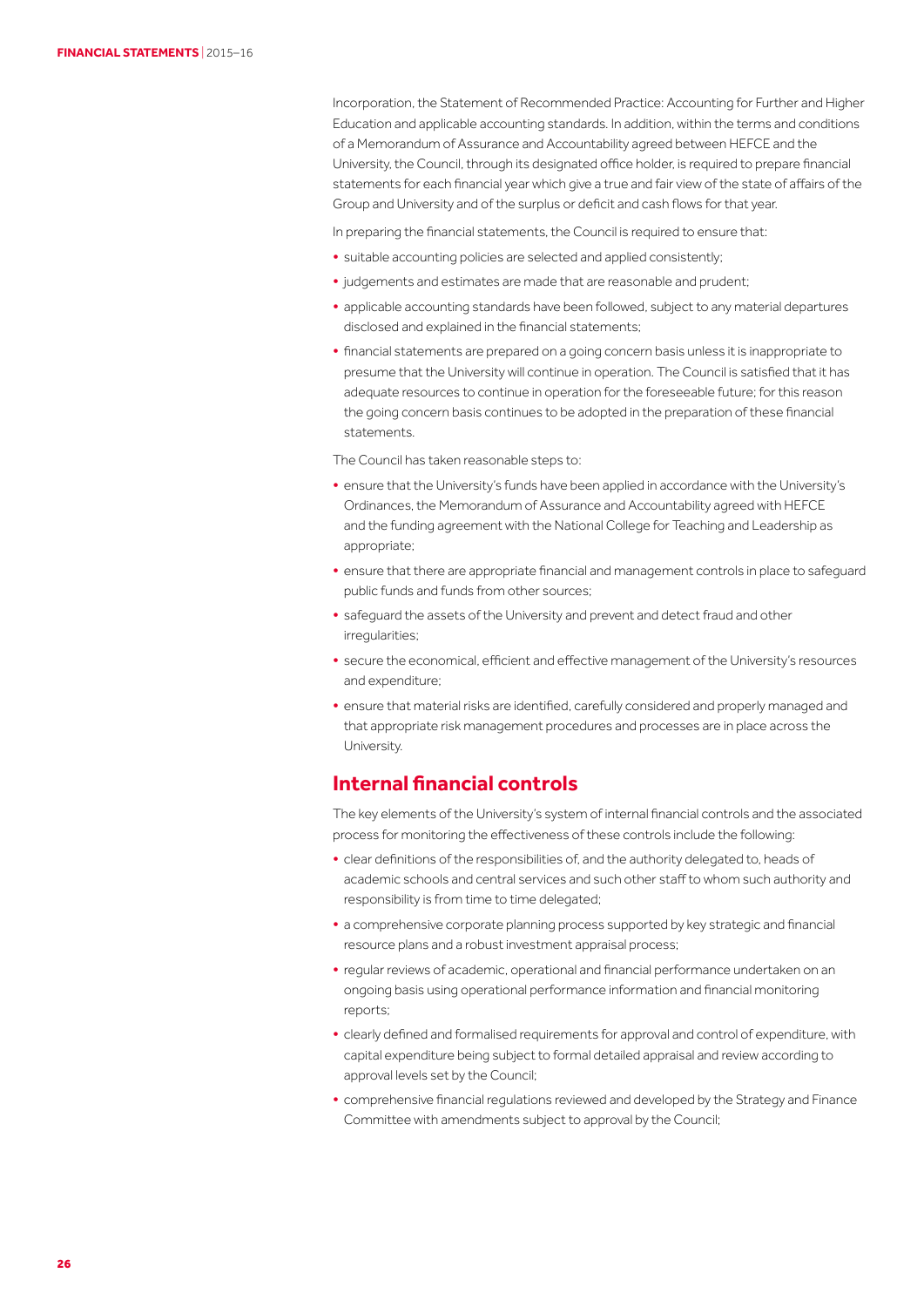- **•** an annual programme of work undertaken by the internal audit team which is reviewed and approved by the Audit Committee;
- **•** reviews by the Audit Committee of the effectiveness of risk management, control and governance arrangements.

The Director of Internal Audit Services is responsible for providing reasonable assurance on the adequacy and effectiveness of risk management, control and governance arrangements.

#### **Information held on the University's website**

The Council is responsible for the maintenance and integrity of the corporate and financial information included on the University's website. Legislation in the UK governing the preparation and dissemination of financial statements may differ from legislation in other jurisdictions.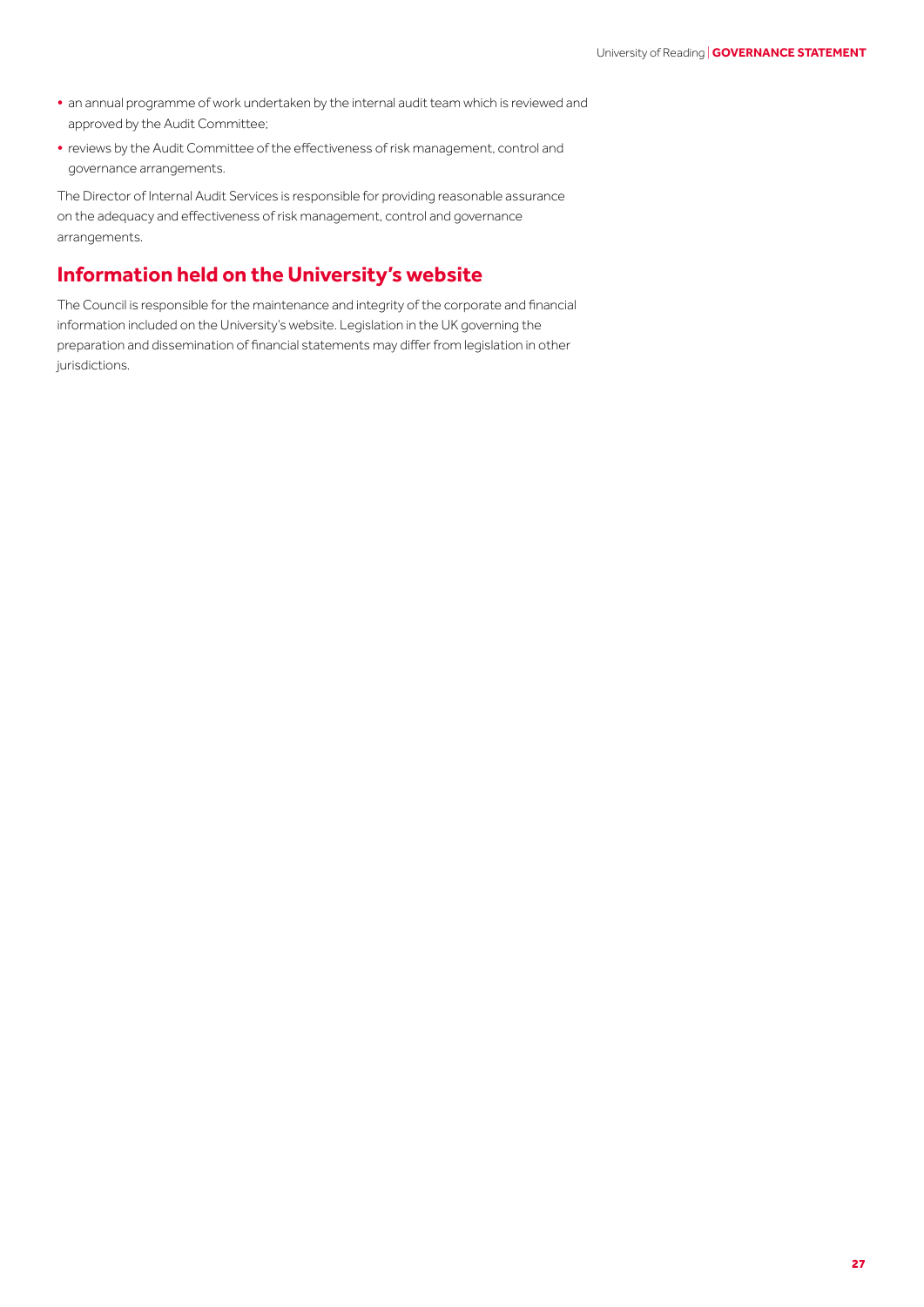#### **REPORT OF THE REMUNERATION COMMITTEE**

The Remuneration Committee, one of the five principal committees of the Council, determines on the authority of the Council the remuneration of each individual member of the University's senior executive and academic leadership and management, specifically the Vice-Chancellor, the Professoriate and equivalent non-academic staff. It has the power to make recommendations to the Council on the contractual arrangements and the terms and conditions of employment for such staff.

The Committee has six members, five of whom are lay members of the Council and the other the Vice-Chancellor. It is chaired by a Vice-President of the Council, the University Secretary is its Secretary and the Director of Human Resources is in attendance at its meetings. No employees of the University are present when their own remuneration is under consideration. The Committee reports directly to the Council and receives reports and recommendations from its Professorial Staff Salaries Advisory Group and its Senior Staff Salaries Advisory Group respectively. These Advisory Groups, and the Committee itself, routinely have regard to the annual UCEA Remuneration Survey in the course of their deliberations and are mindful at all times of such guidance as HEFCE may from time to time provide.

The Committee met three times in the year ending 31 July 2016 and, in the course of those meetings:

- **i.** *i.* reviewed its own terms of reference and confirmed that these remain appropriate;
- **ii.** conformed with the Statement of the University's Remuneration Policy as approved by the Council;
- **iii.** monitored the approval processes that apply in respect of severance and early retirement arrangements and pronounced itself content;
- **iv.** had regard to the national and local context as it affects the remuneration of senior staff in the higher education sector;
- **v.** agreed an approach in regard to certain pensions matters;
- **vi.** agreed a Staff Retention Policy:
- **vii.** agreed, on the basis of a report from its Professorial Salaries Advisory Group, adjustments to salary for certain Professorial staff with effect from 1 August 2016;
- **viii.** agreed, on the basis of a report from its Senior Salaries Advisory Group, adjustments to salary for certain senior staff with effect from 1 August 2016;
- ix. agreed adjustments to salary for certain Pro-Vice-Chancellors with effect from 1 August 2016;
- **x.** agreed adjustments to salary for the Deputy Vice-Chancellor with effect from 1 August 2016;
- **xi.** agreed adjustments to salary for certain Heads of Service with effect from 1 August 2016; and
- **xii.** agreed adjustments to the emoluments of the Vice-Chancellor with effect from 1 August 2016.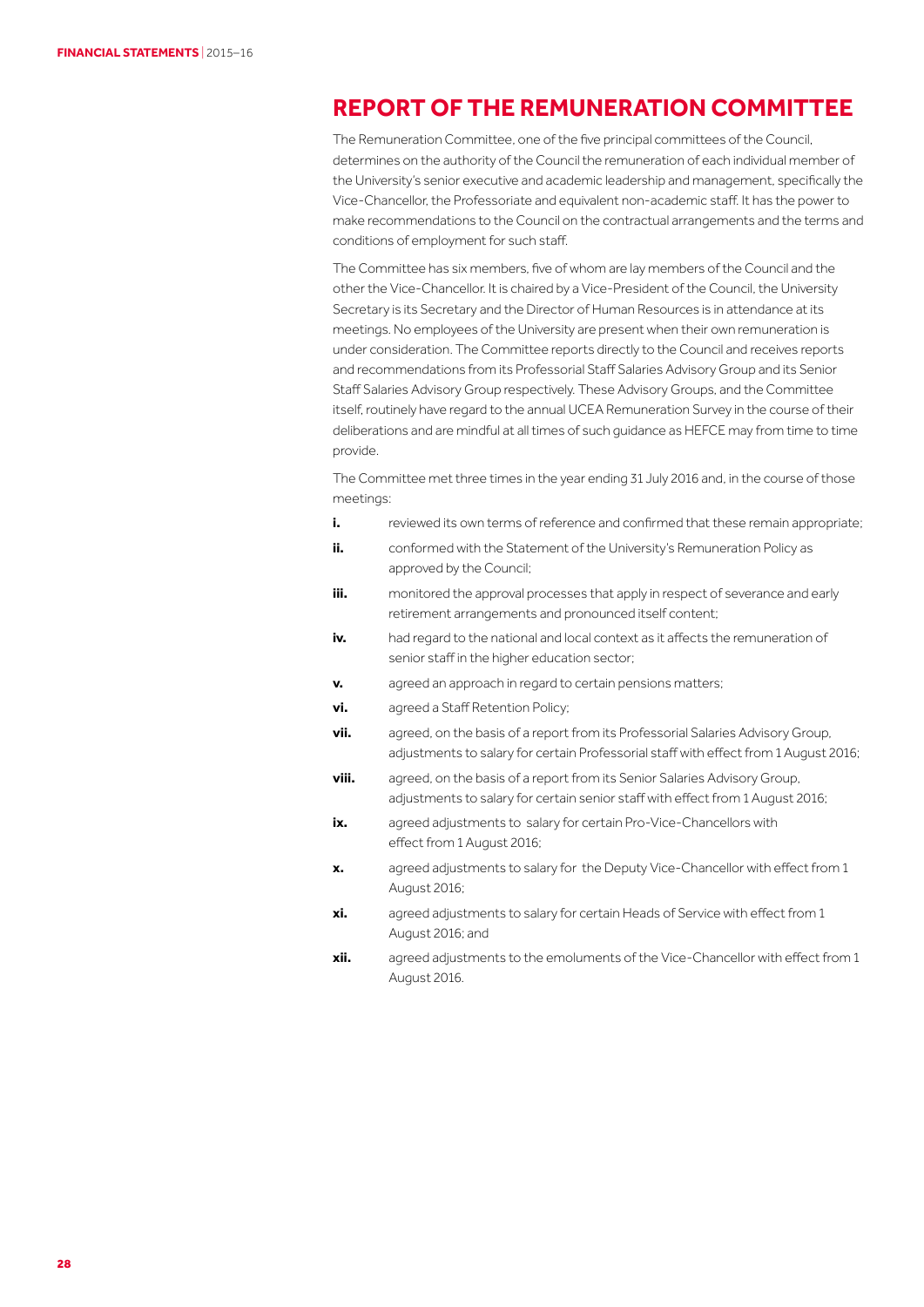#### **INDEPENDENT AUDITOR'S REPORT TO THE COUNCIL OF THE UNIVERSITY OF READING**

We have audited the financial statements of the University of Reading for the year ended 31 July 2016 set out on pages 31 to 63. The financial reporting framework that has been applied in their preparation is applicable law and United Kingdom Accounting Standards (United Kingdom Generally Accepted Accounting Practice) including FRS 102 The Financial Reporting Standard applicable in the UK and Republic of Ireland.

This report is made solely to the Council, in accordance with the Charter and Ordinances of the University. Our audit work has been undertaken so that we might state to the University Council those matters we are required to state to it in an auditor's report and for no other purpose. To the fullest extent permitted by law, we do not accept or assume responsibility to anyone other than the University Council for our audit work, for this report, or for the opinions we have formed.

#### **Respective responsibilities of the University Council and auditor**

As explained more fully in the Governance Statement set out on page 22 to 27, the Council is responsible for the preparation of financial statements which give a true and fair view.

Our responsibility is to audit, and express an opinion on, the financial statements in accordance with applicable law and International Standards on Auditing (UK and Ireland). Those standards require us to comply with the Auditing Practices Board's Ethical Standards for Auditors.

#### **Scope of the audit of the financial statements**

An audit involves obtaining evidence about the amounts and disclosures in the financial statements sufficient to give reasonable assurance that the financial statements are free from material misstatement, whether caused by fraud or error. This includes an assessment of:

- **•** whether the accounting policies are appropriate to the Group's and University's circumstances and have been consistently applied and adequately disclosed;
- **•** the reasonableness of significant accounting estimates made by the Council;
- **•** and the overall presentation of the financial statements.

In addition, we read all the financial and non-financial information in the financial statements to identify material inconsistencies with the audited financial statements and to identify any information that is apparently materially incorrect based on, or materially inconsistent with, the knowledge acquired by us in the course of performing the audit. If we become aware of any apparent material misstatements or inconsistencies we consider the implications for our report.

#### **Opinion on financial statements**

In our opinion the financial statements:

- **•** give a true and fair view of the state of the Group's and the University's affairs as at 31 July 2016, of the Group's and University's income and expenditure, gains and losses and changes in reserves and of the Group's cash flows for the year then ended;
- **•** have been properly prepared in accordance with United Kingdom Generally Accepted Accounting Practice and with the 2015 Statement of Recommended Practice – Accounting for Further and Higher Education; and
- meet the requirements of HEFCE's Accounts direction to higher education institutions for 2015-16 financial statements.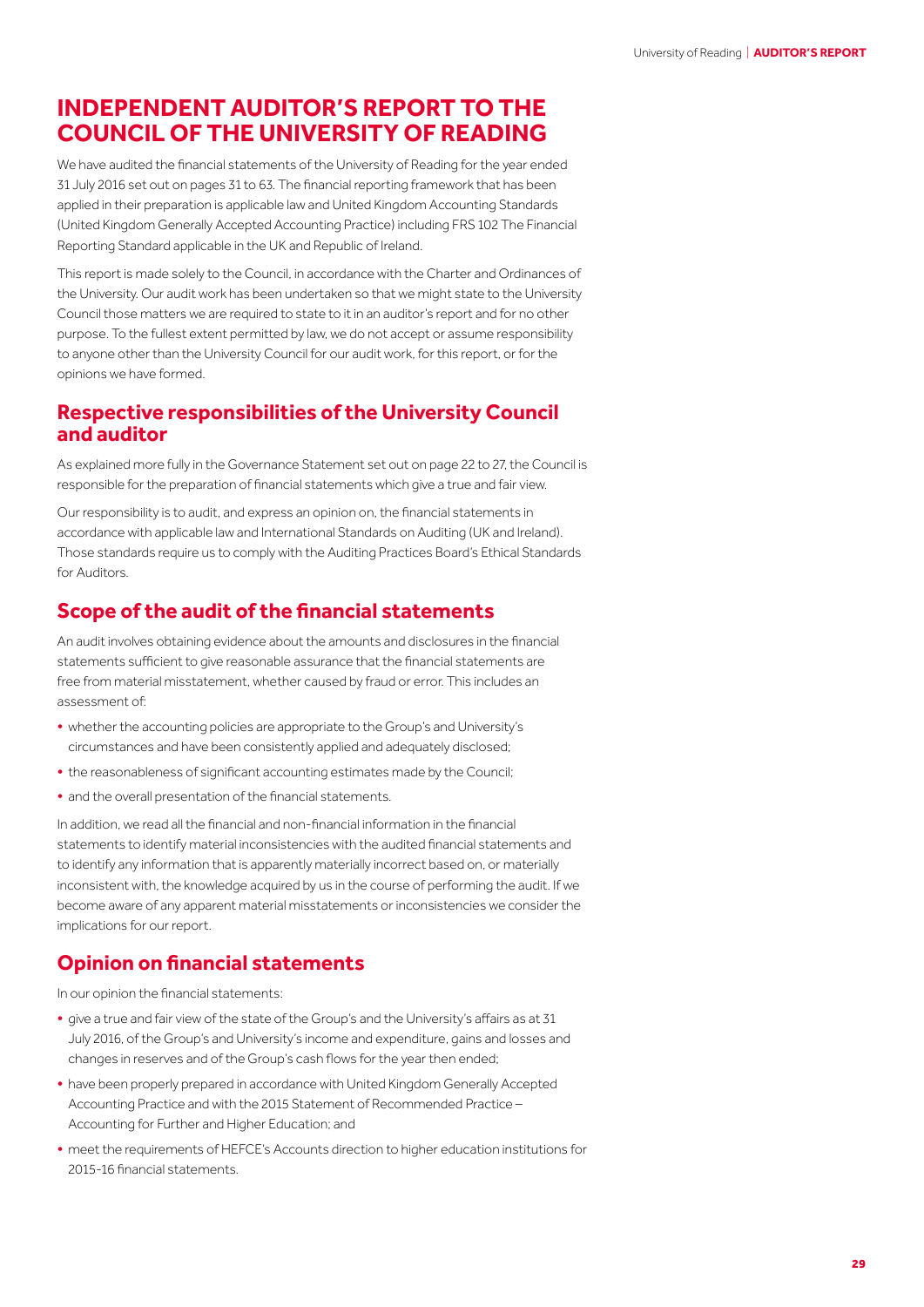#### **Opinion on other matters prescribed in the HEFCE Audit Code of Practice issued under the Further and Higher Education Act 1992**

In our opinion, in all material respects:

- **•** funds from whatever source administered by the Group and the University for specific purposes have been properly applied to those purposes and managed in accordance with relevant legislation;
- **•** funds provided by HEFCE have been applied in accordance with the Memorandum of Assurance and Accountability and any other terms and conditions attached to them; and
- **•** the corporate governance and internal control requirements of HEFCE's Accounts direction to higher education institutions for 2015-16 financial statements have been met.

#### **Joanne Lees**

For and on behalf of KPMG LLP, Statutory Auditor *Chartered Accountants* 15 Canada Square Canary Wharf London E14 5GL

1 December 2016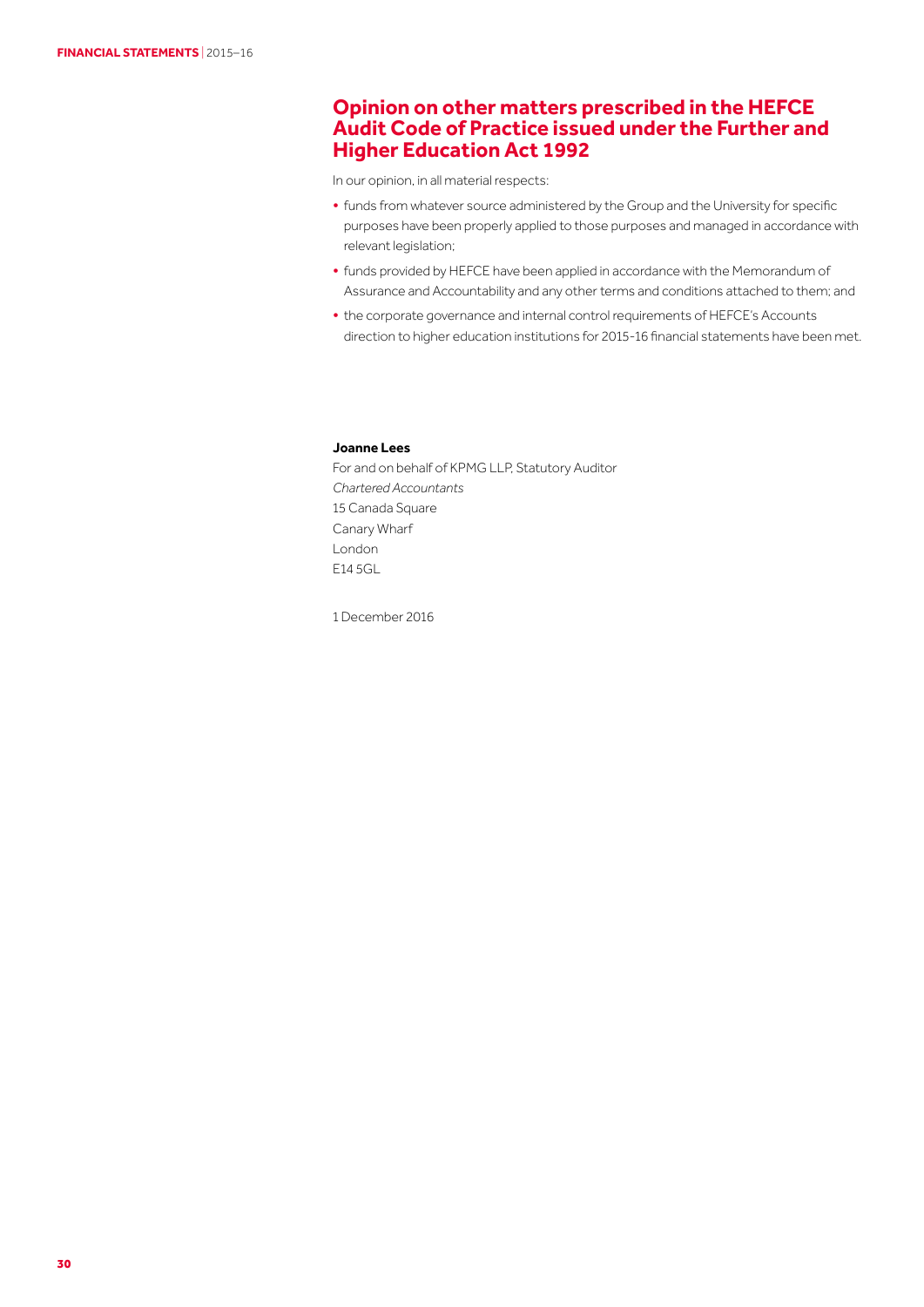## **Statement of comprehensive income for the year ended 31 July 2016**

|        |                                                                      | Consolidated |           | University |           |
|--------|----------------------------------------------------------------------|--------------|-----------|------------|-----------|
|        |                                                                      | 2016         | 2015      | 2016       | 2015      |
|        |                                                                      | £'000        | £'000     | £'000      | £'000     |
|        | <b>Income</b>                                                        |              |           |            |           |
| Note 1 | Tuition fees and education contracts                                 | 152,481      | 139,864   | 147,452    | 135,526   |
| 2      | Funding body grants                                                  | 31,020       | 27,859    | 31,020     | 27,859    |
| 3      | Research grants and contracts                                        | 32,721       | 34,096    | 32,468     | 33,833    |
| 4      | Other income                                                         | 49,870       | 51,090    | 49,140     | 47,444    |
| 5      | Investment income                                                    | 4,043        | 4,062     | 2,210      | 1,790     |
|        | Total income before donations and endowments                         | 270,135      | 256,971   | 262,290    | 246,452   |
| 6      | Donations and endowments -regular                                    | 2,884        | 2,862     | 2,406      | 2,378     |
| 6      | Donations and endowments - exceptional                               | 71,749       | 28,632    | $\circ$    | 0         |
|        | <b>Total income</b>                                                  | 344,768      | 288,465   | 264,696    | 248,830   |
|        | <b>Expenditure</b>                                                   |              |           |            |           |
| 7      | Staff costs                                                          | 158,623      | 160,979   | 154,266    | 157,544   |
|        | Other operating expenses - regular                                   | 95,815       | 92,238    | 82,157     | 80,668    |
|        | Other operating expenses - exceptional                               | 4,831        | 12,144    | 4,831      | 12,144    |
| 11     | Depreciation                                                         | 24,262       | 22,387    | 22,516     | 21,321    |
| 8      | Interest and other finance costs                                     | 5,242        | 5,506     | 5,671      | 5,370     |
| 9      | <b>Total expenditure</b>                                             | 288,773      | 293,254   | 269,441    | 277,047   |
|        | Total income less total expenditure                                  | 55,995       | (4,789)   | (4,745)    | (28, 217) |
|        | (Loss) / gain on disposal of fixed assets                            | (360)        | 985       | (360)      | 1,056     |
|        | (Loss) / gain on disposal of investment properties                   | (214)        | 17        | (214)      | 17        |
|        | (Loss) / gain on disposal of investments                             | (57)         | 3,607     | $\circ$    | 0         |
| 14     | Gain on revaluation of investment properties                         | 2,212        | 4,227     | 1,009      | 1,916     |
|        | Gain on revaluation of investments                                   | 7,469        | 2,801     | 724        | 1,350     |
|        | Share of operating surplus / (deficit) in associates                 | 139          | (724)     | $\circ$    | 0         |
|        | Surplus/ (deficit) before tax                                        | 65,184       | 6,124     | (3, 586)   | (23, 878) |
| 10     | Taxation credit / (charge)                                           | 84           | (1,090)   | (39)       | (438)     |
|        | Surplus / (deficit) for the year                                     | 65,268       | 5,034     | (3,625)    | (24, 316) |
| 16     | (Deficit) / surplus on revaluation of fixed assets held by associate | (240)        | 3,397     | $\circ$    | $\circ$   |
| 33     | Remeasurement (losses) / gains in respect of pension schemes         | (8,763)      | 473       | (8,763)    | 473       |
|        | Exchange differences on consolidation of overseas subsidiaries       | 170          | 366       | $\circ$    | $\circ$   |
|        | Total comprehensive income for the year                              | 56,435       | 9,270     | (12, 388)  | (23, 843) |
|        | <b>Represented by:</b>                                               |              |           |            |           |
|        | Endowment comprehensive income for the year                          | 79,564       | 37,506    | 868        | 1,352     |
|        | Restricted comprehensive income for the year                         | 593          | 330       | 474        | 258       |
|        | Unrestricted comprehensive income for the year                       | (23, 482)    | (31, 963) | (13,730)   | (25, 453) |
|        | Revaluation reserve comprehensive income for the year                | (240)        | 3,397     | $\circ$    | 0         |
|        |                                                                      | 56,435       | 9,270     | (12, 388)  | (23, 843) |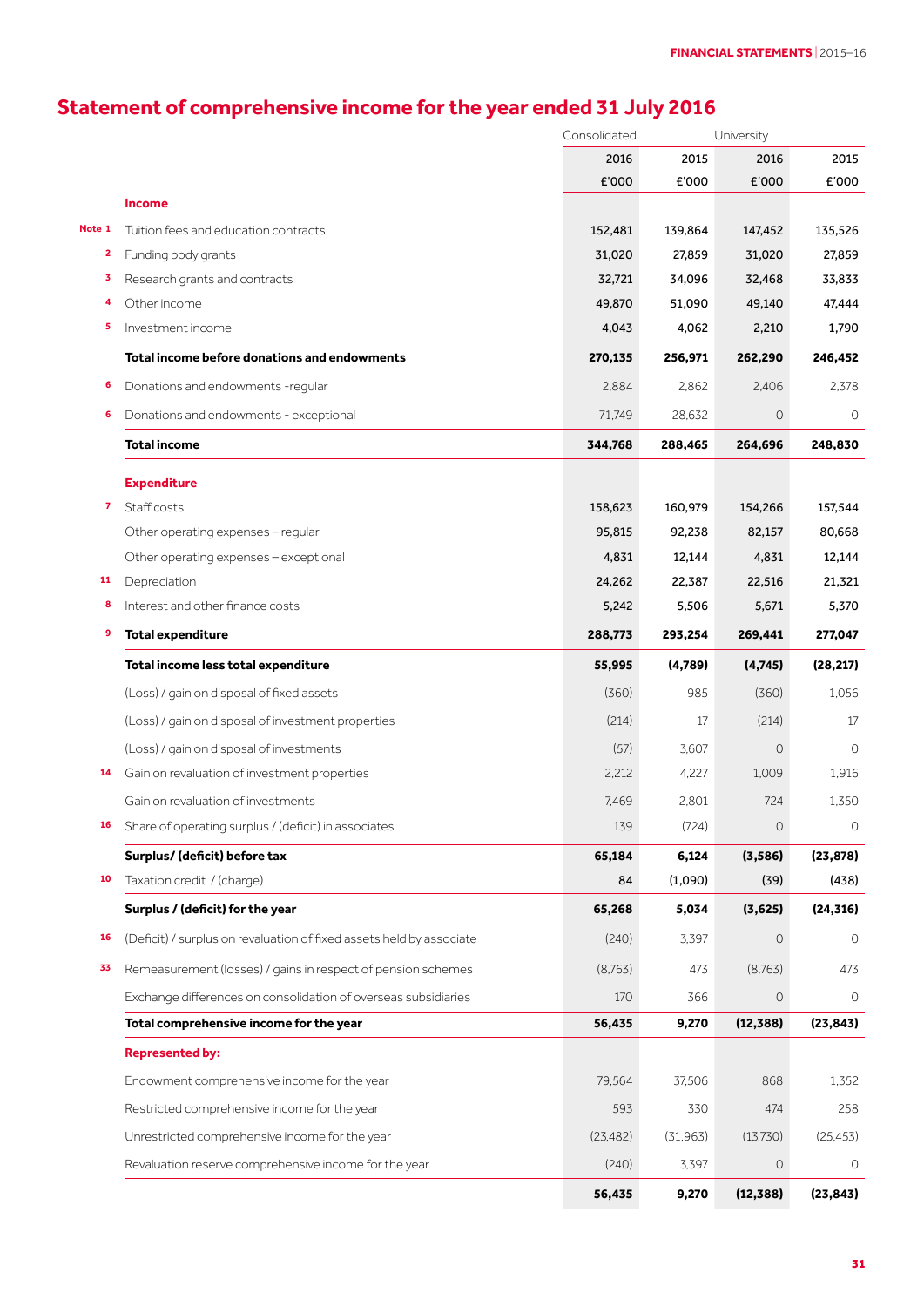#### **Statement of changes in reserves**

**Year ended 31 July 2016**

|                                                        | Income and expenditure account |                     |                       |                                 |                |
|--------------------------------------------------------|--------------------------------|---------------------|-----------------------|---------------------------------|----------------|
| <b>Consolidated</b>                                    | Endowment<br>£'000             | Restricted<br>£'000 | Unrestricted<br>£'000 | Revaluation<br>reserve<br>£'000 | Total<br>£'000 |
| At 1 August 2014                                       | 90,445                         | 658                 | 203,382               | 40,832                          | 335,317        |
| Surplus / (deficit) for the year                       | 37,506                         | 330                 | (32,802)              | $\mathbf 0$                     | 5,034          |
| Other comprehensive income                             | 0                              | 0                   | 839                   | 3,397                           | 4,236          |
| Transfers between endowment and unrestricted reserves  | (263)                          | 0                   | 263                   | 0                               | $\Omega$       |
| <b>At 1 August 2015</b>                                | 127,688                        | 988                 | 171,682               | 44,229                          | 344,587        |
| Surplus / (deficit) for the year                       | 79,564                         | 593                 | (14, 889)             | 0                               | 65,268         |
| Other comprehensive income                             | 0                              | 0                   | (8, 593)              | (240)                           | (8,833)        |
| Transfers between endowment and unrestricted reserves  | (376)                          | 0                   | 376                   | $\Omega$                        | $\Omega$       |
| Transfers between restricted and unrestricted reserves | 0                              | 43                  | (43)                  | 0                               | $\mathbf 0$    |
| At 31 July 2016                                        | 206,876                        | 1,624               | 148,533               | 43,989                          | 401,022        |

|                                  | Income and expenditure account |                     |                       |                                 |                |
|----------------------------------|--------------------------------|---------------------|-----------------------|---------------------------------|----------------|
| <b>University</b>                | Endowment<br>£'000             | Restricted<br>£'000 | Unrestricted<br>£'000 | Revaluation<br>reserve<br>£'000 | Total<br>E'000 |
| At 1 August 2014                 | 12,559                         | 461                 | 173,561               | 37,814                          | 224,395        |
| Surplus / (deficit) for the year | 1,352                          | 258                 | (25, 926)             | 0                               | (24, 316)      |
| Other comprehensive income       | 0                              | 0                   | 473                   | $\mathbf 0$                     | 473            |
| <b>At 1 August 2015</b>          | 13,911                         | 719                 | 148,108               | 37,814                          | 200,552        |
| Surplus / (deficit) for the year | 868                            | 474                 | (4, 967)              | 0                               | (3,625)        |
| Other comprehensive income       | 0                              | 0                   | (8,763)               | $\mathbf 0$                     | (8,763)        |
| At 31 July 2016                  | 14,779                         | 1,193               | 134.378               | 37.814                          | 188,164        |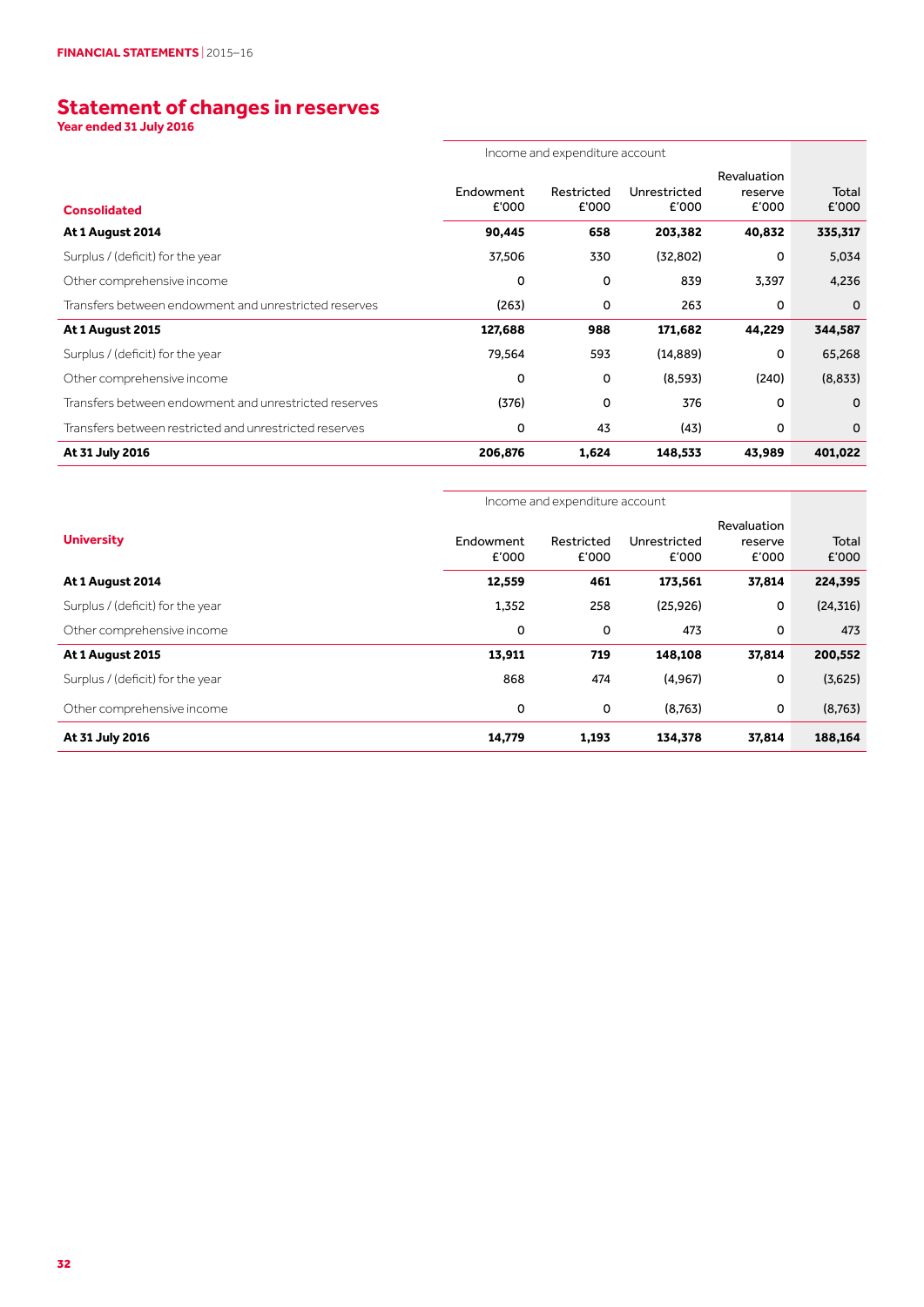#### **Balance sheet at 31 July 2016**

|         |                                                                | Consolidated |            | University  |            |
|---------|----------------------------------------------------------------|--------------|------------|-------------|------------|
|         |                                                                | 2016         | 2015       | 2016        | 2015       |
|         |                                                                | £'000        | £'000      | £'000       | £'000      |
|         | <b>Non-current assets</b>                                      |              |            |             |            |
| Note 11 | Fixed assets                                                   | 372,228      | 352,033    | 346,664     | 319,714    |
| 12      | Heritage assets                                                | 39,346       | 39,346     | 39,167      | 39,167     |
| 13      | Biological assets                                              | 429          | 459        | 429         | 459        |
| 14      | Investment properties                                          | 50,587       | 49,423     | 25,073      | 24,862     |
| 15      | Non-current investments                                        | 19,902       | 18,520     | 27,944      | 22,536     |
| 16      | Investments in associates                                      | 11,289       | 11,257     | 10,567      | 10,569     |
|         |                                                                | 493,781      | 471,038    | 449,844     | 417,307    |
|         | <b>Current assets</b>                                          |              |            |             |            |
|         | <b>Stock</b>                                                   | 1,270        | 1,194      | 1,218       | 1,179      |
| 17      | Trade and other receivables                                    | 83,993       | 39,406     | 48,568      | 50,359     |
| 18      | Current investments                                            | 68,508       | 61,170     | $\mathbf 0$ | 0          |
|         | Cash and cash equivalents                                      | 46,333       | 38,505     | 44,098      | 34,427     |
|         |                                                                | 200,104      | 140,275    | 93,884      | 85,965     |
| 19      | <b>Creditors:</b> Amounts falling due within one year          | (99, 767)    | (91, 725)  | (173, 292)  | (127,719)  |
|         | Net current assets / (liabilities)                             | 100,337      | 48,550     | (79, 408)   | (41,754)   |
|         | Total assets less current liabilities                          | 594,118      | 519,588    | 370,436     | 375,553    |
| 20      | <b>Creditors:</b> Amounts falling due after more than one year | (152, 257)   | (144, 506) | (141, 433)  | (144, 506) |
|         | <b>Provisions</b>                                              |              |            |             |            |
| 21      | Pension provisions                                             | (40, 839)    | (29, 907)  | (40, 839)   | (29, 907)  |
| 22      | Other provisions                                               | $\mathbf 0$  | (588)      | 0           | (588)      |
|         | <b>Total net assets</b>                                        | 401,022      | 344,587    | 188,164     | 200,552    |
|         | <b>Restricted reserves</b>                                     |              |            |             |            |
| 23      | Income and expenditure reserve - endowment                     | 206,876      | 127,688    | 14,779      | 13,911     |
| 24      | Income and expenditure reserve - restricted                    | 1,624        | 988        | 1,193       | 719        |
|         | <b>Unrestricted reserves</b>                                   |              |            |             |            |
|         | Income and expenditure reserve - unrestricted                  | 148,533      | 171,682    | 134,378     | 148,108    |
|         | Revaluation reserve                                            | 43,989       | 44,229     | 37,814      | 37,814     |
|         |                                                                |              |            |             |            |
|         | <b>Total reserves</b>                                          | 401,022      | 344,587    | 188,164     | 200,552    |

The financial statements on pages 31 to 63 were approved by Council on 25 November 2016, and signed on its behalf by:

Dr P R Preston President of the **Council** 

Sir David Bell KCB Vice-Chancellor C A B Wright Director of Finance & Corporate Services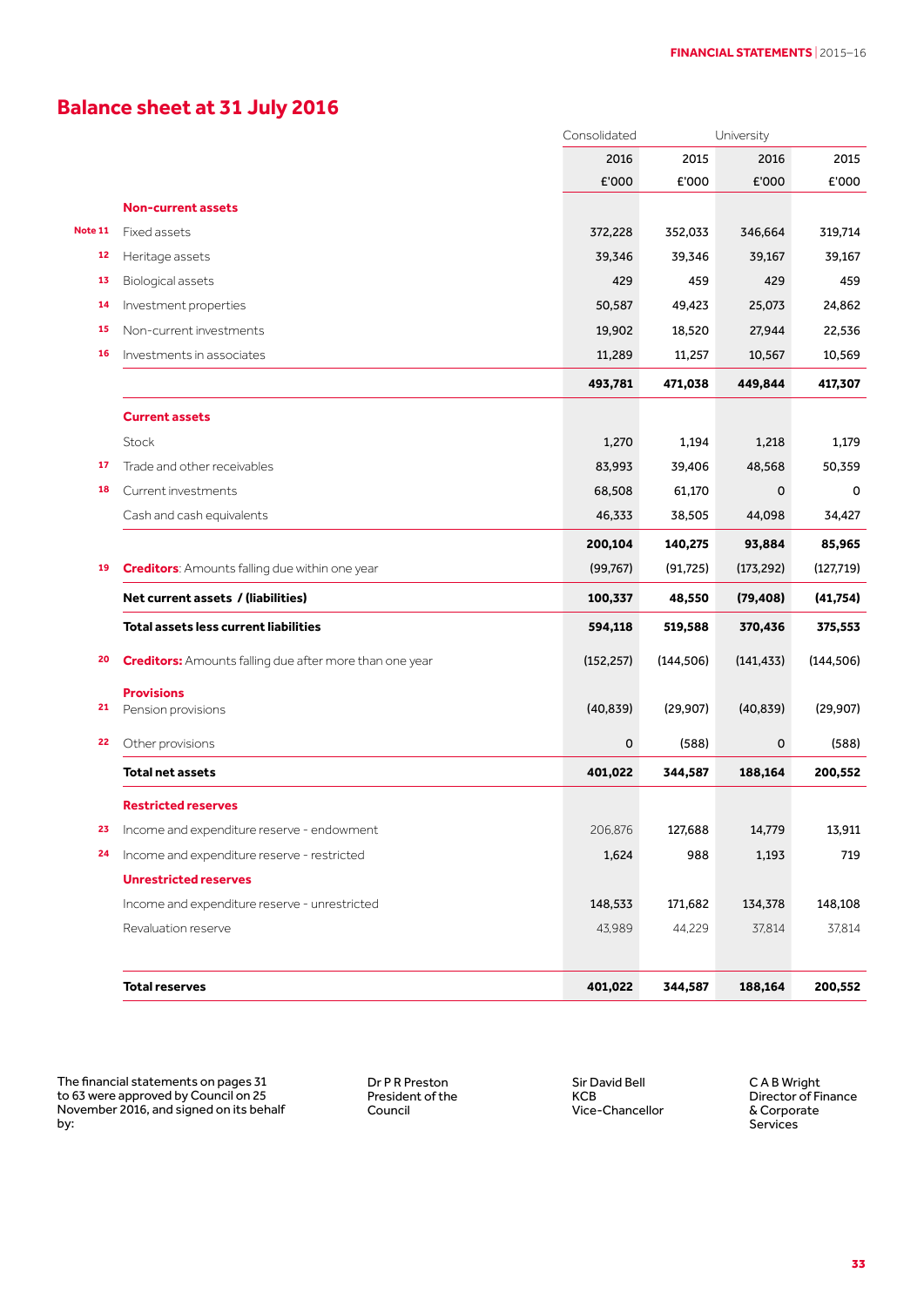**FINANCIAL STATEMENTS** | 2015–16

## **Statement of cash flows – Year ended 31 July 2016**

|                                                                                                                | Consolidated            |              |
|----------------------------------------------------------------------------------------------------------------|-------------------------|--------------|
|                                                                                                                | 2016                    | 2015         |
|                                                                                                                | £'000                   | £'000        |
| <b>Cash flow from operating activities</b>                                                                     |                         |              |
| Surplus for the year                                                                                           | 65,268                  | 5,034        |
| Adjustments for non-cash items:                                                                                |                         |              |
| Depreciation                                                                                                   | 24,262                  | 22,387       |
| Gain on revaluation of investment properties                                                                   | (2,212)                 | (4, 227)     |
| Gain on revaluation of investments                                                                             | (7, 469)                | (2,801)      |
| Loss on revaluation of biological assets                                                                       | 11                      | 93           |
| Amortisation of finance costs                                                                                  | (71)                    | (12)         |
| Exchange differences                                                                                           | (804)                   | 691          |
| (Increase) / decrease in stock                                                                                 | (76)                    | 26           |
| Decrease / (increase) in receivables                                                                           | 4,276                   | (9,249)      |
| Increase in creditors                                                                                          | 6,581                   | 2,084        |
| Increase in pension provisions                                                                                 | 10,932                  | 13,208       |
| Remeasurement (losses) / gains in respect of pension schemes                                                   | (8, 763)                | 473          |
| (Decrease) / increase in other provisions                                                                      | (588)                   | 574          |
|                                                                                                                | (274)                   | 1,184        |
| Share of operating (surplus) / deficit and tax in associates                                                   |                         |              |
| Adjustments for investing or financing activities:                                                             |                         |              |
| Investment income                                                                                              | (4,043)                 | (4,062)      |
| Net return on pension scheme                                                                                   | 128                     | 37           |
| Capital grant income                                                                                           | (4,697)                 | (2,986)      |
| New endowments                                                                                                 | (56)                    | (25)         |
| Interest payable                                                                                               | 5,242                   | 5,506        |
| Loss / (gain) on disposal of fixed assets                                                                      | 360                     | (611)        |
| Gain on disposal of land held by endowment                                                                     | (71, 749)               | (28, 632)    |
| Loss / (gain) on disposal of investment properties                                                             | 214                     | (17)         |
| Loss / (gain) on disposal of investments                                                                       | 57                      | (3,607)      |
| Net cash inflow / (outflow) from operating activities                                                          | 16,529                  | (4, 932)     |
| <b>Cash flows from investing activities</b>                                                                    |                         |              |
| Proceeds from sales of fixed assets and investment properties                                                  | 690                     | 6,918        |
| Proceeds from sale of land held by endowment                                                                   | 51,039                  | 38,785       |
| Net payments for investments                                                                                   | (1,308)                 | (1, 479)     |
|                                                                                                                | 3,915                   | 4,025        |
| Investment income                                                                                              | 4,697                   | 2,986        |
| Capital grants received                                                                                        |                         |              |
| Payments made to acquire fixed assets<br>Payments made to acquire heritage assets                              | (57, 162)               | (60, 240)    |
|                                                                                                                | 0<br>19                 | (46)<br>(49) |
| Net receipts from / (payments for) biological assets                                                           |                         | 0            |
| Payments made to acquire investment properties<br>Adjustment to loan notes in UPP (Reading I) Holdings Limited | (157)<br>$\overline{2}$ | (14)         |
|                                                                                                                | 1,735                   | (9, 114)     |
|                                                                                                                |                         |              |
| <b>Cash flows from financing activities</b>                                                                    |                         |              |
| New endowments                                                                                                 | 56                      | 25           |
| Interest paid                                                                                                  | (5, 242)                | (5,506)      |
| New unsecured loans                                                                                            | 400                     | 22,282       |
| Repayments of amounts borrowed                                                                                 | (5,650)                 | (3, 535)     |
|                                                                                                                | (10, 436)               | 13,266       |
|                                                                                                                |                         |              |
| Increase / (decrease) in cash and cash aquivalents in the year                                                 | 7,828                   | (780)        |
| Cash and cash equivalents at beginning of the year                                                             | 38,505                  | 39,285       |
|                                                                                                                |                         |              |
| Cash and cash equivalents at end of the year                                                                   | 46,333                  | 38,505       |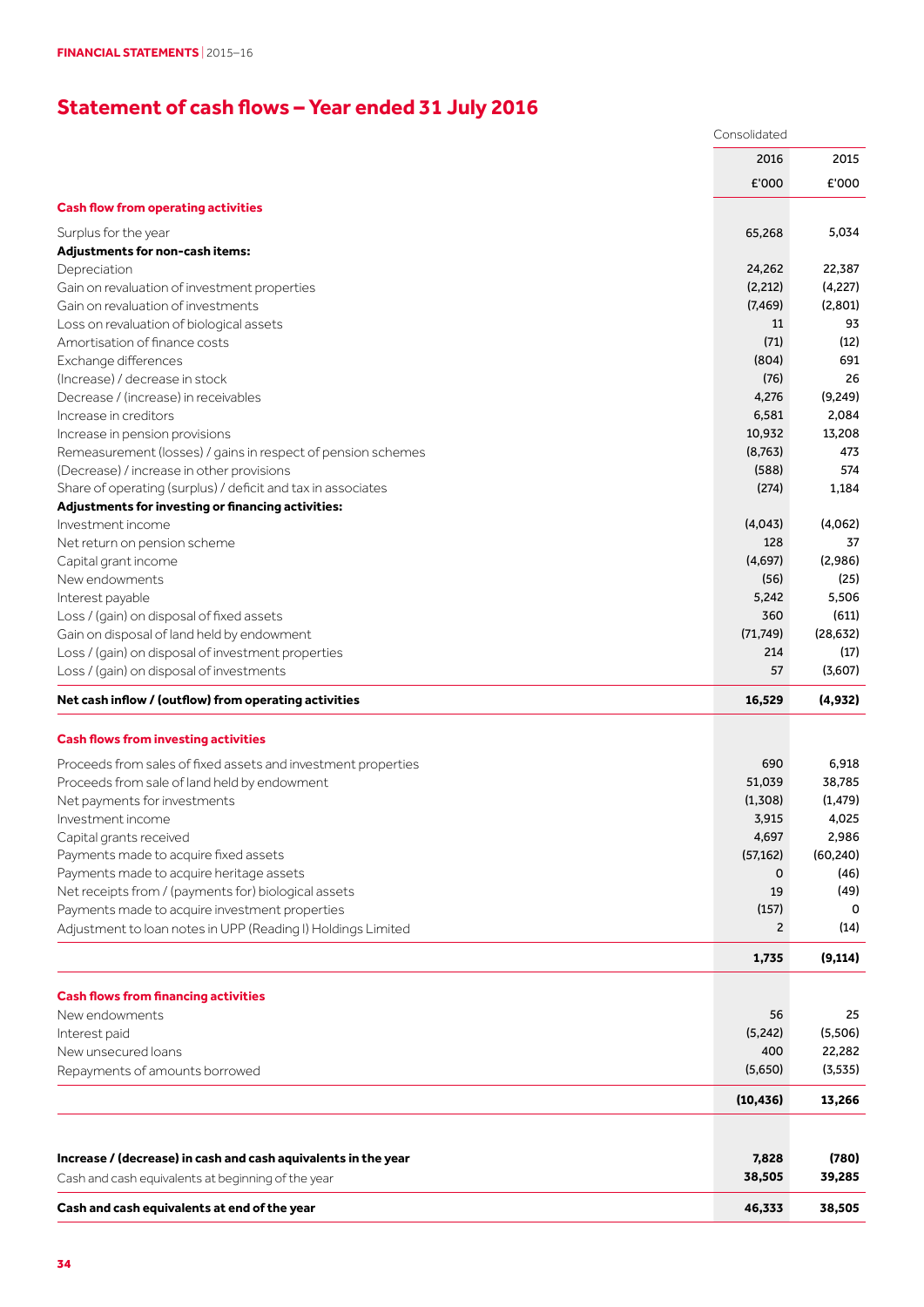#### **STATEMENT OF PRINCIPAL ACCOUNTING POLICIES**

#### **Basis of preparation**

These financial statements have been prepared in accordance with the Statement of Recommended Practice (SORP): Accounting for Further and Higher Education 2015 and applicable accounting standards.

The University is preparing its financial statements in accordance with the SORP and FRS 102 for the first time and consequently has applied the first-time adoption requirements. An explanation of how the transition has affected the reported financial position, financial performance and cash flows of the Group is provided in note 35. The University is a public benefit entity and has therefore applied the relevant public benefit requirements of applicable accounting standards.

The financial statements are prepared in accordance with the historical cost convention modified by the revaluation of certain fixed assets. The Council believes that the going concern basis is appropriate for the reasons described in note 34.

#### **Basis of consolidation**

The consolidated financial statements include the University, the University's subsidiary companies and the University's trusts. The results of subsidiaries acquired or disposed of during the period are included in the consolidated statement of comprehensive income from the date of acquisition or up to the date of disposal.

Intra-Group transactions, gains and losses are eliminated on consolidation. Intra-Group amounts receivable and amounts payable are also eliminated on consolidation.

The consolidated financial statements also include the Group's share of the total comprehensive income of associated undertakings using the equity method.

The consolidated financial statements do not include the activities of the Students' Union as the University does not exert control or dominant influence over policy decisions.

#### **Income recognition**

#### **(i) Goods and services**

Income from the sale of goods or services is credited to the statement of comprehensive income when the goods or services are supplied or the terms of the contract have been satisfied.

#### **(ii) Fee income**

Fee income is credited to the statement of comprehensive income over the period in which students are studying. Bursaries and scholarships are accounted for gross as expenditure and not deducted from income. Where the amount of the tuition fee is reduced by a discount for prompt payment, income receivable is shown net of the discount.

#### **(iii) Revenue grants**

Revenue grants from both government and non-government sources, including all teaching and research grants, are recognised within the statement of comprehensive income when the University is entitled to the income and any performance-related conditions have been met. Income received in advance of performance-related conditions is deferred on the balance sheet and released in line with such conditions being met.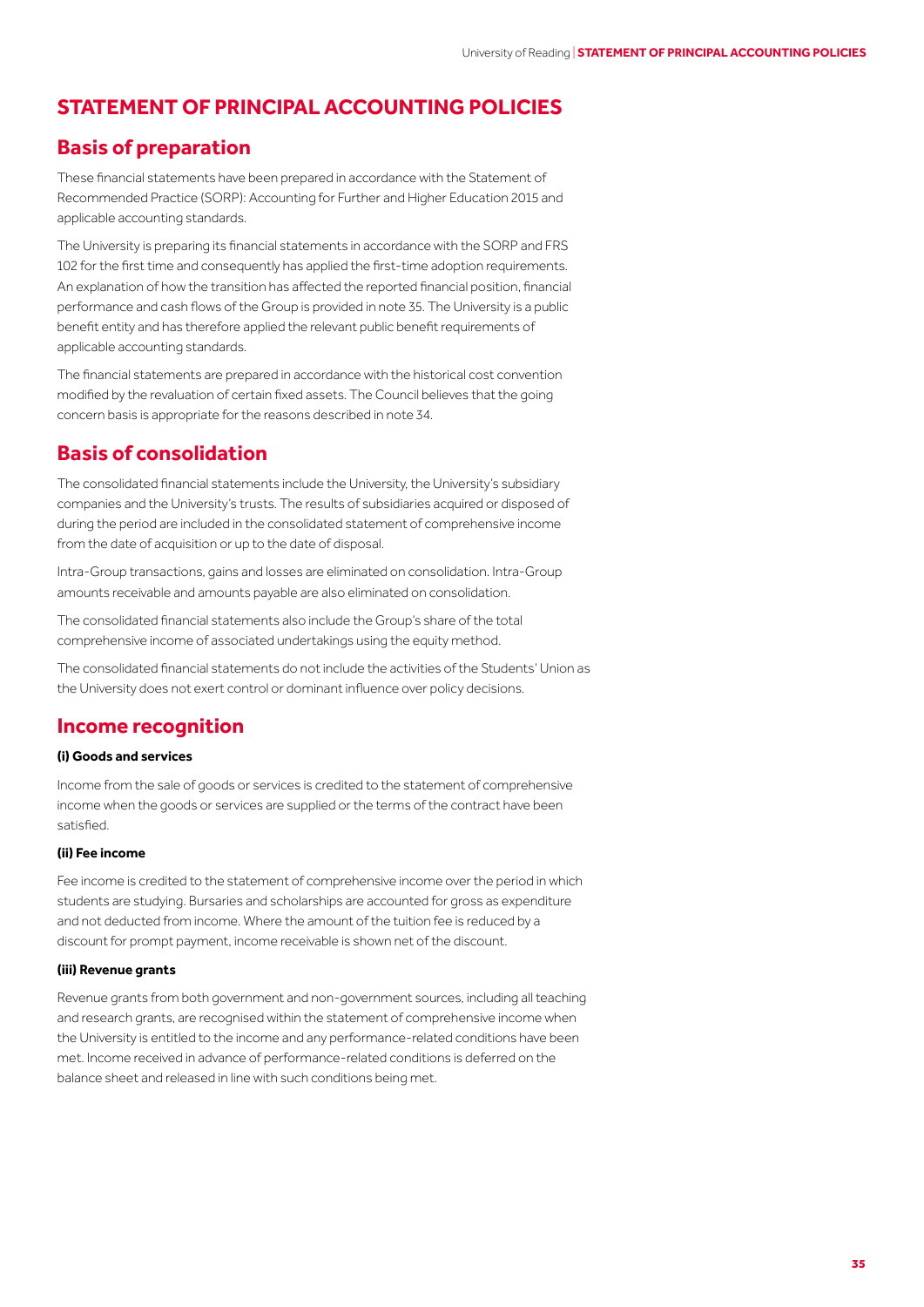#### **(iv) Capital grants**

Capital grants from both government and non-government sources are recorded in the statement of comprehensive income when the University is entitled to the income subject to any performance-related conditions being met.

#### **(v) Investment income**

Investmentincome is credited to the statement of comprehensive income on a receivable basis.

#### **(vi) Donations and endowments**

Donations and endowments are types of non-exchange transactions without performancerelated conditions. Donations and endowments with donor-imposed restrictions are recognised within the statement of comprehensive income when the University is entitled to the income. Income is retained within the restricted reserve until such time as it is utilised in line with the restrictions at which point the income is released to general reserves through a reserve transfer.

Investment income from endowments and changes in the fair value of endowments are recorded in the statement of comprehensive income in the period in which they arise and as either restricted or unrestricted income according to the terms applicable to the individual endowment fund.

Donations with no restrictions are recorded within the statement of comprehensive income when the University is entitled to the income.

The main types of endowment are given below:

- **•** unrestricted permanent endowments are funds where the donor has specified that the fund is to be permanently invested to generate an income stream for the general benefit of the University.
- **•** restricted expendable endowments are funds where the donor has specified a particular objective, other than the purchase or construction of tangible fixed assets, and the University can convert the donated sum into income.
- **•** restricted permanent endowments are funds where the donor has specified that the fund is to be permanently invested to generate an income stream to be applied to a particular objective.

The University's trusts are excluded from University endowments and are included on consolidation.

#### **(vii) Agency arrangements**

Funds which the University receives and disburses as paying agent on behalf of a funding body or other organisation are excluded from the statement of comprehensive income where the University is exposed to minimal risk or enjoys minimal economic benefit related to the transaction.

#### **Accounting for retirement benefits**

The principal pension schemes for the University's staff are the Universities Superannuation Scheme (USS), the University of Reading Employees' Pension Fund (UREPF) and the University of Reading Pension Scheme (URPS).

USS is a multi-employer hybrid scheme which has both defined benefit and defined contribution elements. Until 5 April 2016, the scheme was contracted out of the State Second Pension (S2P). The assets of the scheme are held in a separate trusteeadministered fund. Because of the mutual nature of the scheme, the scheme's assets are not hypothecated to individual institutions and a scheme-wide contribution rate is set.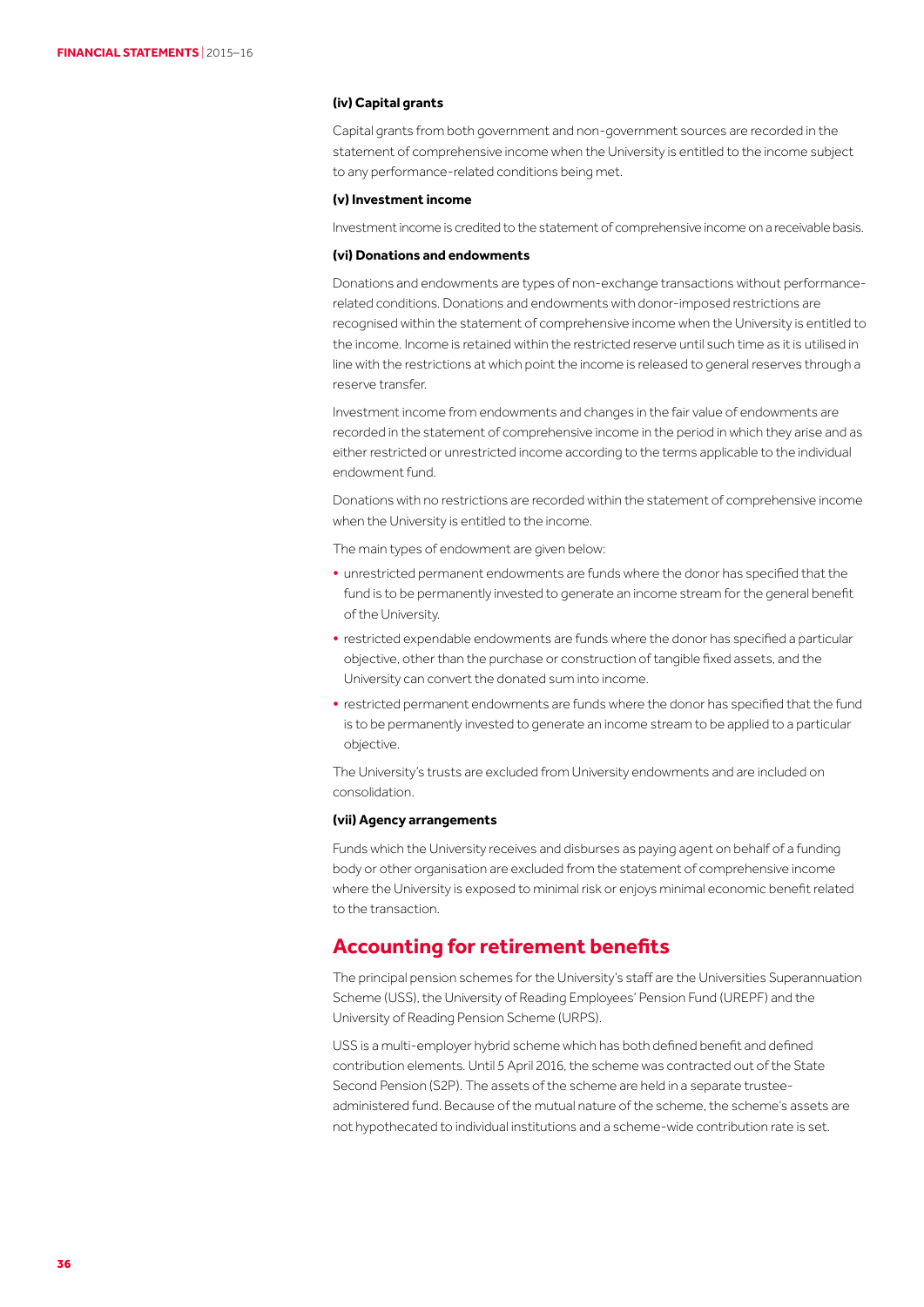The University is therefore exposed to actuarial risks associated with other institutions' employees and is unable to identify its share of the underlying assets and liabilities of the scheme on a consistent and reasonable basis and therefore, as required by Section 28 of FRS 102 "Employee benefits", accounts for the scheme as if it were a defined contribution scheme. As a result, contributions are recognised as an expense in the period during which services are rendered by employees. Additionally, since the University has entered into an agreement (the Recovery Plan) that determines how each employer within the scheme will fund the overall deficit, the University recognises a liability for the contractual commitment to fund past deficits within the USS scheme.

UREPF is a defined benefit scheme which closed to new members on 31 July 2011. The assets of the scheme are held in a separate trustee-administered fund. The scheme is valued every three years by a professionally qualified independent actuary using the projected unit credit method, the rates of contribution payable being determined by the trustees on the advice of the actuaries. In the intervening years, the actuary reviews the progress of the scheme. The Group's net obligation is calculated by discounting to present value the estimated amount of future benefit that employees have earned in return for their service in the current and prior periods less the fair value of any plan assets. The statement of comprehensive income is charged with the current service cost, any past service costs and the net financing cost attributable to the pension liabilities and return on assets. Actuarial gains and losses on the scheme, including the differences between expected and actual return on scheme assets, are recognised in other comprehensive income. When the calculation results in a surplus, the asset recognised is limited to the total of any unrecognised past service costs and the present value of benefits available in the form of any future refunds from the plan, reductions in future contributions to the plan or on settlement of the plan and takes into account the adverse effect of any minimum funding requirements.

URPS is a defined contribution scheme which was established on 1 August 2011 and is available to staff not eligible to join the USS scheme. Contributions are recognised as an expense in the period during which services are rendered by employees.

A small number of staff remain in other pension schemes.

#### **Employee benefits**

Short-term employment benefits such as salaries and compensated absences are recognised as an expense in the period in which the employees render service to the University. Any unused benefits are accrued and measured as the additional amount the University expects to pay as a result of the unused entitlement.

#### **Leases**

#### **(i) Finance leases**

Leases in which the University assumes substantially all the risks and rewards of ownership of the leased asset are classified as finance leases. Assets held under finance leases are stated at an amount equal to the lower of their fair value and the present value of the minimum lease payments at inception of the lease, less accumulated depreciation and impairment losses. Minimum lease payments are apportioned between a finance charge and a reduction of the outstanding liability. The finance charge is allocated to each period during the lease term so as to produce a constant periodic rate of interest on the remaining balance of the liability.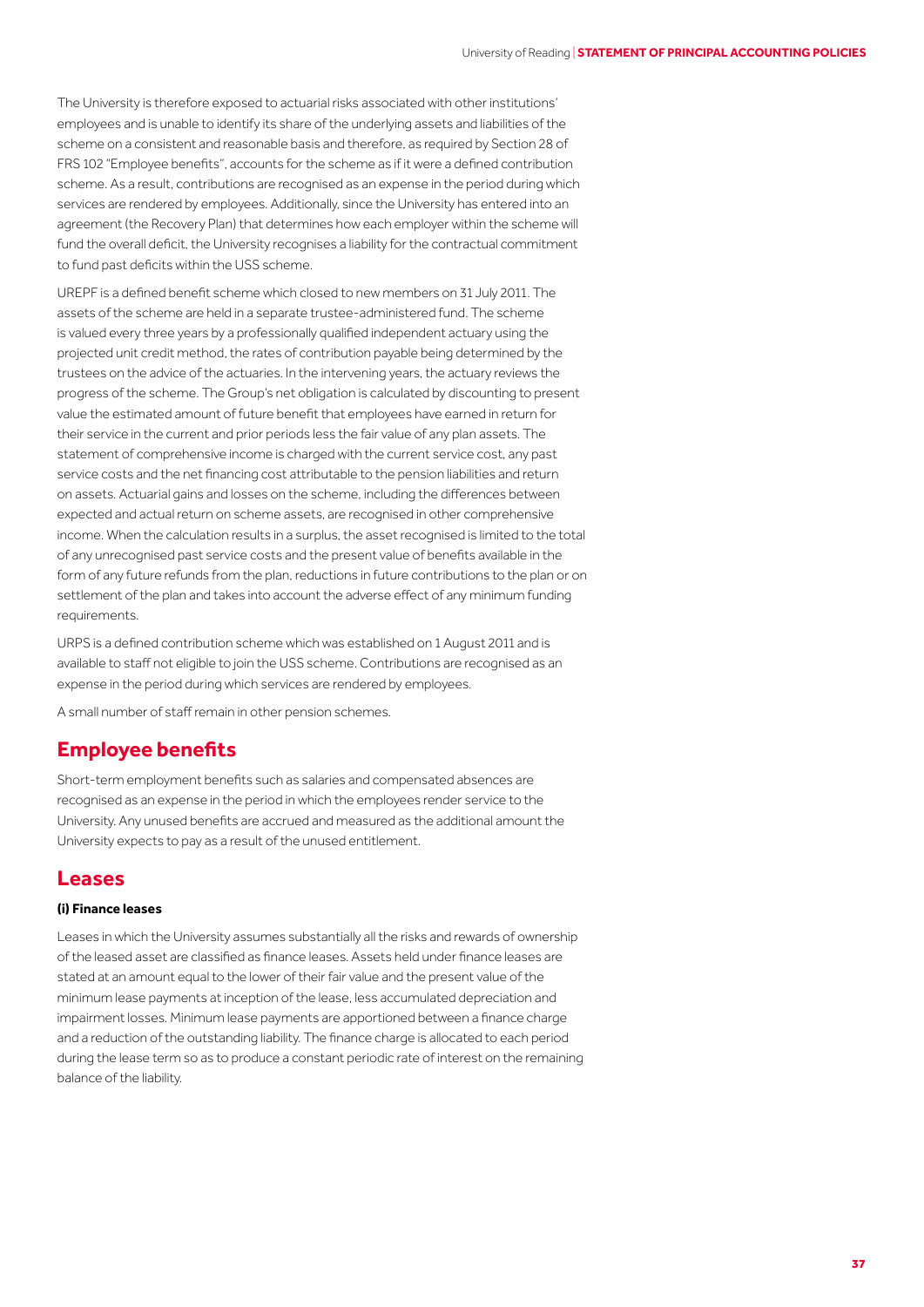#### **(ii) Operating leases**

Costs in respect of operating leases are charged on a straight-line basis over the lease term. Any lease premiums or incentives are spread over the minimum lease term.

#### **(iii) Service concession arrangements**

Fixed assets held under service concession arrangements are recognised on the balance sheet at the present value of the minimum lease payments when the assets are brought into use with a corresponding financial liability. Payments under each service concession arrangement are allocated between service costs, finance charges and financial liability repayments to reduce the financial liability to nil over the life of the arrangement.

#### **(iv) Lessor accounting**

Where the University acts as a lessor under an operating lease, the leased asset is recognised within tangible fixed assets and lease income is recognised on a straight-line basis over the lease term. Where the University acts as a lessor under a finance lease, an amount receivable is recognised on the balance sheet and lease payments are split between crediting the principle amount and finance income.

#### **Foreign currency**

Transactions in foreign currencies are translated to the respective functional currencies of Group entities at the foreign exchange rate ruling at the date of the transaction. Monetary assets and liabilities denominated in foreign currencies at the balance sheet date are retranslated to the functional currency at the foreign exchange rate ruling at that date. Foreign exchange differences arising on translation are recognised in the statement of comprehensive income in the period in which they arise. Non-monetary assets and liabilities that are measured in terms of historical cost in a foreign currency are translated using the exchange rate at the date of the transaction. Non-monetary assets and liabilities denominated in foreign currencies that are stated at fair value are retranslated to the functional currency at foreign exchange rates ruling at the dates the fair value was determined.

The assets and liabilities of foreign operations, including goodwill and fair value adjustments arising on consolidation, are translated into sterling at foreign exchange rates ruling at the balance sheet date. Income and expenditure of foreign operations are translated at an average rate for the year where this rate approximates to the foreign exchange rates ruling at the dates of the transactions. Exchange differences arising from the translation of foreign operations are reported in other comprehensive income.

#### **Taxation**

The University is an exempt charity within the meaning of Schedule 3 of the Charities Act 2011 and is therefore a charity within the meaning of Paragraph 1 of Schedule 6 to the Finance Act 2010. Accordingly, the University is potentially exempt from taxation in respect of income or capital gains received within categories covered by sections 478-488 of the Corporation Tax Act 2010 or section 256 of the Taxation of Chargeable Gains Act 1992 to the extent that such income or gains are applied to exclusively charitable purposes. Noncharitable subsidiary companies are liable to corporation tax.

The University is partially exempt in respect of Value Added Tax, so that it can only recover a minor element of VAT charged on its inputs. Irrecoverable VAT on inputs is included in the costs of such inputs and added to the cost of tangible fixed assets as appropriate, where the inputs themselves are tangible fixed assets by nature.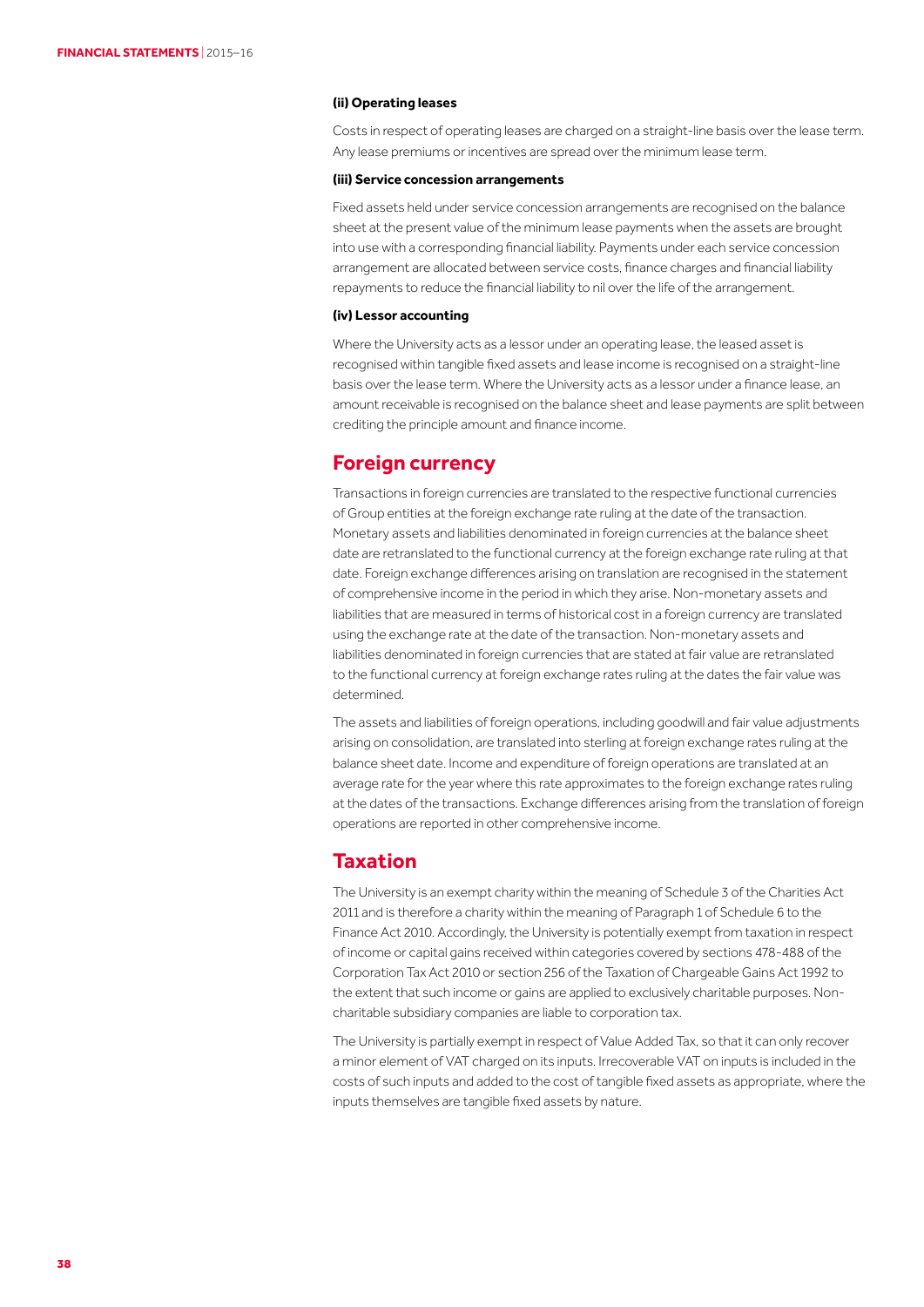Deferred tax is provided in full in respect of all timing differences that have originated but not reversed at the balance sheet date where transactions or events that result in an obligation to pay more tax in the future or less tax in the future have occurred at the balance sheet date. Timing differences arise from the inclusion of items of income and expenditure in taxation computations in periods different from those in which they are included in the financial statements.

Deferred tax is measured at the average tax rates that are expected to apply in the periods in which the timing differences are expected to reverse based on tax rates and laws that have been enacted or substantively enacted by the balance sheet date.

A net deferred tax asset is regarded as recoverable and therefore recognised only when, on the basis of all available evidence, it can be regarded as more likely than not that there will be suitable taxable profits from which the future reversal of the underlying timing differences can be deducted.

Deferred tax assets and liabilities are not discounted.

#### **Tangible fixed assets**

Tangible fixed assets are stated at cost less accumulated depreciation and accumulated impairment losses. Where parts of a tangible fixed asset have different useful lives, they are accounted for as separate items of tangible fixed assets. Costs incurred in relation to a tangible fixed asset after its initial purchase or production are capitalised to the extent that they increase the expected future benefits to the University from the existing tangible fixed asset beyond its previously assessed standard of performance. The costs of any such enhancements are added to the carrying amount of the tangible fixed asset concerned.

Assets under construction are not depreciated until they are brought into use.

Where material, a tangible fixed asset's anticipated useful economic life is reviewed annually and the accumulated and future depreciation adjusted.

Expenditure to ensure that tangible fixed assets maintain their standard of performance is recognised in the statement of comprehensive income when it is incurred. The University has a comprehensive planned maintenance programme, which is reviewed on an annual basis.

#### **(i) Land and buildings**

Freehold land is not depreciated as it is considered to have an indefinite useful life. The components of freehold buildings are depreciated on a straight line basis over their expected useful lives as follows:

| • Fabric – construction                | 50 years |
|----------------------------------------|----------|
| • Fabric – improvements and extensions | 30 years |
| • Mechanical and electrical            | 20 years |

#### **(ii) Plant, machinery and equipment**

The purchase of equipment costing less than £10,000 per individual item or group of related items is charged to the statement of comprehensive income in the year of acquisition. All other equipment is capitalised and depreciated over its expected useful life as follows:

| • Plant and machinery                               | $10-30$ years |
|-----------------------------------------------------|---------------|
| • Furniture and fittings                            | 10 years      |
| • Computer systems and associated software          | $4-10$ years  |
| • Motor vehicles and general equipment              | 4 years       |
| • Equipment acquired for specific research projects | 3 years       |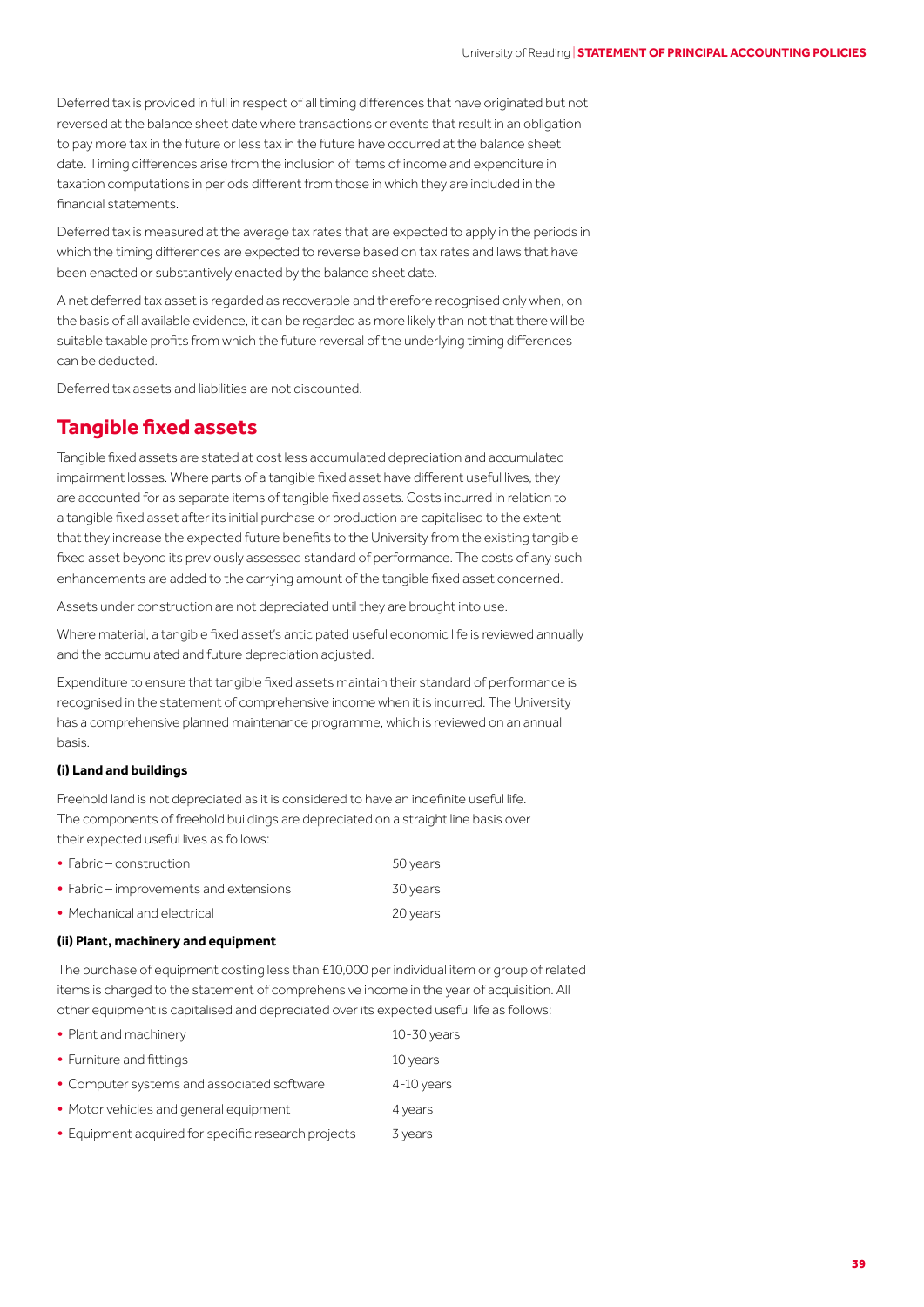#### **(iii) Borrowing costs**

Borrowing costs directly relating to expenditure on the construction, development or major refurbishment of a qualifying tangible fixed asset are capitalised. The amount capitalised is calculated using the University's weighted average cost of borrowings over the period from the commencement of the work until the date of practical completion. The capitalisation of finance costs is suspended if there are prolonged periods when development activity is interrupted. All other borrowing costs are recognised in the statement of comprehensive income in the period in which they are incurred.

#### **Heritage assets**

Heritage assets are books, manuscripts, specimens, artworks, objects or other assets that have historical, artistic, scientific, technological, geophysical or environmental qualities that are held and maintained principally for their contribution to knowledge and culture.

Heritage assets are capitalised and recognised at their cost or value where reasonably obtainable. Revaluations are carried out periodically by an external valuer. Heritage assets are not depreciated due to their long economic life and high residual value.

#### **Agriculture**

Biological assets are living animals or plants held as non-current assets from which economic benefits flow to the University. Agricultural produce is the harvested product of a biological asset. The University's farming operations include dairy cattle which are classified as biological assets. Dairy cattle are stated at fair value less costs to sell. Changes in fair value less costs to sell are recognised in the statement of comprehensive income. The associated agricultural produce, milk, is stored only for a short time before onward sale and hence the value held is not considered material and is not included on the balance sheet.

The University's operations also include arable farming from which economic benefits are derived. The plants and their harvested crops are treated as current assets within stock.

#### **Investment properties**

Investment property is land and buildings held for rental income or capital appreciation rather than for use in delivering services. Investment properties are measured initially at cost and subsequently at fair value with movements recognised in the statement of comprehensive income. Properties are not depreciated but are revalued annually according to market conditions as at the balance sheet date.

#### **Investments**

Investments which are publicly traded, or where their fair value can be measured reliably, are held at fair value with movements recognised in the statement of comprehensive income. Other investments are stated at cost less any provision for impairment in their value.

Associated undertakings are those entities in which the University has significant influence, but not control, over the financial and operating policies. The consolidated financial statements include the Group's share of the total comprehensive income of associates on an equity accounted basis, from the date that significant influence commences until the date that significant influence ceases.

#### **Stock**

Stock is stated at the lower of cost and net realisable value after making due provision for obsolete and slow moving items.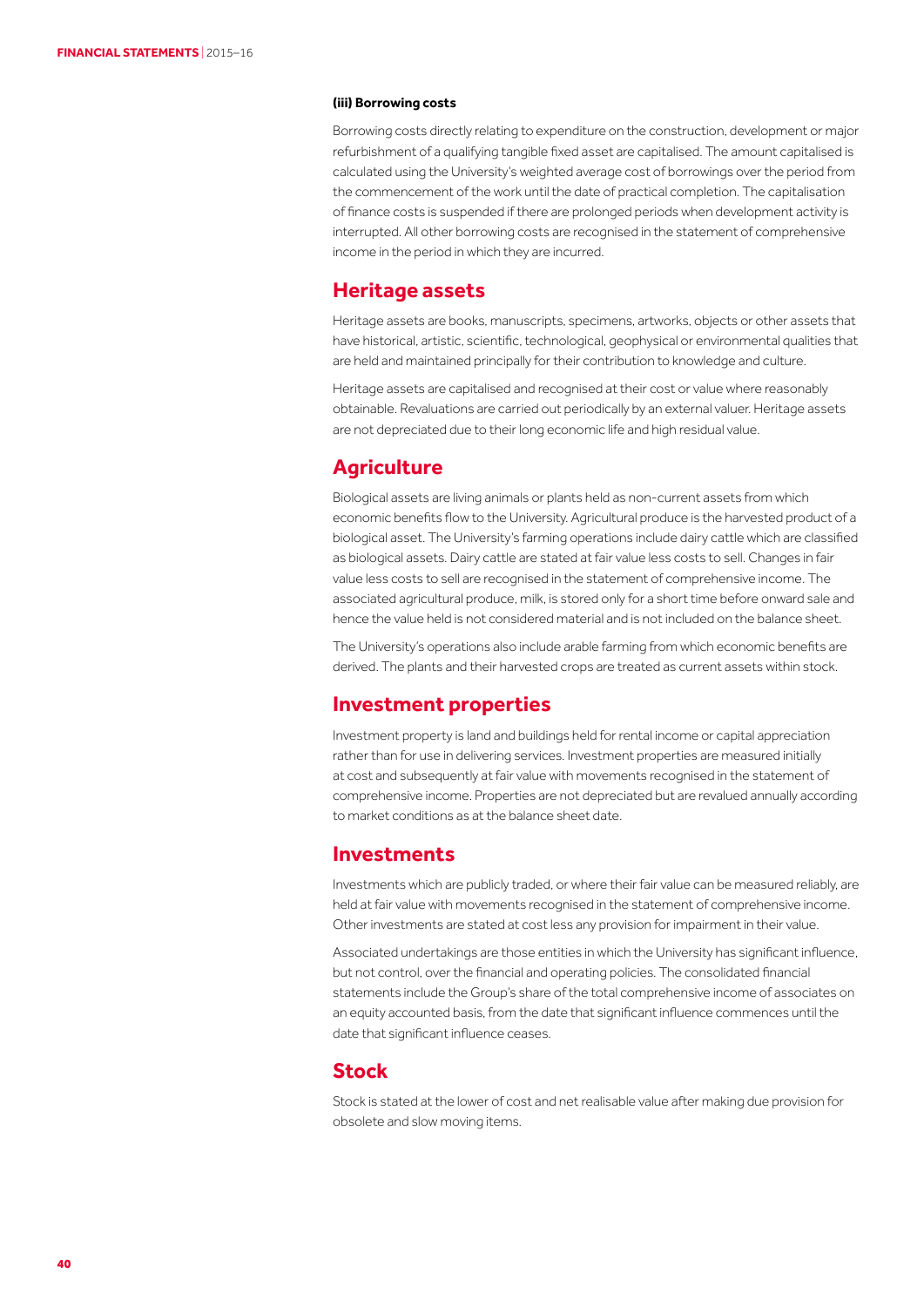#### **Cash and cash equivalents**

Cash includes cash in hand, cash at bank, deposits repayable on demand and overdrafts. Deposits are repayable on demand if they are available within 24 hours without penalty.

Cash equivalents are short term, highly liquid investments that are readily convertible to known amounts of cash with insignificant risk of change in value.

#### **Financial instruments**

Basic financial instruments are recognised in accordance with the requirements set out in Section 11 of FRS 102. Other, more complex, financial instruments may be used from time to time and these are measured at fair value, in accordance with Section 12 of FRS 102, with changes in fair value being recognised in the statement of comprehensive income. Where the criteria of Section 12 for hedge accounting are met, the provisions of that Section are adopted.

#### **Provisions, contingent liabilities and contingent assets**

Provisions are recognised when the University has a present legal or constructive obligation as a result of a past event, it is probable that an outflow of economic benefits will be required to settle the obligation and a reliable estimate can be made of the amount of the obligation. The amount recognised as a provision is determined by discounting the expected future cash flows at a rate that reflects risks specific to the liability.

A contingent liability arises from a past event that gives the University a possible obligation whose existence will only be confirmed by the occurrence or otherwise of uncertain future events not wholly within the control of the University. Contingent liabilities also arise in circumstances where a provision would otherwise be made but either it is not probable that an outflow of resources will be required or the amount of the obligation cannot be measured reliably.

A contingent asset arises where an event has taken place that gives the University a possible asset whose existence will only be confirmed by the occurrence or otherwise of uncertain future events not wholly within the control of the University.

Contingent assets and liabilities are disclosed by way of note where there is a possible rather than actual or probable asset or obligation arising from a past event or where it is not possible to measure the asset or obligation.

#### **Reserves**

Reserves are allocated between restricted and unrestricted reserves.

Restricted reserves include endowment reserves and other restricted reserves. Where the terms of an endowment indicate a restriction on the use of the fund, the balance is held within restricted endowment reserves. Other restricted reserves include amounts received for which a donor has designated a specific purpose for the use of these funds.

All other reserves are treated as unrestricted.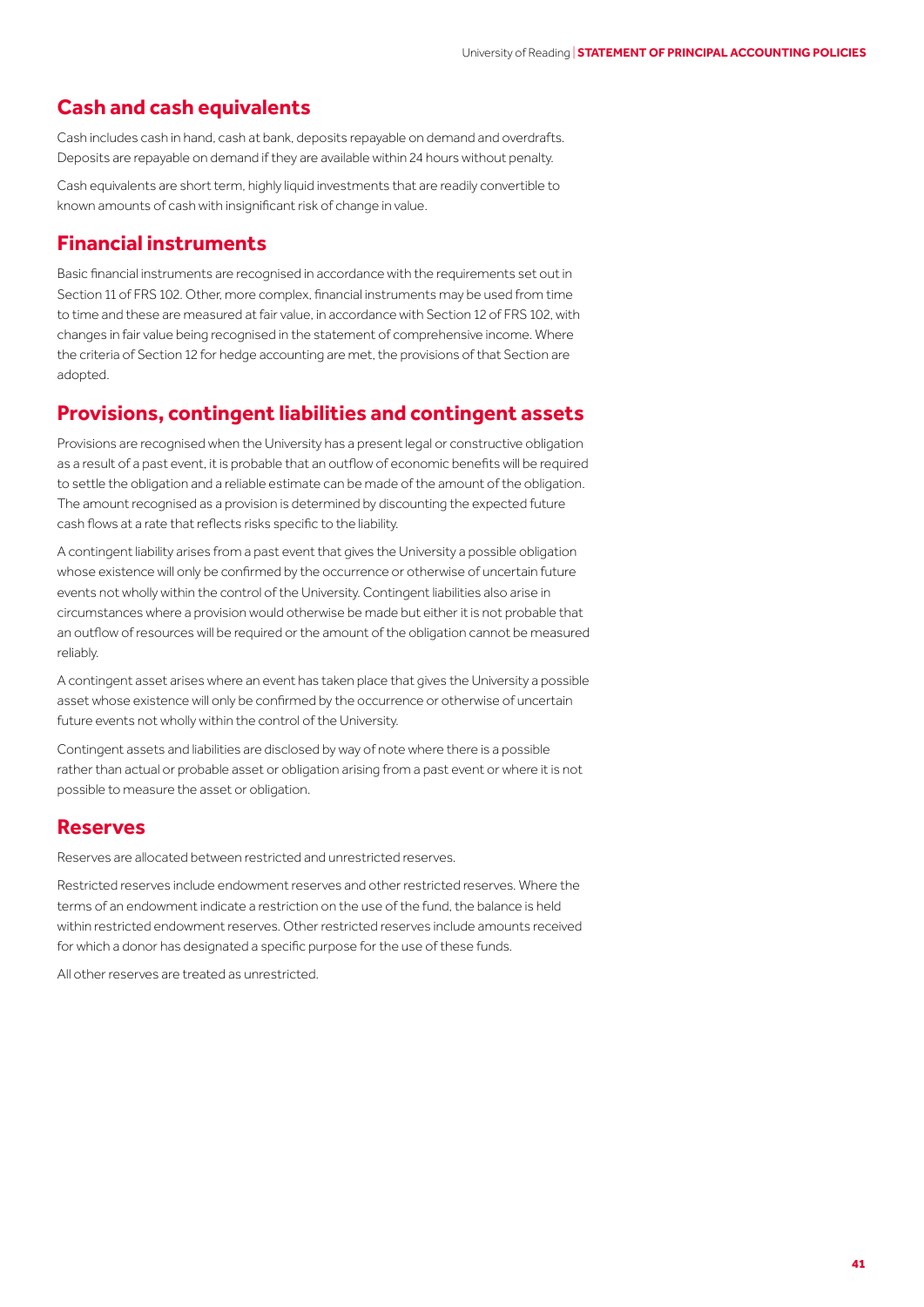#### **Notes to the financial statements**

| <b>Tuition fees and education contracts</b> | Consolidated |         | University |          |
|---------------------------------------------|--------------|---------|------------|----------|
|                                             | 2016         | 2015    | 2016       | 2015     |
|                                             | £'000        | £'000   | £'000      | £'000    |
| Full-time home and EU students              | 82,716       | 74.774  | 82,716     | 74.773   |
| Full-time international students            | 49.851       | 44.734  | 48.907     | 44.496   |
| Part-time students                          | 13.679       | 14.313  | 10.688     | 11,366   |
| Research training support grants            | 4.798        | 4.158   | 4.798      | 4.158    |
| Short course fees                           | 1.094        | 1.152   | 0          | $\Omega$ |
| Education contracts                         | 343          | 733     | 343        | 733      |
|                                             | 152,481      | 139.864 | 147.452    | 135,526  |

| 2 | <b>Funding body grants</b>                          | Consolidated |        | University |        |
|---|-----------------------------------------------------|--------------|--------|------------|--------|
|   |                                                     | 2016         | 2015   | 2016       | 2015   |
|   |                                                     | £'000        | £'000  | £'000      | £'000  |
|   | Recurrent grants                                    |              |        |            |        |
|   | Higher Education Funding Council (HEFCE)            | 24,224       | 22.299 | 24.224     | 22.299 |
|   | National College for Teaching and Leadership (NCTL) | $\circ$      | 275    | $\Omega$   | 275    |
|   | Capital grants                                      | 4,501        | 2.741  | 4.501      | 2.741  |
|   | Specific grants                                     |              |        |            |        |
|   | Higher Education Academic Subject Centres           | 258          | 310    | 258        | 310    |
|   | Higher Education Innovation Fund                    | 1,990        | 2.171  | 1,990      | 2.171  |
|   | Other                                               | 47           | 63     | 47         | 63     |
|   |                                                     | 31,020       | 27,859 | 31,020     | 27,859 |

| 3 | <b>Research grants and contracts</b>               | Consolidated |        | University |        |
|---|----------------------------------------------------|--------------|--------|------------|--------|
|   |                                                    | 2016         | 2015   | 2016       | 2015   |
|   |                                                    | £'000        | £'000  | £'000      | £'000  |
|   | Research Councils                                  | 14,673       | 14.483 | 14,673     | 14,483 |
|   | Charities                                          | 2.877        | 2.799  | 2.877      | 2.799  |
|   | Industry and commerce                              | 5.624        | 4.509  | 5.371      | 4.246  |
|   | Government (UK and overseas)                       | 9.367        | 10.297 | 9.367      | 10.297 |
|   | Research and Development Expenditure Credit (RDEC) | 180          | 2.008  | 180        | 2.008  |
|   |                                                    | 32.721       | 34.096 | 32.468     | 33.833 |

| 4 | <b>Other income</b>                  | Consolidated |        | University |        |
|---|--------------------------------------|--------------|--------|------------|--------|
|   |                                      | 2016         | 2015   | 2016       | 2015   |
|   |                                      | £'000        | £'000  | £'000      | £'000  |
|   | Residences, catering and conferences | 10.331       | 10.033 | 10,305     | 10,002 |
|   | Other capital grants                 | 196          | 50     | 572        | 242    |
|   | Other income                         | 39.343       | 41.007 | 38.263     | 37,200 |
|   |                                      | 49,870       | 51.090 | 49.140     | 47.444 |

| Investment income                  | Consolidated |       | University |       |
|------------------------------------|--------------|-------|------------|-------|
|                                    | 2016         | 2015  | 2016       | 2015  |
|                                    | £'000        | £'000 | £'000      | £'000 |
| Income from short-term investments | 3.915        | 4.025 | 2,082      | 1,753 |
| Net return on pension scheme       | 128          | 37    | 128        | 37    |
|                                    | 4.043        | 4.062 | 2,210      | 1.790 |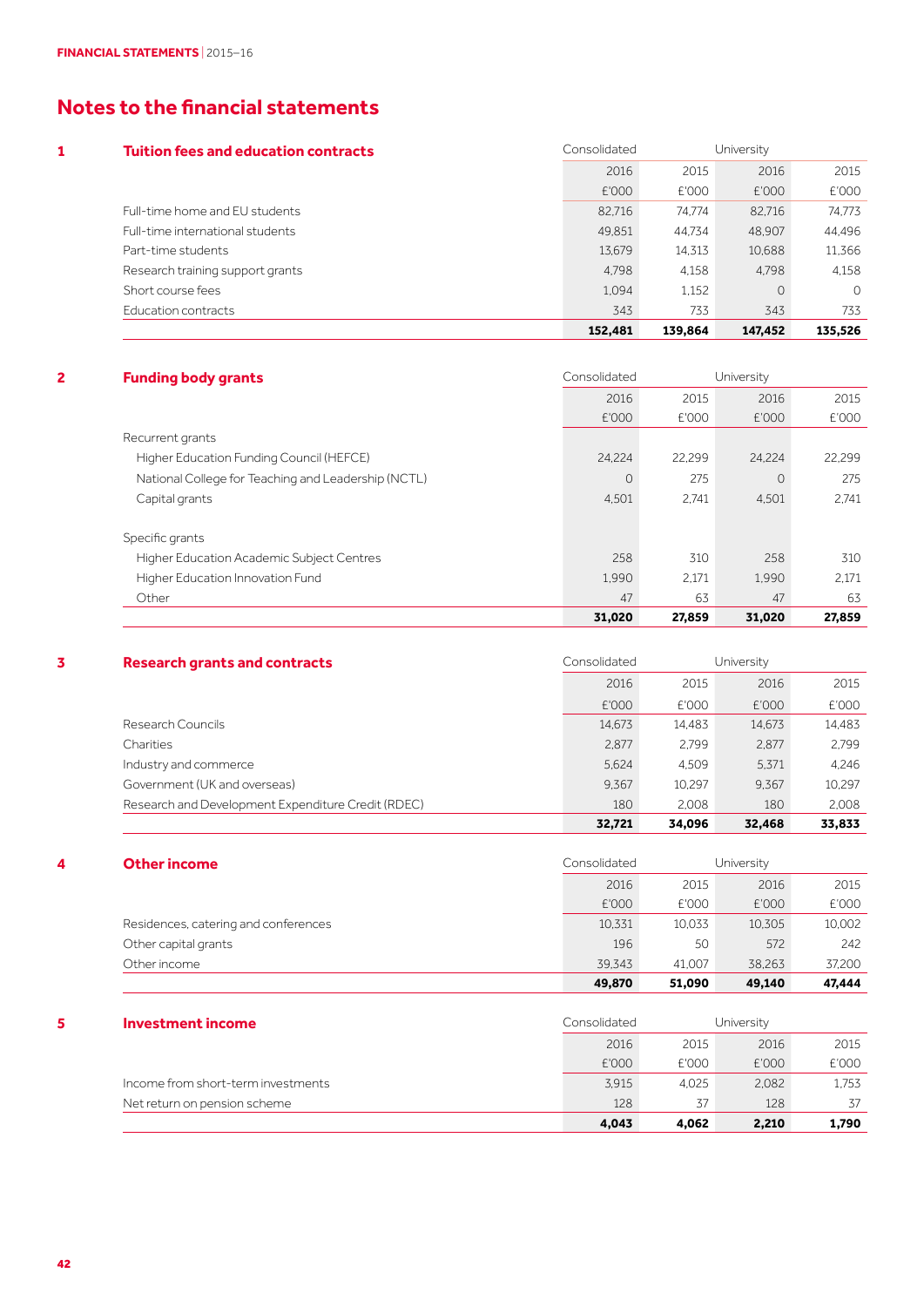#### University of Reading | **NOTES TO THE FINANCIAL STATEMENTS**

| 6 | <b>Donations and endowments</b>            | Consolidated |        | University |         |
|---|--------------------------------------------|--------------|--------|------------|---------|
|   |                                            | 2016         | 2015   | 2016       | 2015    |
|   |                                            | £'000        | £'000  | £'000      | £'000   |
|   | New endowments                             | 56           | 25     | 56         | 25      |
|   | Donations with restrictions                | 1,514        | 1.132  | 1,206      | 905     |
|   | Unrestricted donations                     | 650          | 626    | 480        | 369     |
|   | Other non-recurrent grants                 | 664          | 1.079  | 664        | 1.079   |
|   |                                            | 2.884        | 2.862  | 2.406      | 2.378   |
|   | Gain on disposal of land held by endowment | 71.749       | 28,632 | 0          | $\circ$ |
|   |                                            | 74,633       | 31,494 | 2.406      | 2.378   |

| Gain on disposal of land held by endowment | Consolidated |        | University |          |
|--------------------------------------------|--------------|--------|------------|----------|
|                                            | 2016         | 2015   | 2016       | 2015     |
|                                            | £'000        | £'000  | £'000      | £'000    |
| Shinfield West                             | 71.705       | 0      | 0          | 0        |
| Cutbush Lane North                         | (83)         | 16,125 | $\Omega$   | $\Omega$ |
| Manor Site                                 | 127          | 12.507 | 0          |          |
|                                            | 71.749       | 28.632 | 0          | 0        |

On 9 November 2015 land to the south of Reading known as Shinfield West was sold to a consortium of developers. The land had been held under endowment within the National Institute for Research in Dairying Trust, a connected charitable institution of the University. This followed similar disposals of land in the same area in the previous year known as Cutbush Lane North and the Manor Site. The disposals were all part of a larger development of housing and infrastructure in the area as part of the South of M4 Strategic Development Location (SDL) being undertaken by the University and other parties. 

Under the terms of the contracts for these disposals, the University is obliged to contribute to significant infrastructure and site improvement works which are a requirement of the planning permission obtained for sites within the SDL. Some of these works have been carried out already and some will be carried out over the next few years. The University has accounted for each disposal as two separate components: 

(i) the sale of land 

(ii) the provision of a serviced site to the developers 

In order to split the disposals into these two elements, an estimate has been made of the contribution to the site servicing costs and a mark-up of 20% on cost has been assumed in line with typical margins achieved by development companies. The amount of income recognised for this element has been determined by the percentage of site servicing costs incurred by the balance sheet date. The remainder of the proceeds have been allocated to the sale of land. 

The total gain on disposal recognised in the year is shown below.

| Total gain recognised in the year                                 | 71,054                      | 695              | 71,749             | 28,632        |
|-------------------------------------------------------------------|-----------------------------|------------------|--------------------|---------------|
|                                                                   | $\circ$                     | 127              | 127                | 12,507        |
| Manor Site<br>Gain recognised in the year                         |                             |                  |                    |               |
| <b>Cutbush Lane North</b><br>(Loss) / gain recognised in the year | $\circ$                     | (83)             | (83)               | 16,125        |
| Gain recognised in the year                                       | 71.054                      | 651              | 71,705             | 0             |
| Less: Book value of costs incurred                                | 81.977<br>(10.923)          | 3.467<br>(2,816) | 85.444<br>(13.739) | $\Omega$<br>0 |
| Less: Deferred proceeds relating to future obligations            | 0                           | (14,360)         | (14, 360)          | $\circ$       |
| Proceeds                                                          | 81,977                      | 17,827           | 99,804             | 0             |
| <b>Shinfield West</b>                                             |                             |                  |                    |               |
|                                                                   | £'000                       | £'000            | £'000              | £'000         |
|                                                                   | Sale of land Site servicing |                  | 2016               | 2015          |

Deferred proceeds relating to future obligations are included in deferred income in creditors. For the Shinfield West disposal, the buyer is paying over a period of three years and the outstanding proceeds are shown in trade and other receivables at their discounted value.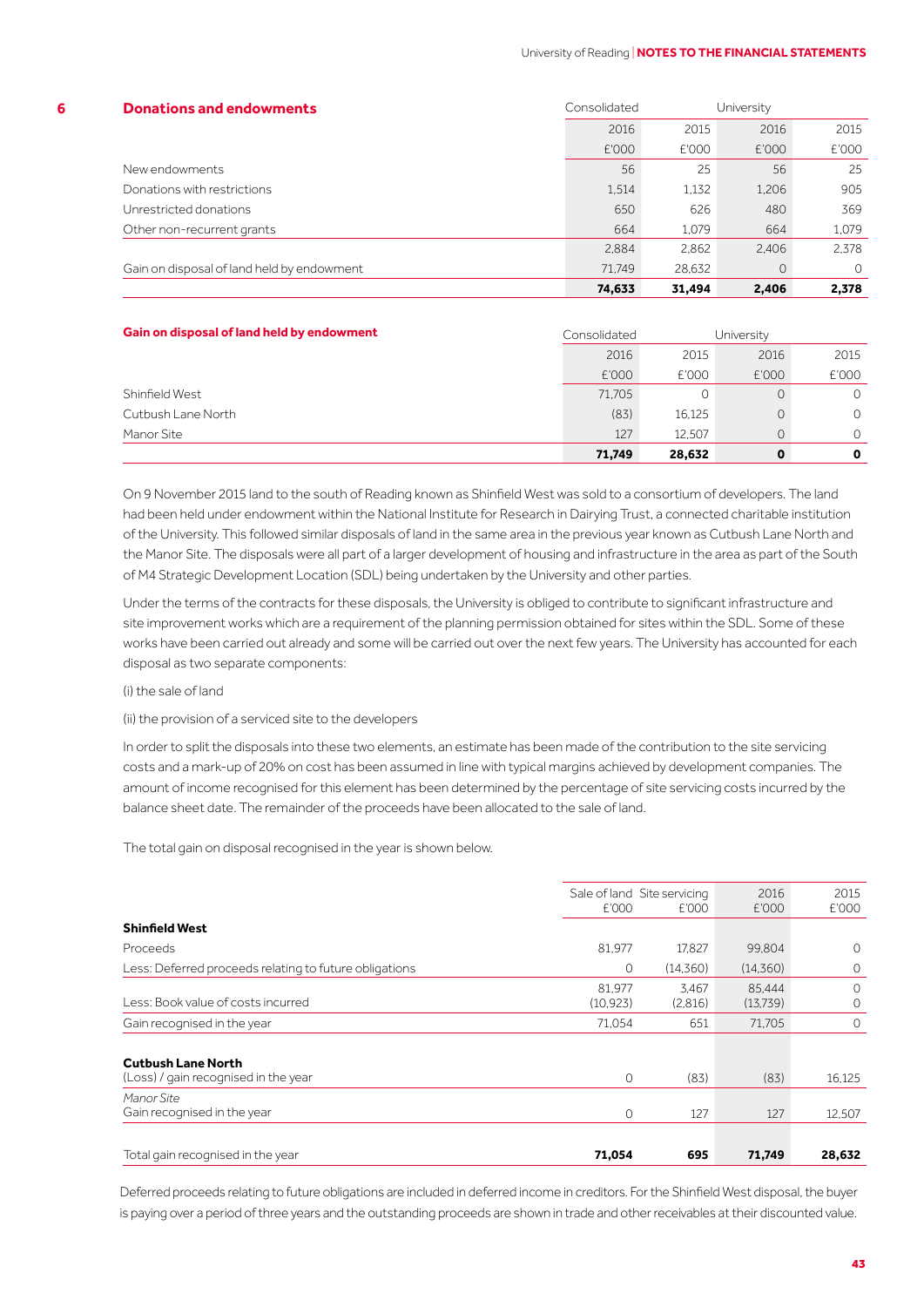| <b>Staff costs</b>             | Consolidated |         | University |         |
|--------------------------------|--------------|---------|------------|---------|
|                                | 2016         | 2015    | 2016       | 2015    |
| <b>Analysis of staff costs</b> | £'000        | £'000   | £'000      | £'000   |
| <b>Salaries</b>                | 117,500      | 110,358 | 113,870    | 107.574 |
| Social security costs          | 10,147       | 9.051   | 9.967      | 8.889   |
| Movement on USS provision      | 2.868        | 15.288  | 2.868      | 15,288  |
| Other pension costs            | 26,607       | 23,712  | 26,071     | 23,313  |
| Other staff costs              | 1,501        | 2.570   | 1,490      | 2,480   |
|                                | 158,623      | 160,979 | 154,266    | 157,544 |

|                                          | 300,339      | 295,800 |
|------------------------------------------|--------------|---------|
| Pension contributions                    | 42.789       | 40,800  |
| Salary                                   | 257,550      | 255,000 |
| Sir David Bell:                          |              |         |
| <b>Emoluments of the Vice-Chancellor</b> | $\mathbf{r}$ |         |
|                                          | 2016         | 2015    |

Remuneration of higher paid staff, excluding employer's pension contributions:

|                                                                         | 2016           | 2015           |
|-------------------------------------------------------------------------|----------------|----------------|
|                                                                         | Number         | Number         |
| £100,000 to £109,999                                                    | 11             | 11             |
| £110,000 to £119,999                                                    | 9              | 10             |
| £120,000 to £129,999                                                    | 11             | $\overline{7}$ |
| £130,000 to £139,999                                                    | 1              | $\mathfrak Z$  |
| £140,000 to £149,999                                                    | $\overline{c}$ | 3              |
| £150,000 to £159,999                                                    | $\mathsf 3$    | $\mathbf{1}$   |
| £160,000 to £169,999                                                    | $\circ$        | $\mathbf{1}$   |
| £170,000 to £179,999                                                    | $\circ$        | $\mathbf{1}$   |
| £180,000 to £189,999                                                    | $\overline{c}$ | 2              |
| £190,000 to £199,999                                                    | 1              | $\circ$        |
| £200,000 to £209,999                                                    | 0              | $\circ$        |
| £210,000 to £219,999                                                    | $\circ$        | $\circ$        |
| £220,000 to £229,999                                                    | 0              | $\circ$        |
| £230,000 to £239,999                                                    | 0              | 1              |
| £240,000 to £249,999                                                    | $\circ$        | $\circ$        |
| £250,000 to £259.999                                                    | $\mathbf{1}$   | $\circ$        |
|                                                                         | 41             | 40             |
|                                                                         |                |                |
|                                                                         | 2016           | 2015           |
|                                                                         | £              | E              |
| Compensation for loss of office payable in respect of 1 member of staff |                |                |
| earning in excess of £100,000 per year (2015:1)                         | 50,002         | 45,000         |

#### **Key management personnel**

Key management personnel are those persons having authority and responsibility for planning, directing and controlling the activities of the University. The University has identified its key management personnel as being the members of the University Executive Group consisting of the Vice-Chancellor, the Deputy Vice-Chancellor, the Pro-Vice-Chancellors, the Chief Operating Officer and the Chief Strategy Officer & University Secretary.

|                                                                                   | 2016 | 2015                |
|-----------------------------------------------------------------------------------|------|---------------------|
|                                                                                   |      |                     |
| Salary and benefits of key management personnel (including pension contributions) |      | 1,253,762 1,234,532 |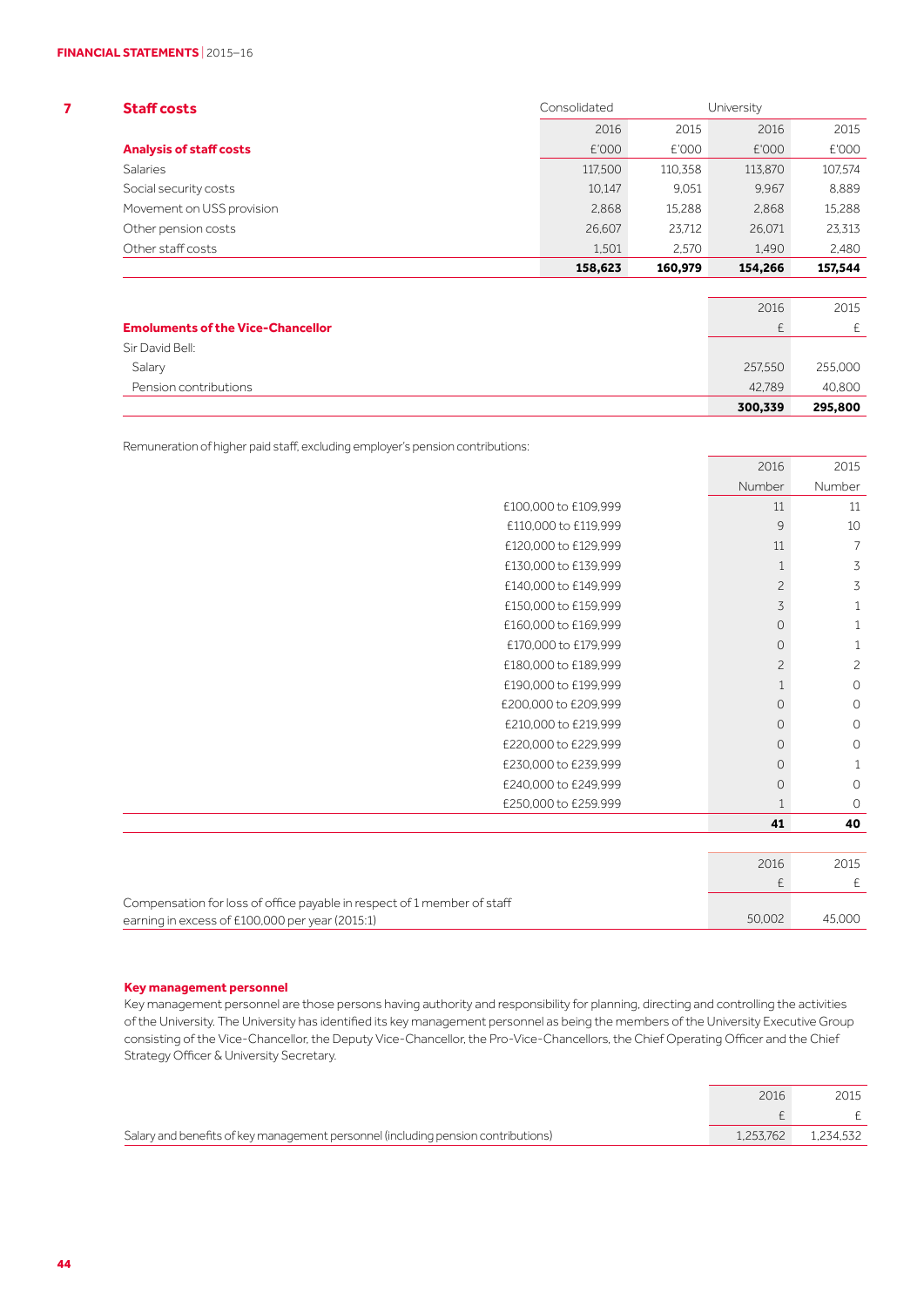#### **7 Staff costs (continued)**

|                                          | 2016   | 2015   |
|------------------------------------------|--------|--------|
| Average staff numbers by major category: | Number | Number |
| Academic                                 | 925    | 848    |
| Research                                 | 330    | 327    |
| Management and specialist                | 876    | 767    |
| Technical                                | 153    | 151    |
| Other                                    | 998    | 962    |
|                                          | 3,282  | 3,055  |

| 8 | Interest and other finance costs                     | Consolidated |       | University |       |
|---|------------------------------------------------------|--------------|-------|------------|-------|
|   |                                                      | 2016         | 2015  | 2016       | 2015  |
|   |                                                      | £'000        | £'000 | £'000      | £'000 |
|   | Loan interest                                        | 4.331        | 4.393 | 4,331      | 4.393 |
|   | Interest charge on USS pension deficit recovery plan | 941          | 460   | 941        | 460   |
|   | Exchange differences                                 | (285)        | 306   | (323)      | 273   |
|   | Other                                                | 255          | 347   | 722        | 244   |
|   |                                                      | 5,242        | 5,506 | 5,671      | 5,370 |

| 9 | Analysis of total expenditure by activity | Consolidated |         | University |         |
|---|-------------------------------------------|--------------|---------|------------|---------|
|   |                                           | 2016         | 2015    | 2016       | 2015    |
|   |                                           | £'000        | £'000   | £'000      | £'000   |
|   | Academic and related expenditure          | 150,088      | 159,181 | 146,145    | 154,988 |
|   | Administration and central services       | 34,278       | 40,985  | 31,024     | 40,549  |
|   | Premises                                  | 45.140       | 40.484  | 40.098     | 39,040  |
|   | Residences, catering and conferences      | 11,919       | 9.167   | 11.887     | 9.167   |
|   | Research grants and contracts             | 22.719       | 23.032  | 21.144     | 22.974  |
|   | Other expenses                            | 24,629       | 20.405  | 19.143     | 10,329  |
|   |                                           | 288,773      | 293,254 | 269.441    | 277,047 |

|                                          | Consolidated | University |       |       |  |
|------------------------------------------|--------------|------------|-------|-------|--|
|                                          | 2016         | 2015       | 2016  | 2015  |  |
| <b>Other operating expenses include:</b> | £'000        | £'000      | £'000 | £'000 |  |
| Operating lease rentals                  |              |            |       |       |  |
| Land and buildings                       | 4.517        | 2.329      | 1.375 | 1.964 |  |
| Other                                    | 1.316        | 1.618      | 1,231 | 1.601 |  |
| External auditor's remuneration          |              |            |       |       |  |
| Audit services                           | 181          | 149        | 96    | 85    |  |
| Non-audit services                       | 224          | 361        | 144   | 270   |  |

Included in other operating expenses is an amount of £4,831,000 (2015: £12,144,000) in respect of the review of efficiency and effectiveness. In addition to this amount, expenditure of £6,724,000 (2015: £11,488,000) arising from the review has been treated as capital expenditure and is included in additions to fixed assets.

| 10 | <b>Taxation charge</b>                                                | Consolidated |       | University |          |
|----|-----------------------------------------------------------------------|--------------|-------|------------|----------|
|    |                                                                       | 2016         | 2015  | 2016       | 2015     |
|    |                                                                       | £'000        | £'000 | £'000      | £'000    |
|    | Share of current tax from associates                                  | (135)        | 460   |            | $\Omega$ |
|    | Tax payable on the Research and Development Expenditure Credit (RDEC) | 39           | 438   | 39         | 438      |
|    | Overseas - current tax                                                | 140          | 169   |            | $\Omega$ |
|    | Overseas - deferred tax                                               | (128)        | 23    |            | $\Omega$ |
|    |                                                                       | (84)         | 1.090 | 39         | 438      |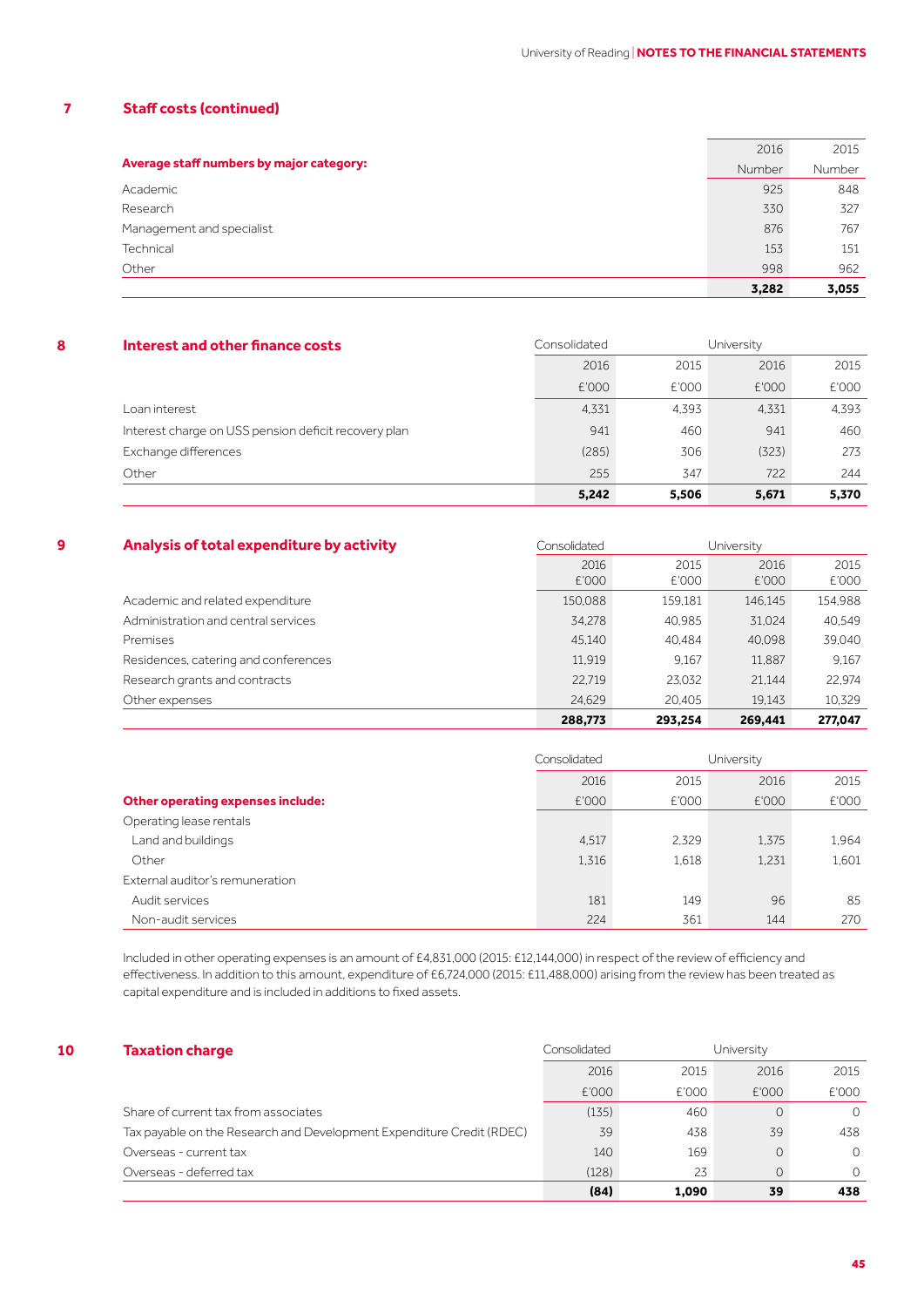#### **11 Tangible fixed assets ib**

| <b>Consolidated</b>                | Land and  | Plant and |         | Assets in the<br>course of |           |
|------------------------------------|-----------|-----------|---------|----------------------------|-----------|
|                                    | buildings | machinery |         | Equipment construction     | Total     |
| <b>Cost or valuation</b>           | £'000     | £'000     | £'000   | £'000                      | £'000     |
| At 1 August 2015                   | 383,068   | 11,717    | 120,537 | 32,569                     | 547,891   |
| Additions                          | 5.964     | 1,714     | 17.365  | 32,119                     | 57,162    |
| Transfers between categories       | 19,128    | 0         | 0       | (19.781)                   | (653)     |
| Transfers to investment properties | 0         | 0         | 0       | (59)                       | (59)      |
| <b>Disposals</b>                   | (13,505)  | 0         | (12)    | (142)                      | (13, 659) |
| Exchange differences               | 545       | 8         | 677     | (32)                       | 1.198     |
| At 31 July 2016                    | 395,200   | 13,439    | 138,567 | 44,674                     | 591,880   |
| <b>Depreciation</b>                |           |           |         |                            |           |
| At 1 August 2015                   | 131,685   | 3.881     | 60,292  | 0                          | 195,858   |
| Transfers between categories       | (653)     | 0         | 0       | 0                          | (653)     |
| Charge for the year                | 14,006    | 551       | 9.705   | $\circ$                    | 24,262    |
| <b>Disposals</b>                   | (27)      | 0         | (12)    | 0                          | (39)      |
| Exchange differences               | 83        | 6         | 135     | 0                          | 224       |
| At 31 July 2016                    | 145,094   | 4,438     | 70,120  | 0                          | 219,652   |
| Net book value at 31 July 2016     | 250,106   | 9,001     | 68,447  | 44,674                     | 372,228   |
| Net book value at 31 July 2015     | 251,383   | 7,836     | 60,245  | 32,569                     | 352.033   |

| <b>University</b>                  | Land and<br>buildings | Plant and<br>machinery | Equipment | Assets in the<br>course of<br>construction | Total   |
|------------------------------------|-----------------------|------------------------|-----------|--------------------------------------------|---------|
| <b>Cost or valuation</b>           | £'000                 | £'000                  | £'000     | £'000                                      | £'000   |
| At 1 August 2015                   | 349.446               | 11.705                 | 118,373   | 30,420                                     | 509.944 |
| <b>Additions</b>                   | 2.189                 | 1,715                  | 13.974    | 32,369                                     | 50,247  |
| Transfers between categories       | 18.036                | 0                      | 0         | (18.036)                                   | $\circ$ |
| Transfers to investment properties | 0                     | 0                      | 0         | (309)                                      | (309)   |
| <b>Disposals</b>                   | (330)                 | $\Omega$               | 0         | (142)                                      | (472)   |
| At 31 July 2016                    | 369,341               | 13,420                 | 132,347   | 44,302                                     | 559,410 |
| <b>Depreciation</b>                |                       |                        |           |                                            |         |
| At 1 August 2015                   | 126,572               | 3.869                  | 59,789    | 0                                          | 190,230 |
| Charge for the year                | 12,960                | 529                    | 9.027     | 0                                          | 22,516  |
| At 31 July 2016                    | 139,532               | 4,398                  | 68,816    | $\mathbf{o}$                               | 212,746 |
| Net book value at 31 July 2016     | 229,809               | 9,022                  | 63,531    | 44,302                                     | 346,664 |
| Net book value at 31 July 2015     | 222,874               | 7,836                  | 58,584    | 30.420                                     | 319,714 |

Included in land and buildings above is land which is not depreciated as follows:

|                      | Consolidated |        | University |        |
|----------------------|--------------|--------|------------|--------|
|                      | 2016         | 2015   | 2016       | 2015   |
|                      | E'000        | £'000  | £'000      | £'000  |
| Land not depreciated | 23,631       | 23.540 | 15,540     | 15,540 |

Interest of £725,000 has been capitalised in the year to 31 July 2016 (2015: £568,000) and is included within tangible fixed assets.

Total aggregate capitalised finance costs to date within the cost of tangible fixed assets at 31 July 2016 were £4,512,000 (2015: £3,873,000).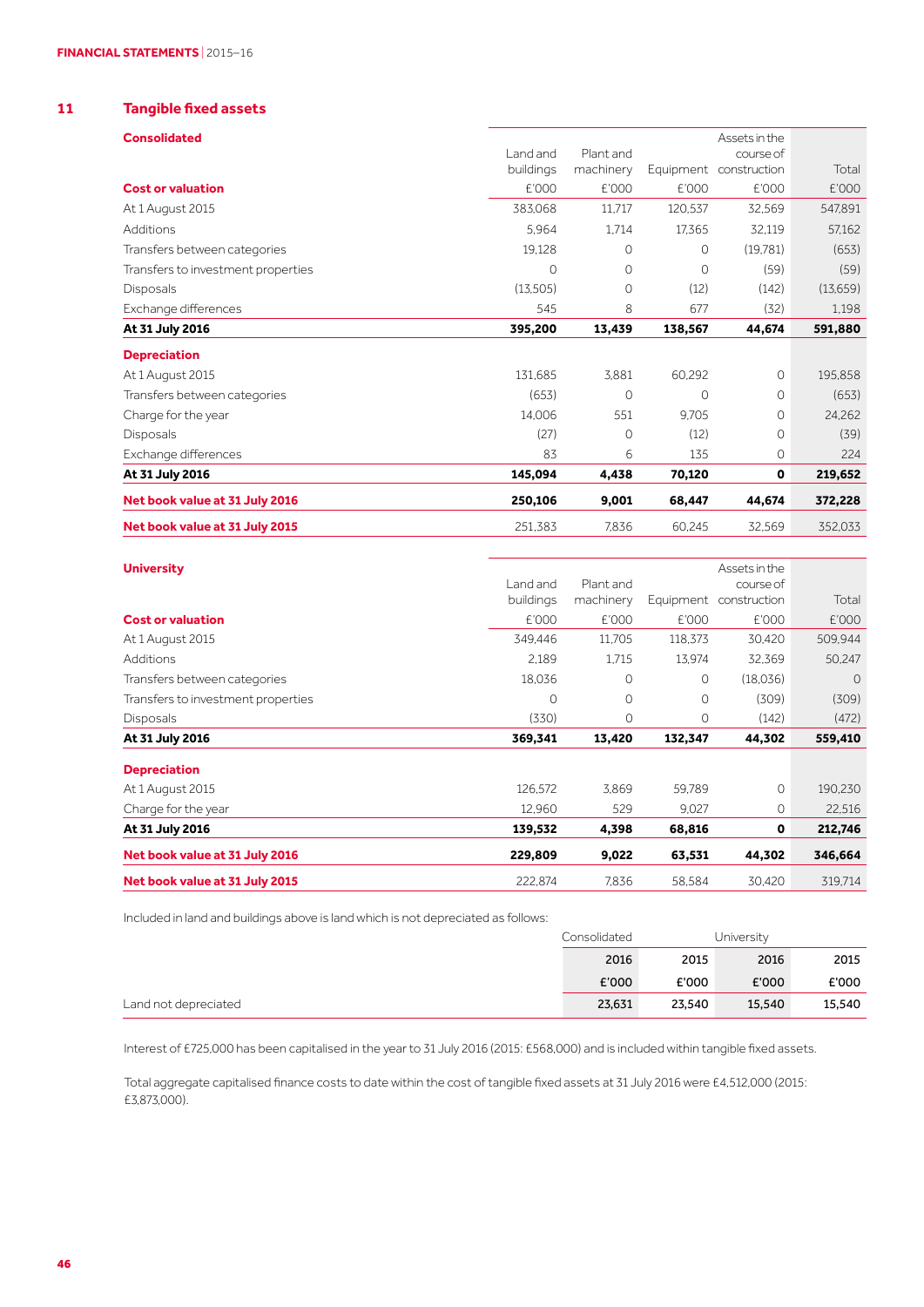#### **12 Heritage assets**

Heritage assets include many unique items and collections which the University has accumulated since incorporation. These are held and maintained principally for their contribution to knowledge and culture. The University conserves these assets and augments the collections where appropriate in order to enable use of the assets for teaching and research and access to the assets for engagement with members of the public. The items and collections are carefully catalogued and custodianship is given to specific areas and persons for their care and maintenance. 

The University's collections span museum, archive and library holdings of regional, national and international significance. These include the University Library, the Museum of English Rural Life, the Cole Museum of Zoology, the Herbarium, the Ure Museum of Greek Archaeology, and other important teaching and research departmental museum, library and archive collections. These collections can be viewed by members of the public (some collections can only be viewed by appointment). 

The University Library holds collections of rare books including early printed books from the handpress era (pre-1851), private press books, modern literary first editions and other printed material. It also contains around 140 collections of historical and literary papers, a small number of historical manuscripts and a large body of University archives and records. 

The Museum of English Rural Life (MERL) reopened in October 2016 after a £3 million redevelopment project which radically transformed the public displays with new interactive and immersive galleries. The collections tell the story of rural England. The collection has over 25,000 objects and the museum library has the most comprehensive collection of books related to rural England with around 100,000 volumes. The collection also contains hundreds of hours of historic film and over 1 million photographs, including material from prominent agricultural publications and organisations. The archives cover more than 4.5 kilometres of shelving and hold records from the thirteenth to the twenty-first century. 

The Cole Museum of Zoology was established in the early 20th century by Francis J. Cole, Professor of Zoology from 1907 to 1939. It contains around 4,000 specimens. The museum illustrates the relationship between form and function in the animal kingdom and houses one of Britain's most important zoological collections. Highlights include complete skeletons of a male Indian elephant, a killer whale, a five metre reticulated python and a pair of giant spider crabs. 

The Herbarium in the School of Plant Sciences was founded in 1900 and contains over 260,000 dried plant specimens. The collection is rich in specimens from Europe, North Africa, Macaronesia, the Middle East, temperate South America and the Falkland Islands. Ferns and fern allies are also represented on a worldwide scale. There are very significant British lichen and bryophyte holdings

The Ure Museum of Greek Archaeology was formed in the early 1920s and contains the fourth largest collection of ancient Greek ceramics in Britain. The collection primarily consists of material from the Greek and Greco-Roman civilisations of the Mediterranean, most notably Greek and Etruscan ceramics and terracottas. Other artefacts include prehistoric pottery, as well as metal and stone artefacts of Greek and Roman date. There is also an important collection of Egyptian antiquities, ranging from the Pre-dynastic to the Roman period. There are approximately 2,000 objects in the museum.

The University is home to the Beckett International Foundation and the Beckett Collection, the world's largest collection of resources relating to Samuel Beckett, and has many internationally-renowned Beckett scholars.

The collections are revalued periodically by Adam Schoon, an external antique and fine art dealer and valuer with over 35 years' experience, on a 'walk through' basis for insurance purposes. The last valuation was in December 2012. The movement on heritage assets is:

| <b>Consolidated</b>                          | 2016     | 2015     | 2014   | 2013   | 2012     |
|----------------------------------------------|----------|----------|--------|--------|----------|
| <b>Cost or valuation</b>                     | £'000    | £'000    | £'000  | £'000  | £'000    |
| Acquisitions purchased with University funds | $\Omega$ | 46       | 962    | 8      | $\Omega$ |
| At 1 August                                  | 39.346   | 39,300   | 38.338 | 23,097 | 23,097   |
| Revaluations                                 | $\circ$  | 0        | 0      | 15,233 | $\circ$  |
| At 31 July                                   | 39,346   | 39,346   | 39,300 | 38,338 | 23,097   |
|                                              |          |          |        |        |          |
| <b>University</b>                            | 2016     | 2015     | 2014   | 2013   | 2012     |
| <b>Cost or valuation</b>                     | £'000    | £'000    | £'000  | £'000  | £'000    |
| Acquisitions purchased with University funds | $\Omega$ | 46       | 962    | 8      | $\Omega$ |
| At 1 August                                  | 39,167   | 39,121   | 38.159 | 22,947 | 22,947   |
| Revaluations                                 | $\Omega$ | $\Omega$ | 0      | 15.204 | $\Omega$ |
| At 31 July                                   | 39,167   | 39,167   | 39,121 | 38,159 | 22,947   |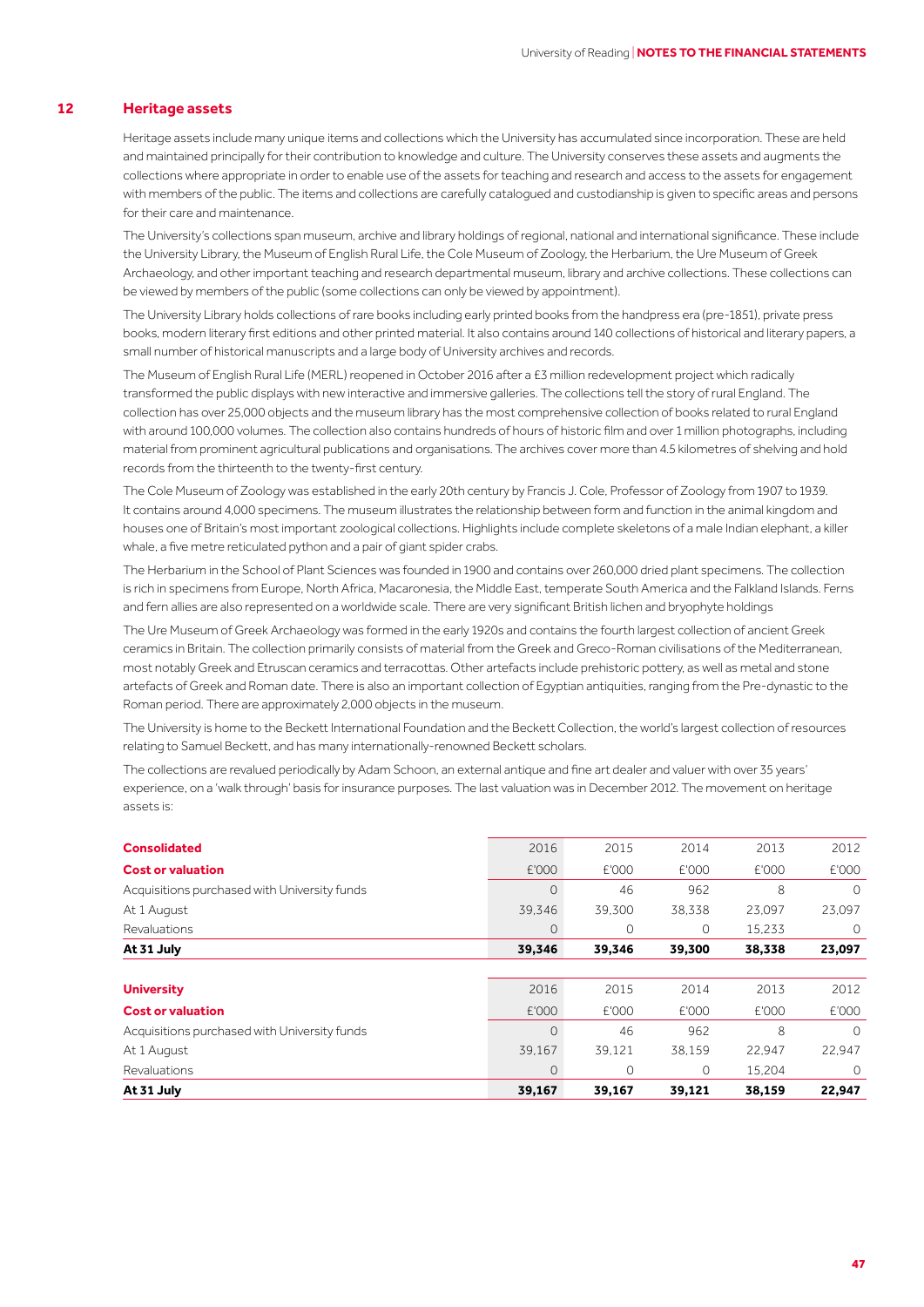#### **12 Heritage assets (continued)**

The split of heritage assets by type of asset is: Consolidated University

| The oping of the neage about by type or about ib. | oon isomaatoa | ----------- |        |        |
|---------------------------------------------------|---------------|-------------|--------|--------|
|                                                   | 2016          | 2015        | 2016   | 2015   |
| <b>Cost or valuation</b>                          | £'000         | £'000       | £'000  | £'000  |
| Books & manuscripts                               | 25,708        | 25.708      | 25.708 | 25,708 |
| Artworks                                          | 3.938         | 3.938       | 3.938  | 3.938  |
| Natural history                                   | 2.156         | 2.156       | 2.156  | 2.156  |
| Agricultural                                      | 4.176         | 4.176       | 4.176  | 4.176  |
| Other                                             | 3.368         | 3.368       | 3.189  | 3.189  |
|                                                   | 39,346        | 39.346      | 39,167 | 39,167 |

#### **13 Biological assets**

| <b>Consolidated &amp; University</b>      | Dairy cattle | Total |
|-------------------------------------------|--------------|-------|
| <b>Fair value less costs to sell</b>      | £'000        | £'000 |
| At 1 August 2015                          | 459          | 459   |
| Net decrease in livestock                 | (19)         | (19)  |
| Decrease in fair value less costs to sell | (11)         | (11)  |
| At 31 July 2016                           | 429          | 429   |

#### **14 Investment properties**

|                                         | Consolidated |
|-----------------------------------------|--------------|
|                                         | Total        |
| <b>Fair value</b>                       | £'000        |
| At 1 August 2015                        | 49,423       |
| Additions                               | 157          |
| Transfers from fixed assets             | 59           |
| Disposals                               | (1,264)      |
| Increase in value of properties in year | 2,212        |
| At 31 July 2016                         | 50,587       |

|                                         | University |
|-----------------------------------------|------------|
|                                         | Total      |
| <b>Fair value</b>                       | £'000      |
| At 1 August 2015                        | 24,862     |
| Additions                               | 157        |
| Transfers from fixed assets             | 309        |
| <b>Disposals</b>                        | (1,264)    |
| Increase in value of properties in year | 1,009      |
| At 31 July 2016                         | 25,073     |

The University and its trusts hold a number of commercial and residential investment properties. All properties are valued on a cyclical basis with the intention of revaluing all properties at least once every three years. Valuations are carried out by a firm of independent valuers in accordance with the RICS appraisal and valuation manuals. An index is applied in respect of properties which have not been revalued at the end of the current financial year to reflect the movement in the property market during the year.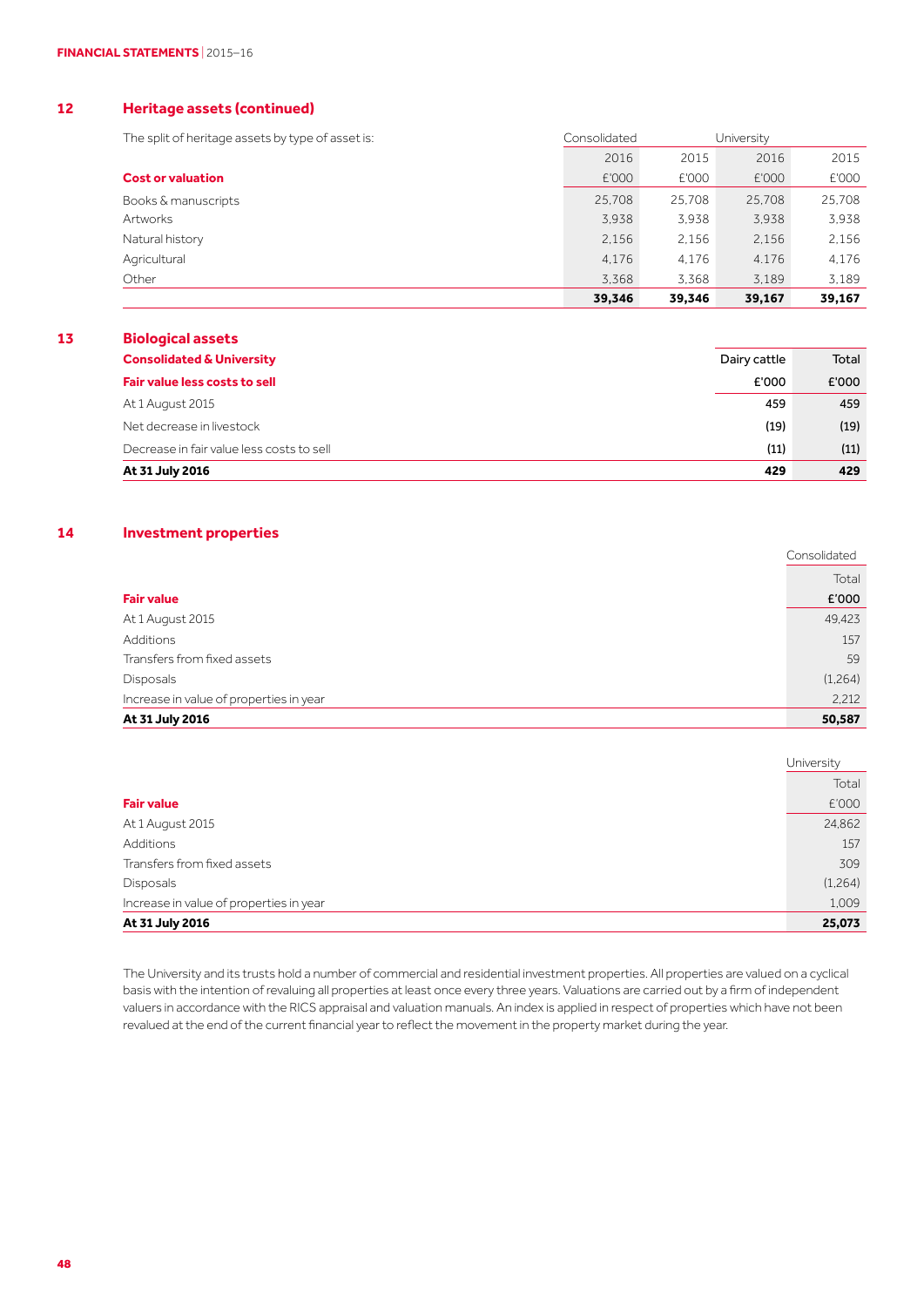#### **15 Non-current investments**

| At 31 July 2016          | 19,857                  | 45       | 19,902 |
|--------------------------|-------------------------|----------|--------|
|                          |                         |          |        |
| Changes in market value  | 724                     | $\Omega$ | 724    |
| Additions                | 658                     | 0        | 658    |
| At 1 August 2015         | 18.475                  | 45       | 18,520 |
| <b>Cost or valuation</b> | £'000                   | £'000    | £'000  |
|                          | investments investments |          | Total  |
| <b>Consolidated</b>      | Listed                  | Other    |        |

| <b>University</b>        | Listed      | Subsidiary |        |
|--------------------------|-------------|------------|--------|
|                          | investments | companies  | Total  |
| <b>Cost or valuation</b> | £'000       | £'000      | £'000  |
| At 1 August 2015         | 18,475      | 4,061      | 22,536 |
| Additions                | 658         | 4.026      | 4,684  |
| Changes in market value  | 724         | 0          | 724    |
| At 31 July 2016          | 19,857      | 8,087      | 27,944 |

| Listed investments comprise:                | Consolidated<br>University |        |        |        |
|---------------------------------------------|----------------------------|--------|--------|--------|
|                                             | 2016                       | 2015   | 2016   | 2015   |
|                                             | £'000                      | £'000  | £'000  | £'000  |
| Sarasin & Partners Alpha CIF for Endowments | 19.780                     | 18.414 | 19.780 | 18,414 |
| Genus plc                                   | 77                         | 61     | 77     | 61     |
|                                             | 19,857                     | 18,475 | 19,857 | 18,475 |

These investments have been stated at market value where they are listed on a recognised stock exchange. Where there is no active market the investments have been stated at cost. 

| 16 | <b>Investments in associates</b>                         | Consolidated |        | University |          |
|----|----------------------------------------------------------|--------------|--------|------------|----------|
|    |                                                          | 2016         | 2015   | 2016       | 2015     |
|    |                                                          | £'000        | £'000  | £'000      | £'000    |
|    | Share of operating surplus / (deficit) in associates     | 139          | (724)  | $\circ$    | $\Omega$ |
|    | Share of current tax from associates - credit / (charge) | 135          | (460)  | $\circ$    | $\circ$  |
|    | (Deficit) / surplus on revaluation of fixed assets       | (240)        | 3.397  | $\circ$    | $\circ$  |
|    | Total comprehensive income in the year for associates    | 34           | 2.213  | 0          | $\Omega$ |
|    | At 1 August                                              | 11,257       | 9.030  | 10.569     | 10.555   |
|    | Other movements in year                                  | (2)          | 14     | (2)        | 14       |
|    | At 31 July                                               | 11,289       | 11,257 | 10,567     | 10,569   |

The University is party to an arrangement with UPP in respect of the provision and operation of its student residential accommodation. The accommodation is operated by UPP (Reading I) Limited, a wholly-owned subsidiary of UPP (Reading I) Holdings Limited. The University has granted long leasehold interests to UPP (Reading I) Limited in respect of the accommodation. The University has a 20% holding in both the equity and loan notes of UPP (Reading I) Holdings Limited and has accounted for its interest as an investment in an associated undertaking. 

| At 31 July 2016   |               |            |        |
|-------------------|---------------|------------|--------|
| Movements in year |               | (2)        | (2)    |
| At 1 August 2015  | 441           | 10,128     | 10.569 |
|                   | £'000         | £'000      | £'000  |
|                   | <b>Shares</b> | Loan notes | Total  |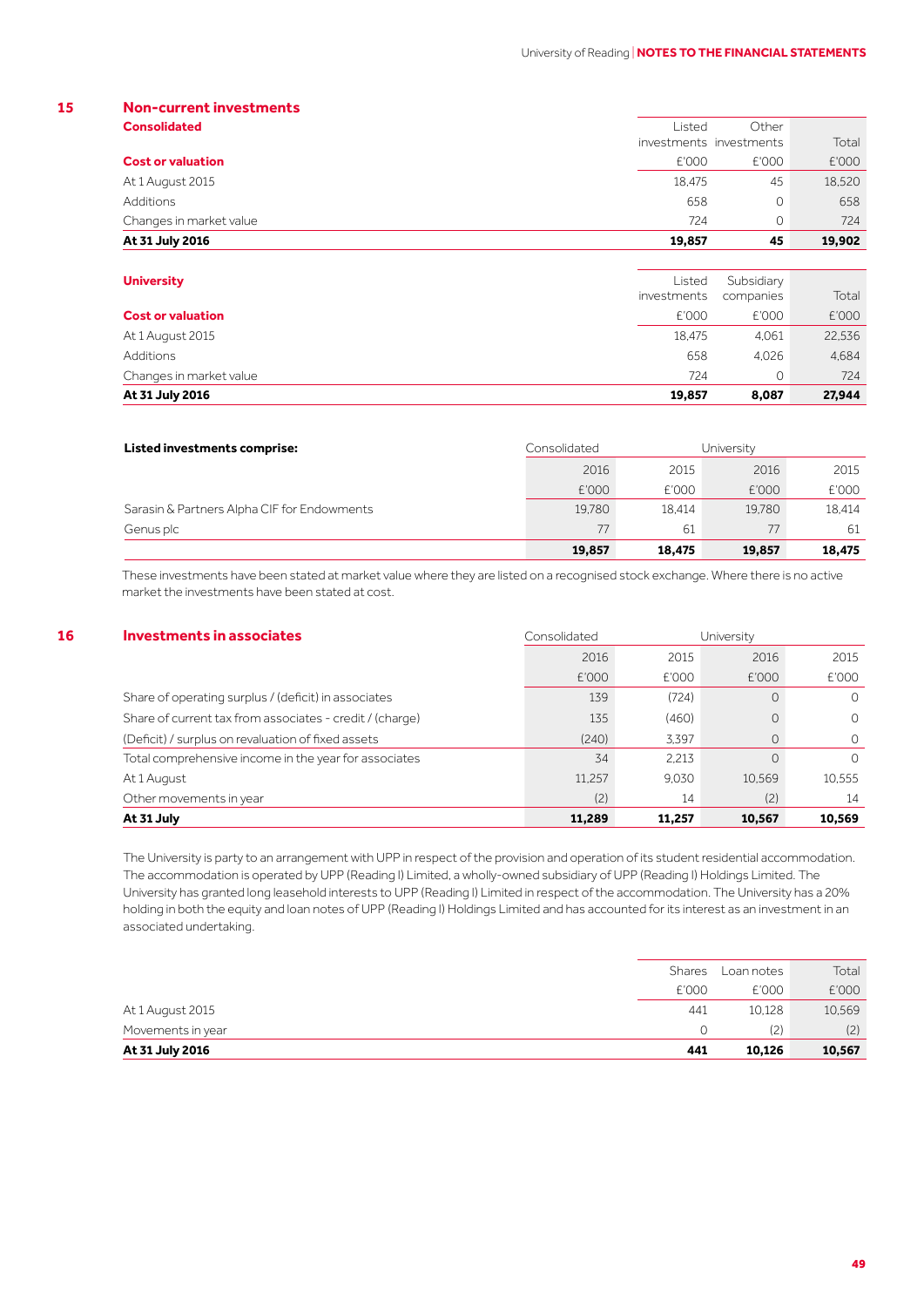#### **16 Investments in associates (continued)**

The loan notes are interest-bearing, secured and subordinate to the senior lender's security. They are transferrable subject to certain restrictions.

Under the arrangement with UPP, the associate and its wholly-owned subsidiaries have responsibility for the provision and operation of the accommodation. The University continues to provide certain soft facilities management services in respect of the accommodation. 

Consideration has been made as to whether the arrangement meets the criteria for classification as a service concession arrangement under Section 34 of FRS 102. Under the arrangement with UPP, the University has some, but not complete, control over the use and pricing of the accommodation units. The contract specifies a maximum price which may be charged, but UPP (Reading I) Limited are able to set a lower price. The University requires the rooms to be let primarily to students, but UPP (Reading I) Limited are able to fill any remaining rooms with non-students if the University consistently fails to fill the places.

The University takes on the risk of students defaulting on rental payments and some of the void risk for students not taking up assigned places. However, the University does not guarantee any particular level of occupancy or nominate a certain number of rooms. It also considers its involvement to be more akin to an agency arrangement rather than acting as principal. For these reasons, there is no minimum lease payment figure under the arrangement and therefore no asset or liability has been accounted for.

Included in the statement of comprehensive income are amounts receivable from /(payable to) the associate and its subsidiaries in respect of the following services.

| <b>Consolidated &amp; University</b>           | Income  | Expenditure | 2016     |         | Income Expenditure | 2015  |
|------------------------------------------------|---------|-------------|----------|---------|--------------------|-------|
|                                                | £'000   | £'000       | £'000    | £'000   | £'000              | £'000 |
| Rent collection                                | 1.473   | 0           | 1.473    | 1.343   | 0                  | 1,343 |
| Facilities management services                 | 1.635   | 0           | 1,635    | 1,629   | 0                  | 1,629 |
| Utilities                                      | 1.011   | 0           | 1.011    | 898     | 0                  | 898   |
| Estates service charge and infrastructure fees | 468     | $\Omega$    | 468      | 429     | 0                  | 429   |
| Vacation residence and conferencing            | $\circ$ | (205)       | (205)    | $\circ$ | (998)              | (998) |
| Wifi upgrade                                   | 36      | $\Omega$    | 36       | 689     | $\Omega$           | 689   |
| Interest receivables on loan notes             | 865     | $\Omega$    | 865      | 848     | $\Omega$           | 848   |
| Other income                                   | 53      | $\Omega$    | 53       | 38      | $\circ$            | 38    |
| Other expenditure                              | $\circ$ | $\Omega$    | $\Omega$ | 0       | (73)               | (73)  |
|                                                | 5,541   | (205)       | 5,336    | 5,874   | (1,071)            | 4,803 |

The University charges and receives rents from students. Payments are made to UPP (Reading I) Limited with reference to the number of units of student accommodation sold during the year. Payments made to UPP (Reading I) during the year totalled £27,530,000 (2015: £26,834,000) and have been netted with the income received from students in the statement of comprehensive income. 

| <b>Trade and other receivables</b>                                 | Consolidated |         | University |          |
|--------------------------------------------------------------------|--------------|---------|------------|----------|
|                                                                    | 2016         | 2015    | 2016       | 2015     |
| Amounts falling due within one year:                               | £'000        | £'000   | £'000      | £'000    |
| Research grants receivables                                        | 3.535        | 3.331   | 3.535      | 3.331    |
| Trade receivables                                                  | 14,556       | 17,417  | 11,462     | 14,063   |
| Proceeds due on the sale of Shinfield West                         | 9.963        | $\circ$ | $\Omega$   | $\Omega$ |
| Other receivables                                                  | 7,733        | 7,804   | 7,400      | 7,704    |
| Prepayments and accrued income                                     | 7,624        | 8.551   | 7,217      | 8,269    |
| Amounts due from subsidiary undertakings                           | $\Omega$     | $\circ$ | 15,404     | 13.173   |
| Amounts due from University endowment trusts                       | $\Omega$     | $\circ$ | 1,868      | 1,553    |
| Amounts due from associated undertakings - UPP (Reading I) Limited | 1,285        | 1,840   | 1,285      | 1,840    |
|                                                                    | 44,696       | 38,943  | 48,171     | 49,933   |
| Amounts falling due after more than one year:                      |              |         |            |          |
| Proceeds due on the sale of Shinfield West                         | 38.900       | $\circ$ | $\Omega$   | $\Omega$ |
| Other receivables                                                  | 397          | 463     | 397        | 426      |
|                                                                    | 83,993       | 39,406  | 48,568     | 50,359   |

The proceeds from the sale of Shinfield West are receivable in instalments over the 3-year period following the point of completion in November 2015. The amounts due have been included at their discounted value as shown below (2015: nil). A discount rate of 1.5% has been applied in line with similar debt instruments.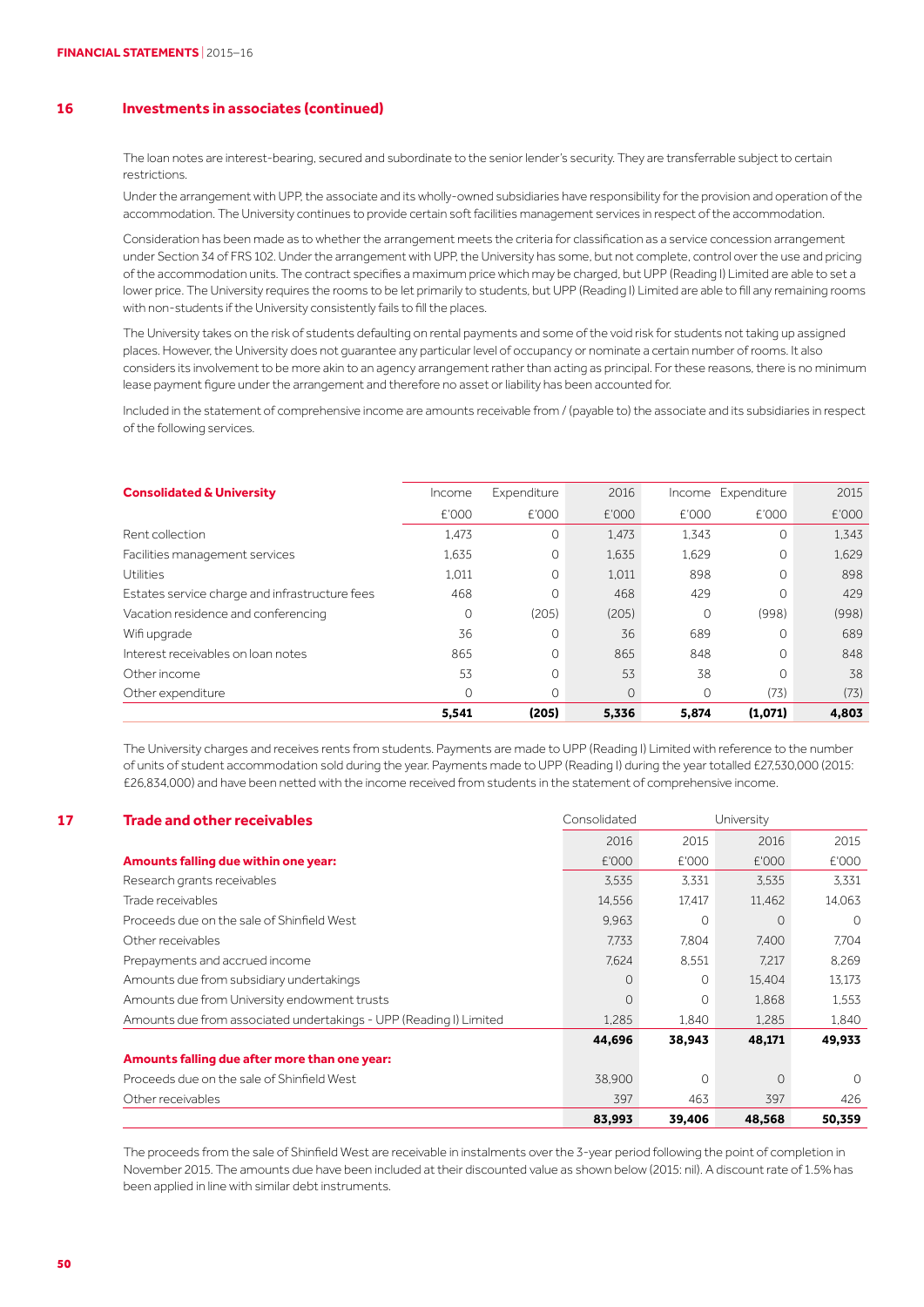#### **17 Trade and other receivables (continued)**

|                                     | £'000  | £'000  |
|-------------------------------------|--------|--------|
| Receivable in less than one year    | 10.000 | 9.963  |
| Receivable in greater than one year | 40.000 | 38,900 |
|                                     | 50,000 | 48.863 |

## **18 Current investments**

| <b>Consolidated</b>      | Total       |
|--------------------------|-------------|
| <b>Cost or valuation</b> | £'000       |
| At 1 August 2015         | 61,170      |
| Net additions            | 593         |
| Changes in market value  | 6.745       |
| At 31 July 2016          | 68,508      |
|                          |             |
| <b>University</b>        | Total       |
| <b>Cost or valuation</b> | £'000       |
| At 1 August 2015         | $\circ$     |
| Net additions            | $\circ$     |
| Changes in market value  | $\circ$     |
| At 31 July 2016          | $\mathbf 0$ |

| Listed investments comprise:                        | Consolidated<br>University |        |       |       |
|-----------------------------------------------------|----------------------------|--------|-------|-------|
|                                                     | 2016                       | 2015   | 2016  | 2015  |
|                                                     | £'000                      | £'000  | f'000 | £'000 |
| Segregated portfolios managed by Sarasin & Partners | 60.696                     | 53.880 |       |       |
| Sarasin & Partners Alpha CIF for Endowments         | 7.812                      | 7.290  |       |       |
|                                                     | 68.508                     | 61.170 |       |       |

These investments have been stated at market value.

#### **19 <b>Creditors: amounts falling due within one year** Consolidated University

|                                                                  | 99.767   | 91,725  | 173.292  | 127.719  |
|------------------------------------------------------------------|----------|---------|----------|----------|
| Amounts due to associated undertakings - UPP (Reading I) Limited | 6.582    | 6.702   | 6.582    | 6.702    |
| Amounts due to University endowment trusts                       | 0        | 0       | 87.026   | 40.924   |
| Amounts due to subsidiary undertakings                           | $\Omega$ | $\circ$ | 1.385    | 1,424    |
| Deferred income on land disposals                                | 5.463    | 1.601   | $\Omega$ | $\Omega$ |
| Accrurals and deferred income                                    | 53.061   | 48.275  | 44,045   | 44,758   |
| Other payables                                                   | 20,108   | 18,583  | 19.852   | 18.191   |
| Social security and other taxation payable                       | 3.366    | 3.013   | 3.286    | 2.867    |
| Trade payables                                                   | 7.785    | 7.901   | 7.714    | 7,203    |
| Unsecured loans                                                  | 3.402    | 5,650   | 3.402    | 5.650    |
|                                                                  | £'000    | £'000   | £'000    | £'000    |
|                                                                  | 2016     | 2015    | 2016     | 2015     |
|                                                                  |          |         |          |          |

#### **Deferred income**

Included within accruals and deferred income are the following items of income which have been deferred until specific performancerelated conditions have been met.

|                                     | 34,937       | 34,476 | 31,333     | 31,613 |
|-------------------------------------|--------------|--------|------------|--------|
| Other income                        | 13,288       | 12.250 | 12,823     | 12,218 |
| Research grants received on account | 15,133       | 15.486 | 15,133     | 15,486 |
| Tuition fees                        | 6.516        | 6.740  | 3.377      | 3.909  |
|                                     | £'000        | £'000  | £'000      | £'000  |
|                                     | 2016         | 2015   | 2016       | 2015   |
|                                     | Consolidated |        | University |        |

#### **Deferred income on land disposals**

As explained in note 6, a proportion of the income on the sales of Shinfield West, Cutbush Lane North and the Manor Site has been deferred and will be recognised when the associated site servicing outputs are delivered. The portion due in less than one year relates to those outputs expected to be delivered within the next 12 months.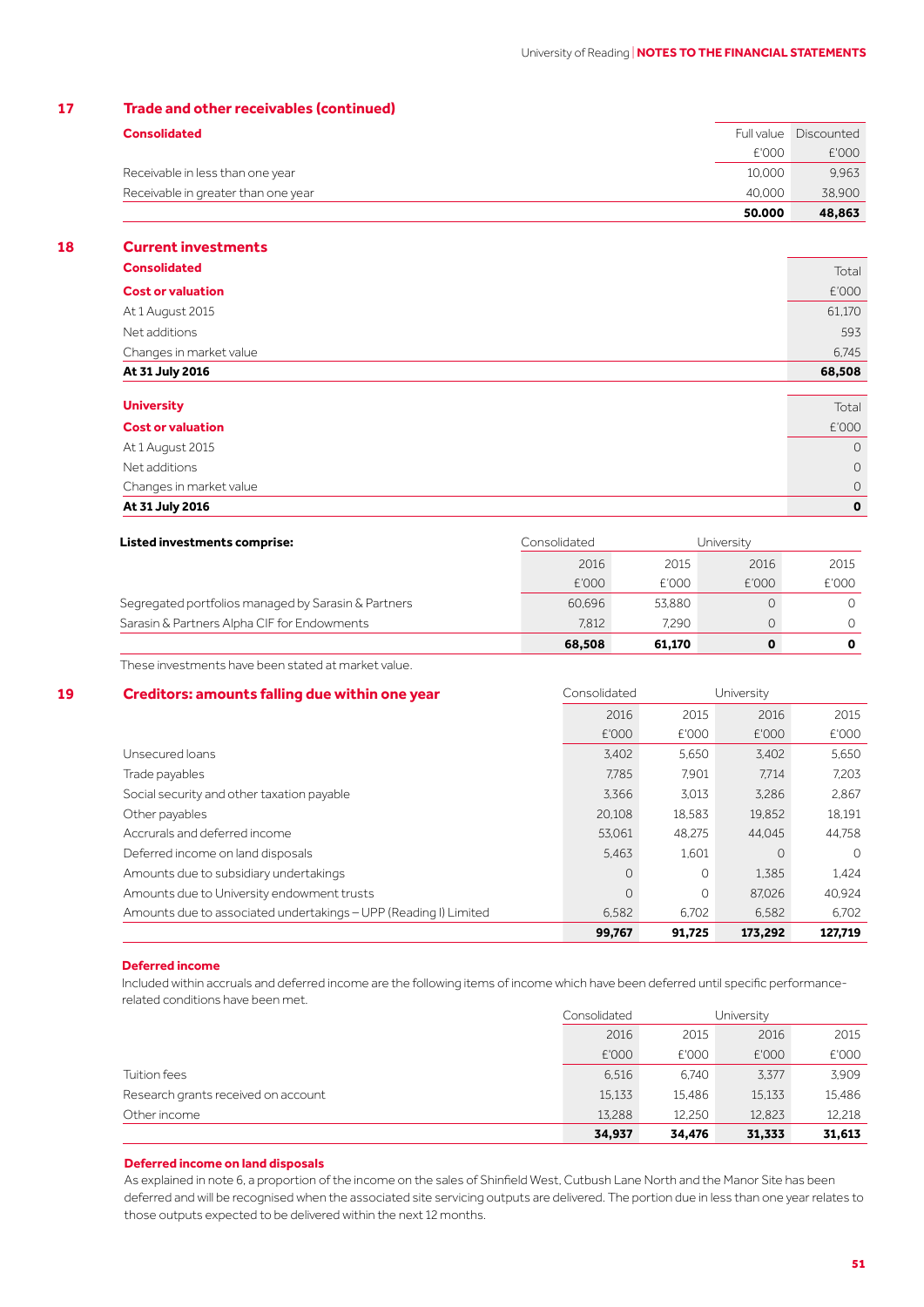#### **20 <b>Creditors: amounts falling due after more than one year** Consolidated University

| £'000<br>£'000<br>£'000<br>141.014<br>Unsecured loans<br>141.014<br>144.016<br>Net finance costs to be amortised over the term of the unsecured loans<br>490<br>419<br>419<br>Deferred income on land disposals<br>10,652<br>$\Omega$<br>172<br>$\Omega$<br>Other payables | 152,257 | 144.506 | 141,433 | 144.506  |
|----------------------------------------------------------------------------------------------------------------------------------------------------------------------------------------------------------------------------------------------------------------------------|---------|---------|---------|----------|
|                                                                                                                                                                                                                                                                            |         |         |         | $\Omega$ |
|                                                                                                                                                                                                                                                                            |         |         |         | $\Omega$ |
|                                                                                                                                                                                                                                                                            |         |         |         | 490      |
|                                                                                                                                                                                                                                                                            |         |         |         | 144.016  |
|                                                                                                                                                                                                                                                                            |         |         |         | £'000    |
| 2016<br>2015<br>2016                                                                                                                                                                                                                                                       |         |         |         | 2015     |

#### Consolidated & University

| Total loans due after more than one year | 141,014 | 144,016 |
|------------------------------------------|---------|---------|
| Less: Due within one year or on demand   | (3,402) | (5,650) |
|                                          | 144,416 | 149,666 |
| Due in five years or more                | 125,886 | 130,222 |
| Due between two and five years           | 11.951  | 10.499  |
| Due between one and two years            | 3.177   | 3.295   |
| Due within one year: or on demand        | 3.402   | 5.650   |
| <b>Analysis of loans:</b>                | £'000   | £'000   |
|                                          | 2016    | 2015    |
|                                          |         |         |

The University issued a bond for £70m through a private placement facilitated by The Royal Bank of Scotland in May 2007. This loan is unsecured and is repayable in 2047 by a single payment of £70m. Interest is payable half yearly in arrears at a coupon rate of 5.42%. 

The University has a £60m sterling loan from Barclays Bank plc with a term of 37 years. It currently has a repayment holiday until July 2019. The interest rate on this loan is at a set margin of 1.4% above LIBOR. 

The University has a loan from the Homes & Communities Agency which is being used to fund the construction of the Shinfield Eastern Relief Road and motorway bridge associated with the University's land disposals in Shinfield. The amount outstanding at 31 July 2016 was £13.6m (2015: £19.0m). The loan is repayable by quarterly instalments until September 2021. The interest rate on this loan is at a set margin of 1.31% above the EU reference rate for the UK. 

#### **Deferred income on land disposals**

As explained in note 6, a proportion of the income on the sales of Shinfield West, Cutbush Lane North and the Manor Site has been deferred and will be recognised when the associated site servicing outputs are delivered. The portion due in more than one year relates to those outputs expected to be delivered beyond the next 12 months. 

#### **21 Pensions provisions**

| <b>Consolidated &amp; University</b>            | Obligation<br>to fund USS<br>deficit | <b>UREPF</b><br>scheme<br>deficit | Total    |
|-------------------------------------------------|--------------------------------------|-----------------------------------|----------|
|                                                 | £'000                                | £'000                             | £'000    |
| At 1 August 2015                                | 30.844                               | (937)                             | 29,907   |
| Net charge to statement of comprehensive income | 25.621                               | 12.262                            | 37.883   |
| Contributions paid in year                      | (21, 812)                            | (5.139)                           | (26.951) |
| At 31 July 2016                                 | 34.653                               | 6,186                             | 40,839   |

The obligation to fund the past deficit on the Universities Superannuation Scheme (USS) has arisen from the contractual obligation of employers within the scheme, including the University, to make additional contributions to reduce the overall deficit arising from past performance. An assessment has been made of the expected future employees within the scheme and the salary payments over the period of the contracted obligation in assessing the value of this provision. 

The Group's net obligation in respect of the University of Reading Employees' Pension Fund (UREPF) has been calculated by discounting to present value the estimated amount of future benefits that employees have earned in return for their service in the current and prior periods less the fair value of any plan assets. 

More information on the Group's pension schemes is given in note 33.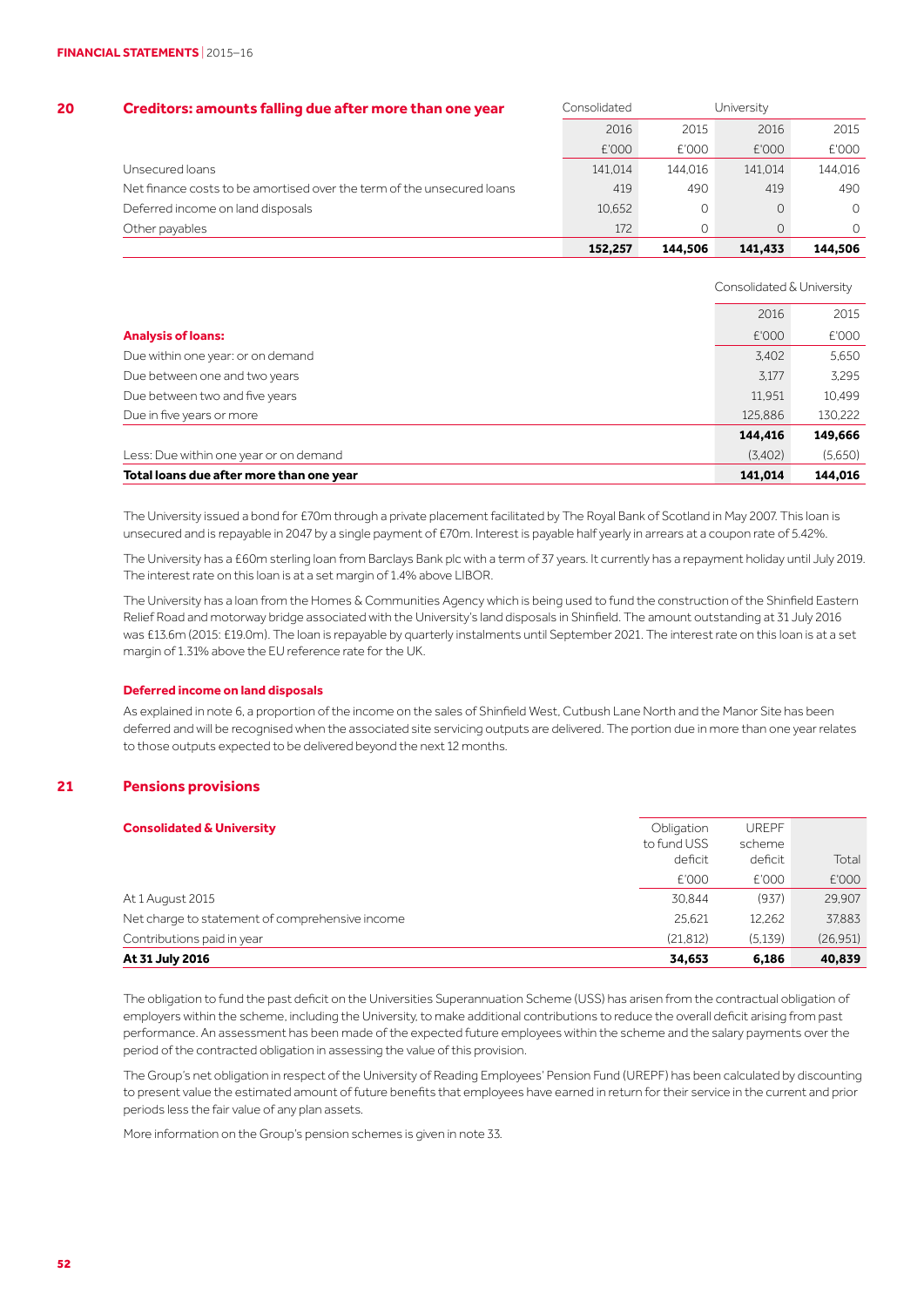#### **22 Other provisions**

|                                              |             | Consolidated | University        |              |  |
|----------------------------------------------|-------------|--------------|-------------------|--------------|--|
|                                              | SSE closure |              | Total SSE closure | Total        |  |
|                                              | provision   |              | provision         |              |  |
|                                              | £'000       | £'000        | £'000             | £'000        |  |
| At 1 August 2015                             | 588         | 588          | 588               | 588          |  |
| Utilised in year                             | (214)       | (214)        | (214)             | (214)        |  |
| Transferred to accrurals and deferred income | (88)        | (88)         | (88)              | (88)         |  |
| Credit to statement of comprehensive income  | (286)       | (286)        | (286)             | (286)        |  |
| At 31 July 2016                              | 0           | 0            | 0                 | $\mathbf{o}$ |  |

In July 2015 the University announced the closure of the School of Systems Engineering (SSE). A provision of £588,000 was made for redundancy costs. During the year a number of payments were made. The remaining balance has been reclassified as an accrual within creditors and the resulting overprovision has been released to the statement of comprehensive income. 

#### **23 Endowment reserves**

| <b>Consolidated</b>                        | Unrestricted<br>permanent | Restricted | Restricted<br>permanent expendable | 2016    | 2015           |
|--------------------------------------------|---------------------------|------------|------------------------------------|---------|----------------|
| At 1 August                                | £'000                     | £'000      | £'000                              | £'000   | £'000          |
| Capital                                    | 2,444                     | 6,857      | 115,036                            | 124,337 | 87,430         |
| Accumulated income                         | 502                       | 2,537      | 312                                | 3,351   | 3.015          |
|                                            | 2,946                     | 9.394      | 115,348                            | 127,688 | 90,445         |
| New endowments                             | $\circ$                   | 0          | 56                                 | 56      | 25             |
| Income                                     | 99                        | 290        | 3.803                              | 4,192   | 4,064          |
| Expenditure                                | (25)                      | (108)      | (4,807)                            | (4,940) | (27)           |
| Gain on disposal of land held by endowment | $\circ$                   | $\circ$    | 71,749                             | 71,749  | 28.632         |
| Increase in value of investment properties | 0                         | 0          | 1,203                              | 1,203   | 2.312          |
| Increase in value of investments           | 126                       | 363        | 6.815                              | 7,304   | 2,500          |
| Transfers to unrestricted reserves         | $\mathcal{O}$             | $\circ$    | (376)                              | (376)   | (263)          |
| At 31 July                                 | 3,146                     | 9,939      | 193,791                            | 206,876 | 127,688        |
|                                            |                           |            |                                    |         |                |
| <b>Represented by:</b>                     |                           |            |                                    |         |                |
| Capital                                    | 2,571                     | 7,219      | 193,469                            | 203,259 | 124,337        |
| Accumulated income                         | 575                       | 2,720      | 322                                | 3,617   | 3,351          |
|                                            |                           |            |                                    |         |                |
|                                            | 3,146                     | 9,939      | 193,791                            | 206,876 | 127,688        |
|                                            |                           |            |                                    |         |                |
|                                            | Unrestricted              | Restricted | Restricted                         | 2016    | 2015           |
| <b>University</b>                          | permanent<br>£'000        | £'000      | permanent expendable<br>£'000      | £'000   |                |
| At 1 August                                | 2,444                     | 6,857      | 1,265                              | 10,566  | £'000<br>9,523 |
| Capital                                    | 502                       | 2,537      | 306                                | 3,345   | 3,036          |
| Accumulated income                         | 2.946                     | 9.394      | 1.571                              | 13.911  | 12,559         |
| New endowments                             | $\circ$                   | 0          | 56                                 | 56      | 25             |
| Income                                     | 99                        | 290        | 51                                 | 440     | 417            |
| Expenditure                                | (25)                      | (108)      | (54)                               | (187)   | (139)          |
| Increase in value of investments           | 126                       | 363        | 70                                 | 559     | 1,049          |
| At 31 July                                 | 3,146                     | 9,939      | 1,694                              | 14,779  | 13,911         |
|                                            |                           |            |                                    |         |                |
| <b>Represented by:</b><br>Capital          |                           | 7,219      | 1,376                              | 11,166  | 10,566         |
| Accumulated income                         | 2,571<br>575              | 2,720      | 318                                | 3,613   | 3,345          |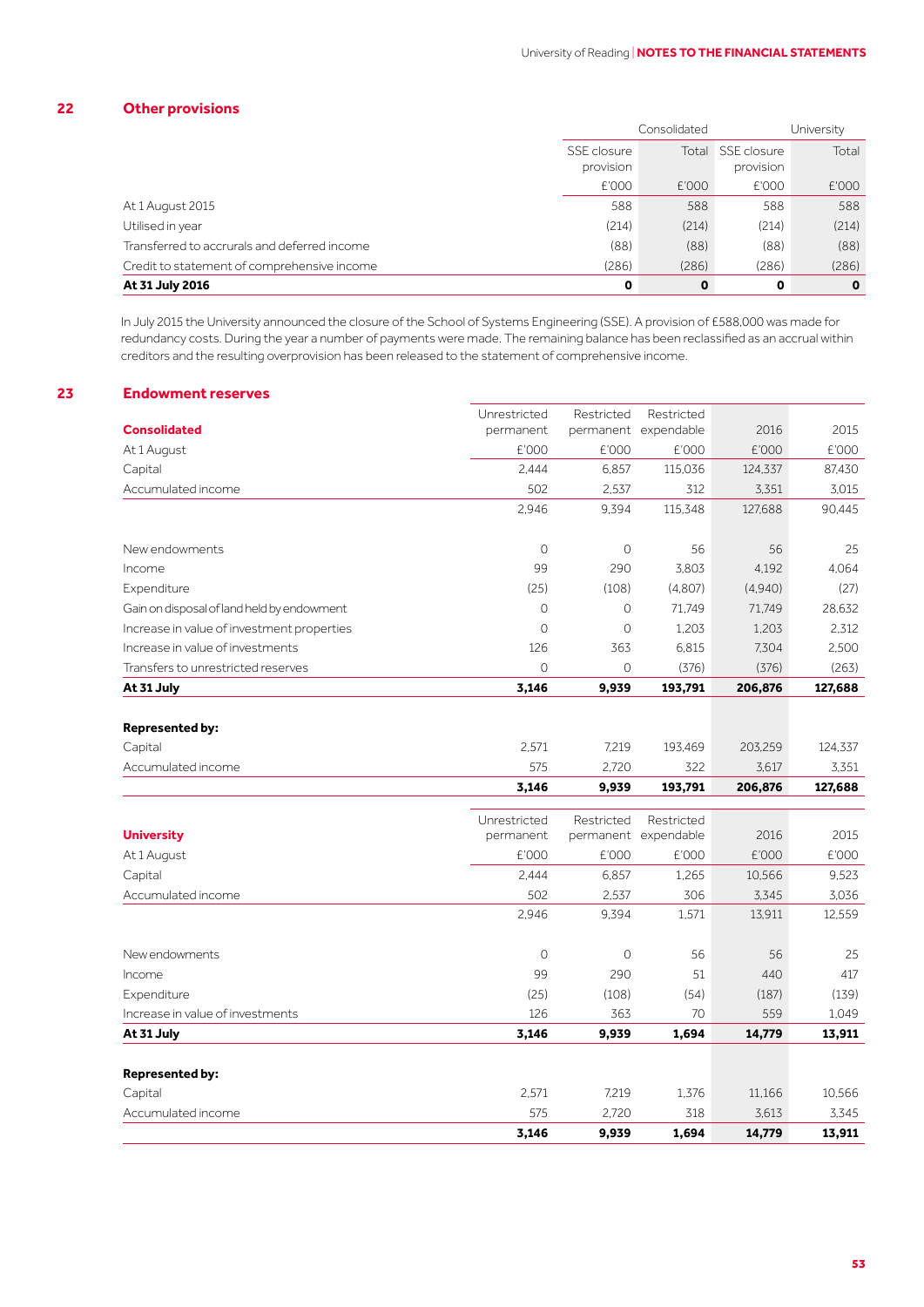#### **23 Endowment reserves (continued)**

| <b>Analysis by asset</b>                 | Consolidated | University |                |          |  |  |
|------------------------------------------|--------------|------------|----------------|----------|--|--|
|                                          | 2016         | 2015       | 2016           | 2015     |  |  |
|                                          | £'000        | £'000      | £'000          | £'000    |  |  |
| Land and property                        | 55           | 9.615      | $\circ$        | $\Omega$ |  |  |
| Investment properties                    | 25,514       | 24,561     | $\circ$        | 0        |  |  |
| Investments                              | 83,622       | 75.204     | 15.069         | 13.989   |  |  |
| Receivables due in greater than one year | 38,900       | $\circ$    | $\circ$        | $\Omega$ |  |  |
| Funds held by the University             | 65,250       | 19.677     | (292)          | (78)     |  |  |
| Other                                    | (6.465)      | (1,369)    | $\overline{c}$ | $\Omega$ |  |  |
|                                          | 206,876      | 127,688    | 14,779         | 13,911   |  |  |

#### **24 Restricted reserves Consolidated** University

| At 31 July                           | 1,624 | 988   | 1,193   | 719   |
|--------------------------------------|-------|-------|---------|-------|
| Transfers from unrestricted reserves | 43    |       | $\circ$ |       |
| Expenditure                          | (921) | (802) | (732)   | (647) |
| New donations                        | 1.514 | 1.132 | 1,206   | 905   |
| At 1 August                          | 988   | 658   | 719     | 461   |
| <b>Restricted funds / donations</b>  | £'000 | £'000 | £'000   | £'000 |
|                                      | 2016  | 2015  | 2016    | 2015  |

| Analysis of restricted funds / donations by type of purpose | Consolidated | University |         |          |  |
|-------------------------------------------------------------|--------------|------------|---------|----------|--|
|                                                             | 2016         | 2015       | 2016    | 2015     |  |
|                                                             | £'000        | £'000      | £'000   | £'000    |  |
| Lectureships and staff-related                              | $\Omega$     | 59         | $\circ$ | 59       |  |
| Scholarships and bursaries                                  | 721          | 391        | 721     | 391      |  |
| Research support                                            | 379          | 151        | 379     | 151      |  |
| Reading Real Estate Foundation                              | 431          | 269        | $\circ$ | $\Omega$ |  |
| Other                                                       | 93           | 118        | 93      | 118      |  |
|                                                             | 1,624        | 988        | 1,193   | 719      |  |

#### **25 Net debt**

|                             | (49, 991)   | 20,416   | (29, 575)  |
|-----------------------------|-------------|----------|------------|
| Debt due after one year     | (144.016)   | 3,002    | (141.014)  |
| Debt due within one year    | (5.650)     | 2,248    | (3,402)    |
| Current investments         | 61,170      | 7,338    | 68,508     |
| Cash and cash equivalents   | 38,505      | 7.828    | 46,333     |
| Cash at bank and on deposit | 38,505      | 7.828    | 46,333     |
| <b>Consolidated</b>         | £'000       | £'000    | £'000      |
|                             | 2015        | Movement | 2016       |
|                             | At 1 August |          | At 31 July |

| 26 | <b>Capital commitments</b>                                     | Consolidated |        | University |        |
|----|----------------------------------------------------------------|--------------|--------|------------|--------|
|    |                                                                | 2016         | 2015   | 2016       | 2015   |
|    | Provision has been made for the following capital commitments: | £'000        | f'000  | £'000      | £'000  |
|    | Commitments contracted for                                     | 50.981       | 21.561 | 50.981     | 19.549 |

These commitments arise from contracts included in the ongoing capital programme.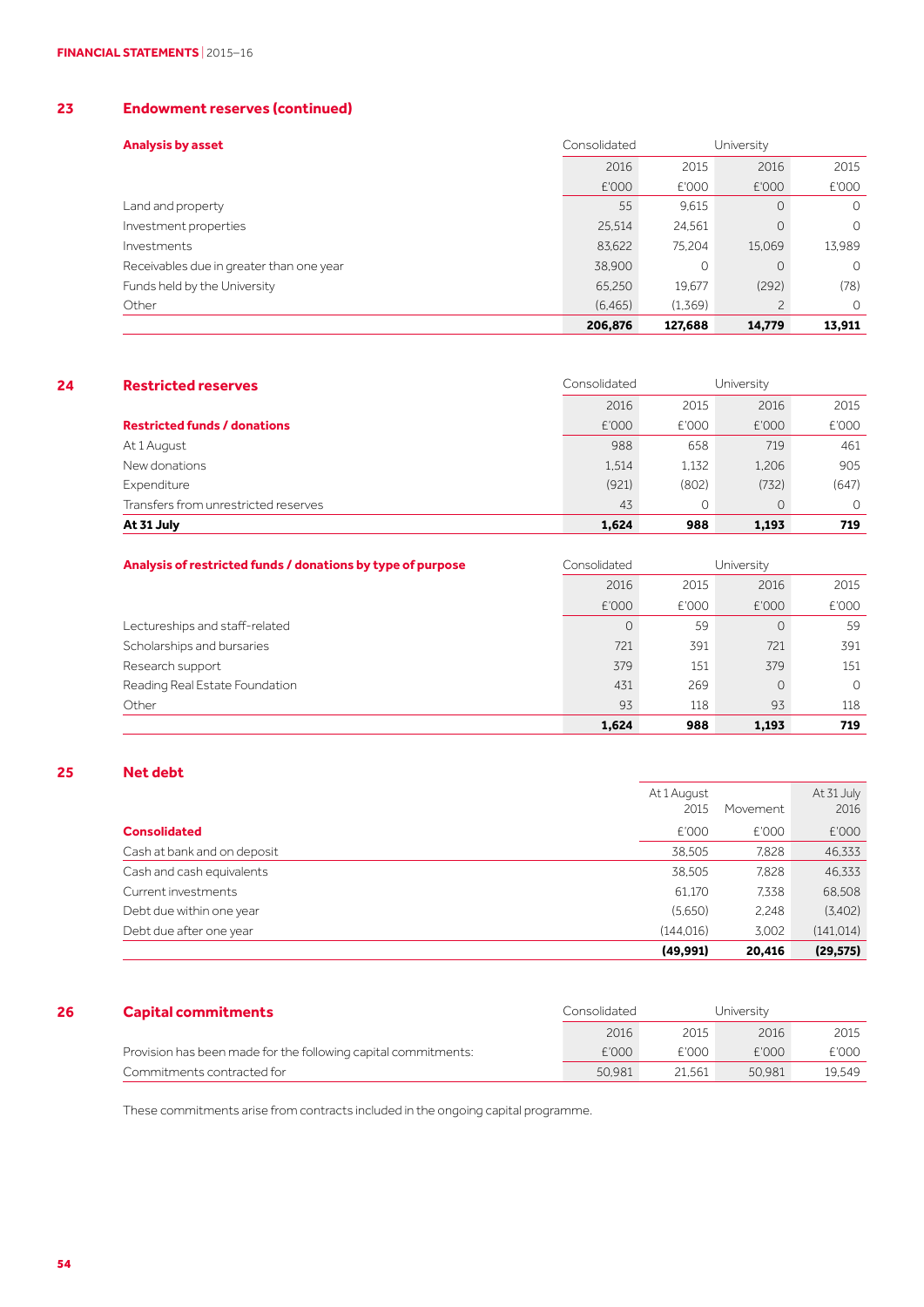#### **27 Contingent liabilities**

The University reclaimed all the VAT incurred in the construction of the Agriculture building at Earley Gate which was completed in 1996 and was the subject of a lease and leaseback arrangement with a third party. HM Revenue and Customs challenged this recovery of VAT and raised an assessment to tax for £1.2m. The University appealed the assessment and emphasised that no cash advantage was sought under the arrangement. The ongoing lease arrangements ensure that VAT is paid by the University. The University stood behind a similar case which was brought to the courts by the University of Huddersfield. That case was unsuccessful, but there are key differences in the arrangements undertaken by Reading and Huddersfield. The University will now consider whether to continue to appeal the assessment or to seek a compromise with HMRC. 

As part of its development of the Shinfield Eastern Relief Road and related bridge over the M4, the University has provided performance guarantee bonds to Wokingham Borough Council for £12.2m and the Highways Agency for £3.8m. In the event that the University fails to deliver the road and the bridge, the guaranteed amounts would become payable by the guarantor, Barclays Bank plc, who would then seek to recover the costs from the University. 

The University has undertaken to provide continued support to its trusts and subsidiary companies for a period of at least twelve months from the date of approval of those undertakings' financial statements. 

#### **28 Future lease obligations and receivables**

The total future minimum lease payments due under non-cancellable operating leases are as follows:

|                                              | 65,676                  | 1.247 | 66,923 | 64.749 |
|----------------------------------------------|-------------------------|-------|--------|--------|
| Later than 5 years                           | 38.900                  | 0     | 38.900 | 44,627 |
| Later than 1 year and not later than 5 years | 23.654                  | 796   | 24,450 | 17.108 |
| Not later than 1 year                        | 3.122                   | 451   | 3.573  | 3.014  |
| Future minimum lease payments due:           |                         |       |        |        |
| <b>Consolidated</b>                          | £'000                   | £'000 | £'000  | £'000  |
|                                              | Land and I<br>buildings | Other | 2016   | 2015   |

|                                              | Land and  |       |        |        |
|----------------------------------------------|-----------|-------|--------|--------|
|                                              | buildings | Other | 2016   | 2015   |
| <b>University</b>                            | £'000     | £'000 | £'000  | £'000  |
| Future minimum lease payments due:           |           |       |        |        |
| Not later than 1 year                        | 1.322     | 361   | 1,683  | 2.213  |
| Later than 1 year and not later than 5 years | 5,224     | 761   | 5.985  | 7.112  |
| Later than 5 years                           | 18,076    | 0     | 18.076 | 19,909 |
|                                              | 24,622    | 1,122 | 25.744 | 29,234 |

Included in the University and consolidated totals for land and buildings is £23,868,000 in respect of the Enterprise Centre on the Whiteknights campus (2015: £25,092,000). The lease runs until 2036. Also included in the consolidated total is £40,683,000 in respect of the EduCity campus in Malaysia (2015: £34,741,000). Payments are denominated in Malaysian ringgits and the lease runs until 2027. 

In addition, under the terms of the arrangement with UPP, the University makes payments with reference to the number of units of student accommodation sold during the year. At 31 July the University was committed to making payments in respect of those students who had accepted offers of accommodation for the forthcoming year. Further details of the arrangement are given in note 16. 

The group also acts as lessor in a number of lease agreements. The total future minimum lease payments receivable under non-cancellable operating leases are as follows: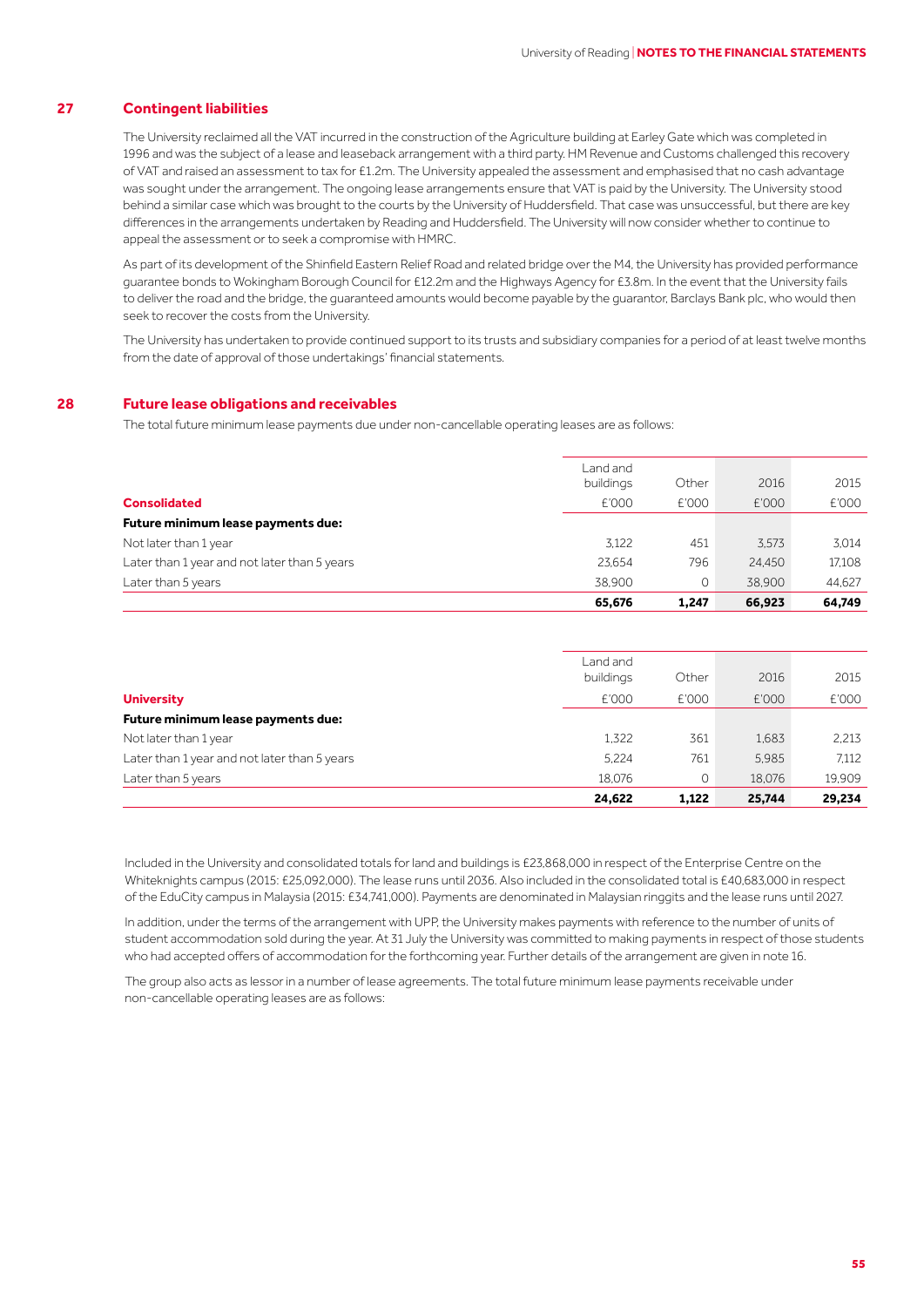#### **28 Future lease obligations and receivables (continued)**

|                                              | Land and  |       |        |        |
|----------------------------------------------|-----------|-------|--------|--------|
|                                              | buildings | Other | 2016   | 2015   |
| <b>Consolidated</b>                          | £'000     | £'000 | £'000  | £'000  |
| Future minimum lease payments receivable:    |           |       |        |        |
| Not later than 1 year                        | 5.345     | 0     | 5.345  | 3.704  |
| Later than 1 year and not later than 5 years | 5,862     | 0     | 5,862  | 3.153  |
| Later than 5 years                           | 2.245     | 0     | 2.245  | 4.150  |
|                                              | 13.452    | 0     | 13,452 | 11,007 |

|                                              | Land and<br>buildings | Other | 2016  | 2015  |
|----------------------------------------------|-----------------------|-------|-------|-------|
| <b>University</b>                            | £'000                 | £'000 | £'000 | £'000 |
| Future minimum lease payments receivable:    |                       |       |       |       |
| Not later than 1 year                        | 2.786                 | 0     | 2,786 | 2.354 |
| Later than 1 year and not later than 5 years | 3.949                 | 0     | 3.949 | 3.016 |
| Later than 5 years                           | 1.774                 | 0     | 1.774 | 4.150 |
|                                              | 8.509                 | о     | 8,509 | 9,520 |

#### **29 Amount disbursed as agent - Consolidated & University**

| Excess of income over expenditure at 31 July  | 287                       | 401     |
|-----------------------------------------------|---------------------------|---------|
| Disbursed to students                         | (2.313)                   | (2.063) |
| Expenditure                                   |                           |         |
| <b>Funding Council grants</b>                 | 2.199                     | 2.258   |
| Income                                        |                           |         |
| Excess of income over expenditure at 1 August | 401                       | 206     |
|                                               | £'000                     | £'000   |
|                                               | 2016                      | 2015    |
|                                               | NCTL Bursary NCTL Bursary |         |

The University acts only as a paying agent in relation to National College for Teaching and Leadership (NCTL) bursaries, distributing them to students. The funds received and related disbursements are therefore excluded from the statement of comprehensive income. 

#### **30 Disclosure of related party transactions**

Council members are the trustees for charitable law purposes. Due to the nature of the University's operations and the composition of the Council, being drawn from local public and private sector organisations, it is inevitable that transactions will take place with organisations in which a member of the Council may have an interest. All transactions involving organisations in which a member of Council may have an interest are conducted at arm's length and in accordance with the University's Financial Regulations and usual procurement procedures. Expenditure totalling £14,520 was incurred in respect of Text Matters Limited, a company in which a member of Council has a significant interest. There were no outstanding amounts. 

Council members do not receive remuneration or fees in respect of their services as Council members. The expenses of Council members incurred and claimed in the performance of their duties including attendance at Council meetings are reimbursed by the University. All such reimbursements are subject to approval by the Secretary to the Council. The total expenses paid to or on behalf of 10 members of Council was £1,840 (2015: £1,378 to 7 members of Council) which related to travel and subsistence expenses incurred.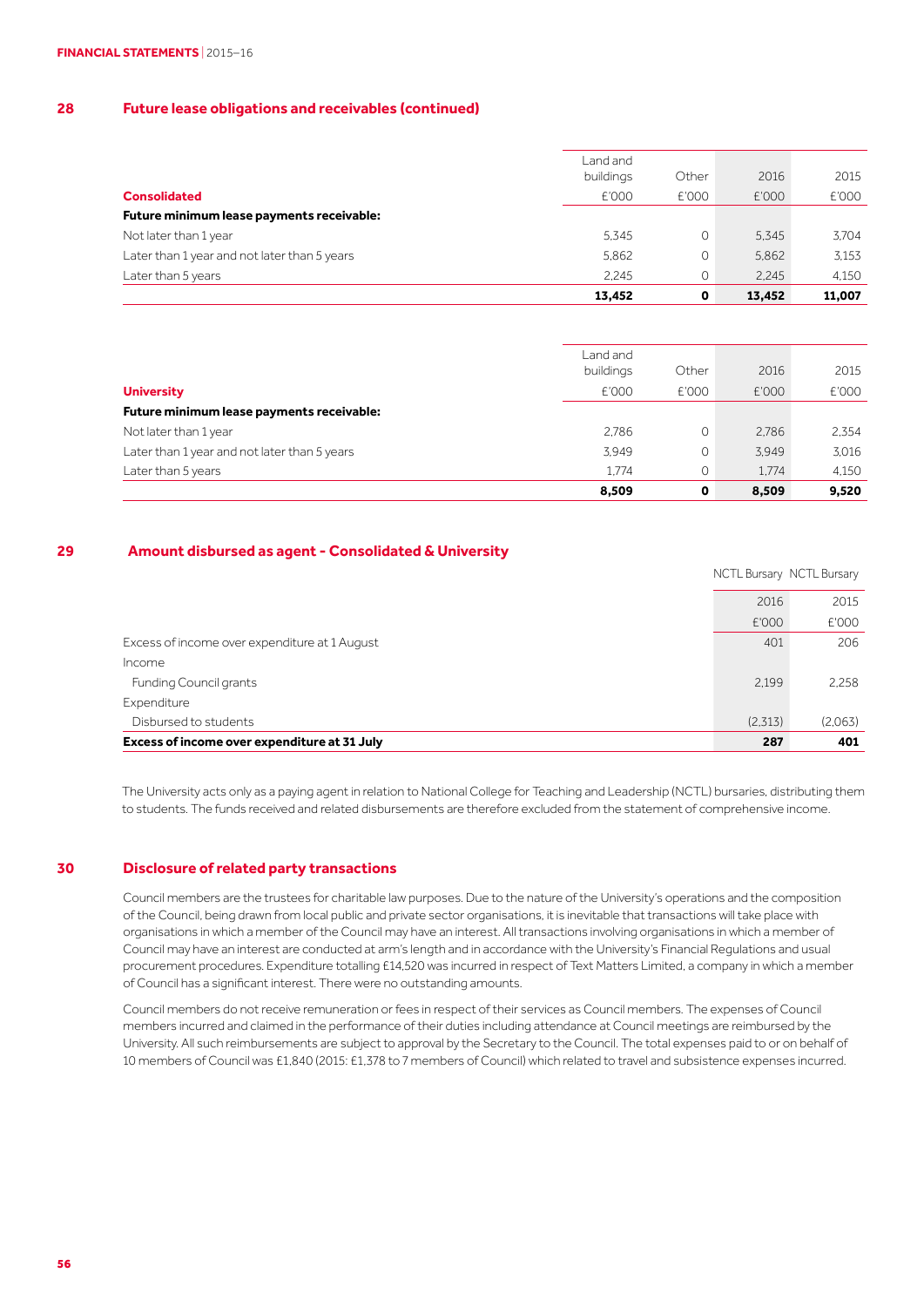#### **30 Disclosure of related party transactions (continued)**

The University's financial statements include the following balances due from Reading University Students' Union (RUSU):

|                                                   | 1,130 | 1,077 |
|---------------------------------------------------|-------|-------|
| Specific grant                                    | 18    | 44    |
| Core block grant                                  | 1,112 | 1.033 |
|                                                   | £'000 | £'000 |
| The University paid the following grants to RUSU: | 2016  | 2015  |
|                                                   |       |       |
| Due from RUSU                                     | 462   | 489   |
|                                                   | £'000 | £'000 |
|                                                   | 2016  | 2015  |
|                                                   |       |       |

Transactions with the University's 20% owned associate, UPP (Reading I) Holdings Limited, and its wholly owned subsidiary, UPP (Reading I) Limited, are set out in note 16. 

#### **31 Subsidiary undertakings**

The subsidiary companies, wholly-owned or effectively controlled by the University, are as follows:

| <b>Name of company</b>                                           | <b>Country of registration</b> | <b>Principal activity</b> | <b>Status</b>        |
|------------------------------------------------------------------|--------------------------------|---------------------------|----------------------|
| Henley Business Angels Limited                                   | England & Wales                | Business launch support   | Limited by guarantee |
| Henley Business School Limited                                   | England & Wales                | Management education      | 100% owned           |
| Reading Real Estate Foundation                                   | England & Wales                | Real estate education     | Limited by guarantee |
| Thames Valley Science Park Limited                               | England & Wales                | Property letting business | 100% owned           |
| The University of Reading Science &<br>Technology Centre Limited | England & Wales                | Ceased trading in year    | Limited by guarantee |
| Henley Business School GmbH                                      | Germany                        | Management education      | 100% owned           |
| Henley Business School (Hong Kong) Limited                       | Hong Kong                      | Ceased trading in year    | 100% owned           |
| RUMAL Reading Sdn. Bhd.                                          | Malaysia                       | Overseas campus           | 100% owned           |
| Henley Business School (South Africa) Limited                    | South Africa                   | Management education      | 100% owned           |
| The Henley Business School (South Africa)                        | South Africa                   | Not currently trading     | 100% owned           |
| Henley Management College<br>(South Africa) Section 21A          | South Africa                   | Not currently trading     | 100% owned           |

#### **32 Connected charitable institutions**

A number of charitable institutions are administered by or on behalf of the University and have been established for its general or special purposes. As a result, under paragraph 28 of Schedule 3 to the Charities Act 2011, these connected institutions are exempt from registration with the Charity Commission. These connected institutions are included in the consolidation since the University is the sole trustee of each and exercises control over each one's activities. The movements in the year on the total funds of all connected institutions, as reported in their own accounts, were as follows:

|                                                   | At 1 August<br>2015 | Total  | Total<br>income expenditure | Other gains<br>and losses | At 31 July<br>2016 |
|---------------------------------------------------|---------------------|--------|-----------------------------|---------------------------|--------------------|
|                                                   | £'000               | £'000  | £'000                       | £'000                     | £'000              |
| Research Endowment Trust                          | 99.735              | 2.703  | (3.677)                     | 6.997                     | 105,758            |
| National Institute for Research in Dairying Trust | 27.824              | 72.566 | (1.078)                     | 599                       | 99.911             |
| Hugh Sinclair Trust                               | 5.828               | 231    | (315)                       | 296                       | 6.040              |
| Beckett International Foundation                  |                     |        | (3)                         | $\circ$                   | 5                  |
| Greenlands Trust                                  | 16.624              |        | (603)                       | $\circ$                   | 16.024             |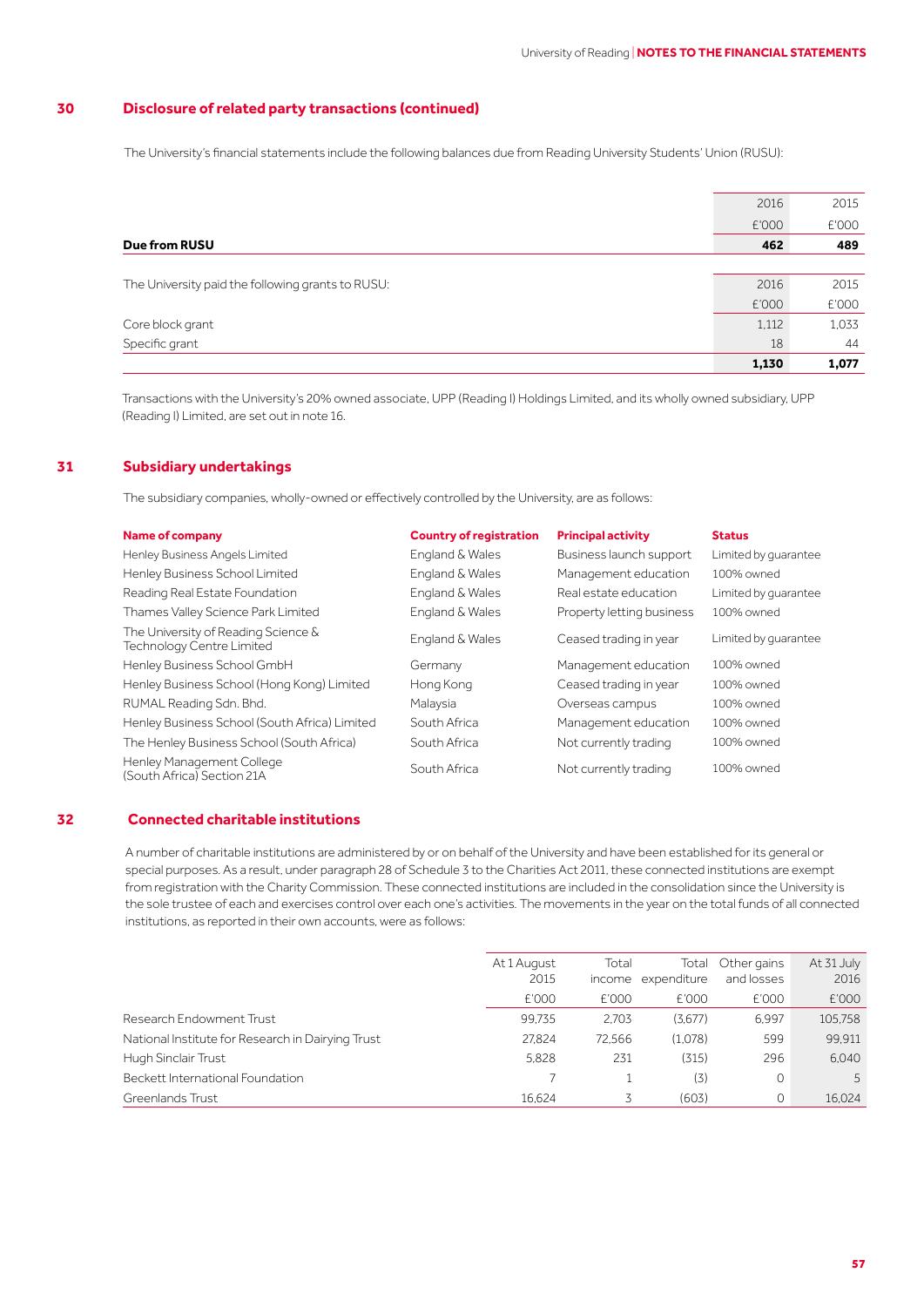#### **32 Connected charitable institutions (continued)**

The Research Endowment Trust provides funds for specific research and education projects at the University of Reading. 

The National Institute for Research in Dairying Trust aims to promote and develop high quality research into agriculture and food at the University of Reading. 

The Hugh Sinclair Trust promotes research into human nutrition at the University of Reading. 

The Beckett International Foundation provides seminars and exhibitions on and promotes research into the works of Samuel Beckett. It also contributes to the preservation and cataloguing of the Samuel Beckett Archive held by the University of Reading. 

The Greenlands Trust aims to advance education and learning in business and management studies which it does through the provision of specific grants to Henley Business School at the University of Reading. 

#### **33 Pension schemes**

The principal pension schemes for the University's staff are the Universities Superannuation Scheme (USS), the University of Reading Employees' Pension Fund (UREPF) and the University of Reading Pension Scheme (URPS). USS provides benefits based on final pensionable salary for academic and related employees for all UK universities. The UREPF and URPS schemes provide benefits for other members of University staff. Contributions are also paid to the Teachers Pension Scheme (TPS) for a small number of staff and to other pension schemes in overseas jurisdictions.

| Total pension costs for the year | Consolidated | University |        |        |  |
|----------------------------------|--------------|------------|--------|--------|--|
|                                  | 2016         | 2015       | 2016   | 2015   |  |
|                                  | £'000        | £'000      | £'000  | £'000  |  |
| USS contributions                | 21,812       | 19.604     | 21.540 | 19,369 |  |
| Movement on USS provision        | 2.868        | 15,288     | 2,868  | 15,288 |  |
| UREPF current service cost       | 3.324        | 2.893      | 3.292  | 2,865  |  |
| <b>URPS</b>                      | 1,240        | 1.069      | 1,224  | 1.056  |  |
| Other pension schemes            | 231          | 146        | 15     | 23     |  |
| <b>Total pension costs</b>       | 29,475       | 39,000     | 28,939 | 38,601 |  |

Included in other creditors are unpaid pension contributions of £2,451,000 (2015: £2,111,000).

#### **Universities Superannuation Scheme (USS)**

The University participates in the Universities Superannuation Scheme (USS), a multi-employer hybrid scheme which has both defined benefit and defined contribution elements. 

For the defined benefit element of the scheme, the University contributes a specified percentage of payroll costs up to a certain salary threshold. Since 1 April 2016, the percentage has been 18% with a salary threshold of £55,000 per annum. Prior to that date (and throughout the whole of the previous year) the percentage was 16% with no salary threshold. Members currently accrue a pension of 1/75th for each year of service along with a 3/75th lump sum under a career average earnings arrangement. 

For those employees wishing to make additional voluntary contributions (AVCs) and for those earning in excess of the salary threshold, a defined contribution element will shortly be introduced. The University will match AVCs made by all employees up to a maximum of 1%. It will also contribute 12% for members on earnings above the salary threshold. 

The latest available full actuarial valuation of the scheme was at 31 March 2014 ("the valuation date"), which was carried out using the projected unit method. 

The University is unable to identify its share of the underlying assets and liabilities of the scheme on a consistent and reasonable basis from other institutions which contribute to the scheme and therefore accounts for the scheme as if it were a defined contribution scheme. The following disclosures reflect those relevant for the scheme as a whole. 

The 2014 valuation was the third valuation for USS under the scheme-specific funding regime introduced by the Pensions Act 2004, which requires schemes to adopt a statutory funding objective, which is to have sufficient and appropriate assets to cover their technical provisions. At the valuation date, the value of the assets of the scheme was £41.6 billion and the value of the scheme's technical provisions was £46.9 billion indicating a shortfall of £5.3 billion. The assets therefore were sufficient to cover 89% of the benefits which had accrued to members after allowing for expected future increases in earnings.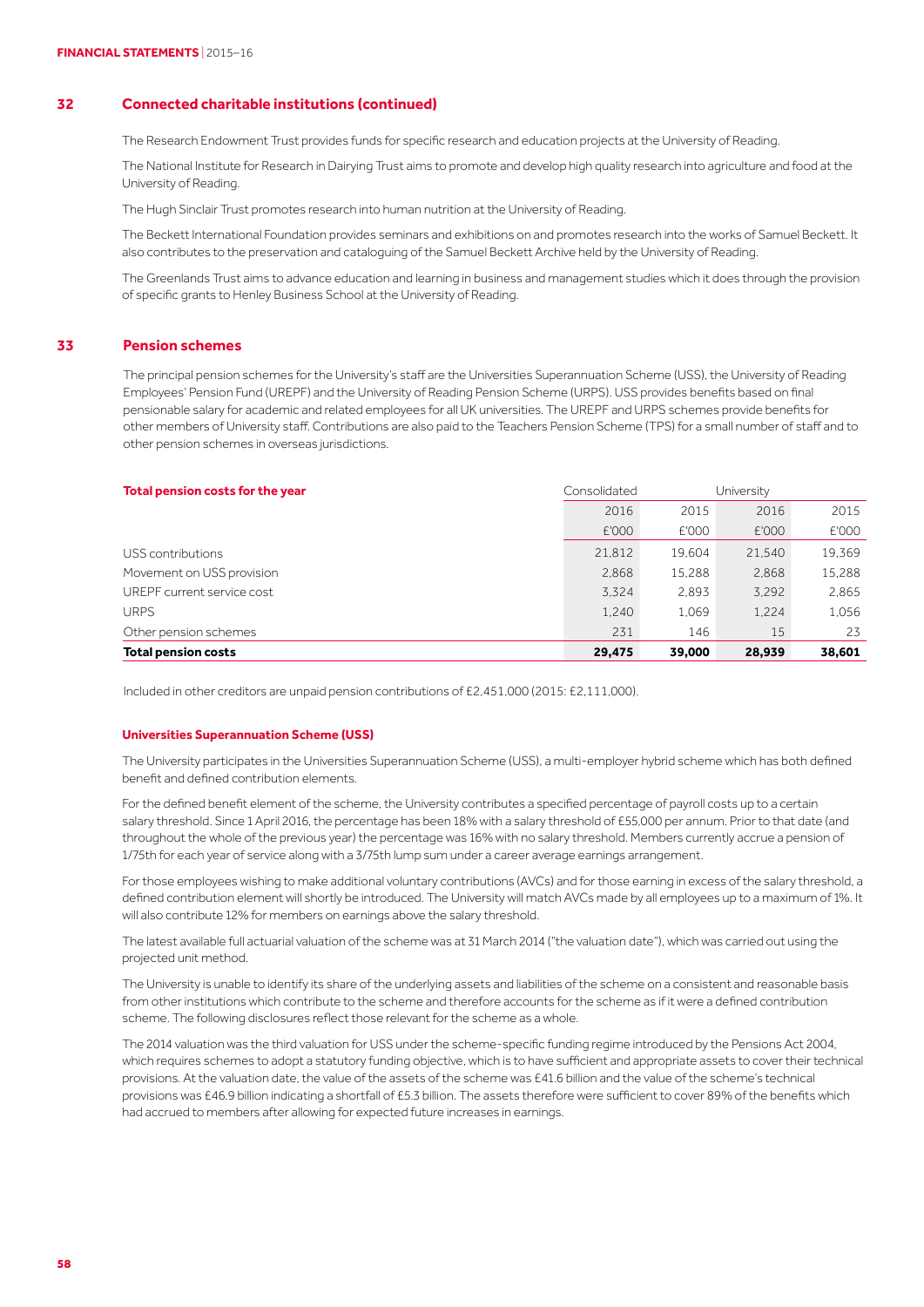#### **33 Pension schemes (continued)**

Defined benefit liability numbers for the scheme have been produced using the following assumptions:

|                           |                | 2016 | 2015    |
|---------------------------|----------------|------|---------|
| Discount rate             |                | 3.6% | 3.3%    |
| Pensionable salary growth | Year 1         | N/A  | 3.5%    |
|                           | Year 2 onwards | N/A  | 4.0%    |
| Price inflation (CPI)     |                | 2.2% | $2.2\%$ |

The main demographic assumption used relates to the mortality assumptions. Mortality in retirement is assumed to be in line with the Continuous Mortality Investigation's (CMI) S1NA tables as follows: 

- Male members' mortality 98% of S1NA ['light'] YoB tables no age rating
- Female members' mortality 99% of S1NA ['light'] YoB tables rated down 1 year

Use of these mortality tables reasonably reflects the actual USS experience. To allow for further improvements in mortality rates, the CMI 2014 projections with a 1.5% pa long term rate were also adopted. The current life expectancies on retirement at age 65 are: 

|                              | 2016     | 2015     |
|------------------------------|----------|----------|
|                              | Years    | Years    |
| Males currently aged 65      | 24.3     | 24.2     |
| Females currently aged 65    | 26.5     | 26.4     |
| Males currently aged 45      | 26.4     | 26.3     |
| Females currently aged 45    | 28.8     | 28.7     |
|                              |          |          |
|                              | 2016     | 2015     |
|                              |          |          |
| Scheme assets                | £49.8 bn | £49.1 bn |
| Total scheme liabilities     | £58.3 bn | £60.2 bn |
| FRS 102 total scheme deficit | £8.5 bn  | £11.1 bn |
| FRS 102 total funding level  | 85%      | 82%      |

The trustees have determined, after consultation with the employers, a recovery plan to pay off the shortfall by 31 March 2031. The University has made provision for its share of the recovery plan as outlined in note 21. 

#### **University of Reading Employees' Pension Fund (UREPF)**

The University participates in the UREPF, which is a funded UK defined benefit pension scheme where contributions are held in a separate trustee-administered fund. 

The University paid contributions at a rate of 23.8% of pensionable salaries and members were required to contribute 6.25% of pensionable salaries. Salary sacrifice arrangements exist for those members wishing to participate. Under these arrangements, participating members agree to a reduction in salary in return for the University paying the 6.25% contribution on their behalf. The University also contributed an additional amount of £1.94m as well as a further £600,000 towards the administration costs of the scheme. 

From 1 August 2016 University contributions will remain at 23.8% and member contributions will remain at 6.25%. The University will also contribute an additional amount of £2.04m as well as a further £600,000 towards the administration costs of the scheme for the year ended 31 July 2017. 

A full actuarial valuation was carried out at 31 July 2014 by a qualified independent actuary. The actuary has reviewed the progress of the scheme since the valuation date in determining the net deficit at 31 July 2016. The service cost has been calculated using the projected unit credit method. The discount rate is one of the key assumptions used in calculating the value of the liabilities and is based on AA rated corporate bond yields. The expected return on plan assets is also based on the discount rate.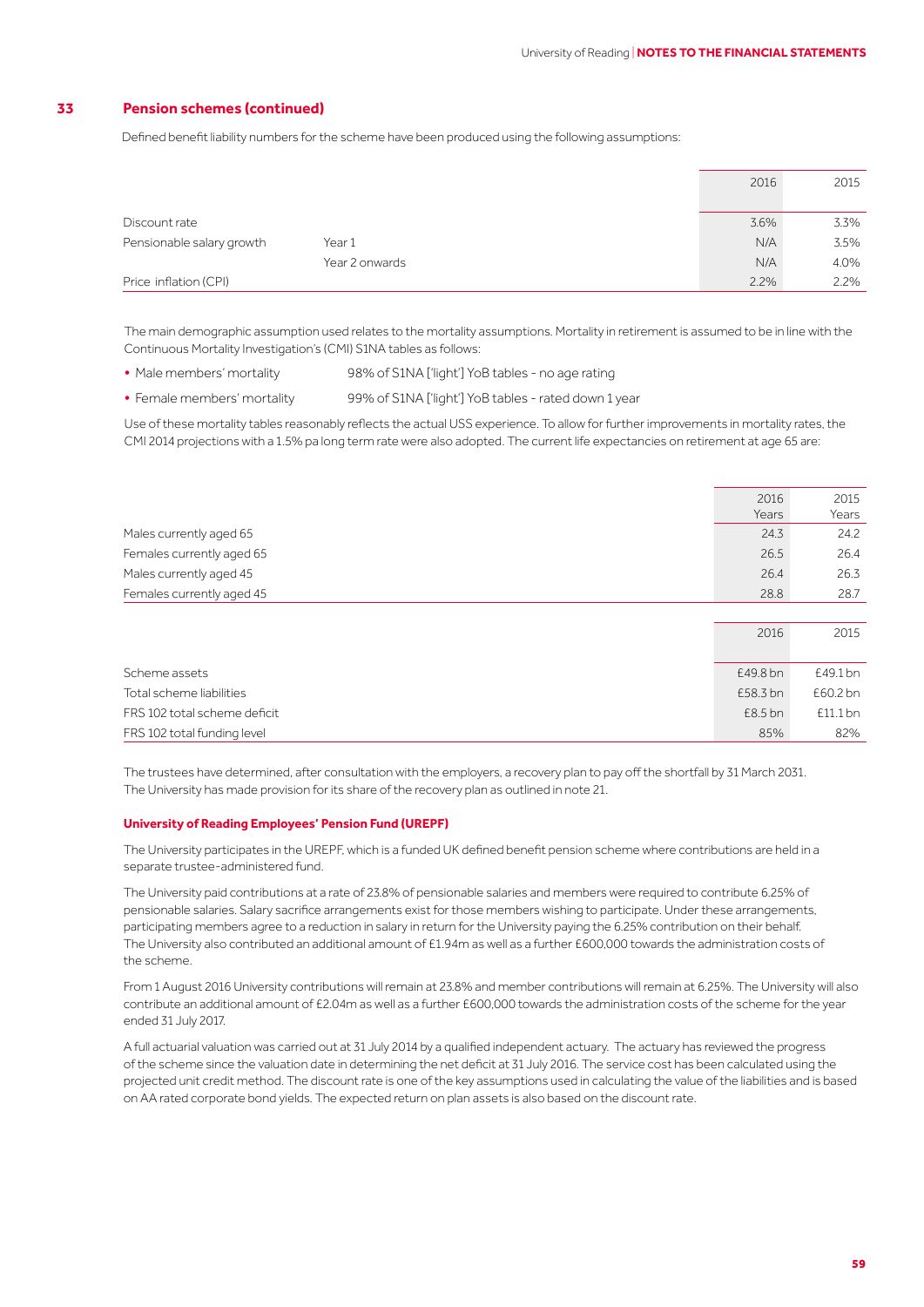#### **33 Pension schemes (continued)**

|                                                   | 2016    | 2015    |
|---------------------------------------------------|---------|---------|
| Analysis of movement in benefit obligation        |         |         |
|                                                   | £'000   | £'000   |
| At 1 August                                       | 151,057 | 137,889 |
| Current service cost                              | 3.324   | 2.893   |
| Interest expense                                  | 5.642   | 5.753   |
| Benefits paid from plan                           | (5.170) | (4,987) |
| Plan participants' contributions                  | 29      | 38      |
| Premiums paid                                     | $\circ$ | (62)    |
| Remeasurements - Effect of changes in assumptions | 19.404  | 7.566   |
| Remeasurements - Effect of changes in adjustments | (347)   | 1.967   |
| At 31 July                                        | 173,939 | 151,057 |

#### **Analysis of movement in plan assets**

| Fair value at 1 August                        | 151,994  | 136.285 |
|-----------------------------------------------|----------|---------|
| Interest income                               | 5.770    | 5.790   |
| Employer contributions                        | 5.139    | 5.397   |
| Plan participants' contributions              | 29       | 38      |
| Benefits paid from plan                       | (5.170)  | (4.987) |
| Administrative expenses paid from plan assets | (303)    | (473)   |
| Premiums paid                                 | $\Omega$ | (62)    |
| Remeasurements - Return on plan assets        | 10.294   | 10.006  |
| Fair value at 31 July                         | 167,753  | 151,994 |

#### **Amounts recognised in the balance sheet**

| Defined benefit obligation              | (173.939) | (151.057) |
|-----------------------------------------|-----------|-----------|
| Fair value of plan assets               | 167753    | 151.994   |
| Net defined benefit (liability) / asset | (6.186)   | 937       |

#### **Components of pension cost**

| Total cost recognised in the statement of total comprehensive income | 12.262  | 2,856   |
|----------------------------------------------------------------------|---------|---------|
| Remeasurements                                                       | 8.763   | (473)   |
| Total cost recognised in surplus before tax                          | 3,499   | 3,329   |
| Administrative expenses paid from plan assets                        | 303     | 473     |
| Interest income on plan assets                                       | (5.770) | (5.790) |
| Interest expense on defined benefit obligation                       | 5.642   | 5.753   |
| Current service cost                                                 | 3.324   | 2.893   |

| <b>Scheme assets</b><br>The weighted-average asset allocation was as follows: | 2016<br>£'000 | 2015<br>£'000 |
|-------------------------------------------------------------------------------|---------------|---------------|
| Equities                                                                      | 84,255        | 79.224        |
| Gilts                                                                         | 65,395        | 35,199        |
| Corporate bonds                                                               | 6.180         | 27,057        |
| Property                                                                      | 7,256         | 6.318         |
| Other                                                                         | 4,667         | 4.196         |
|                                                                               | 167,753       | 151,994       |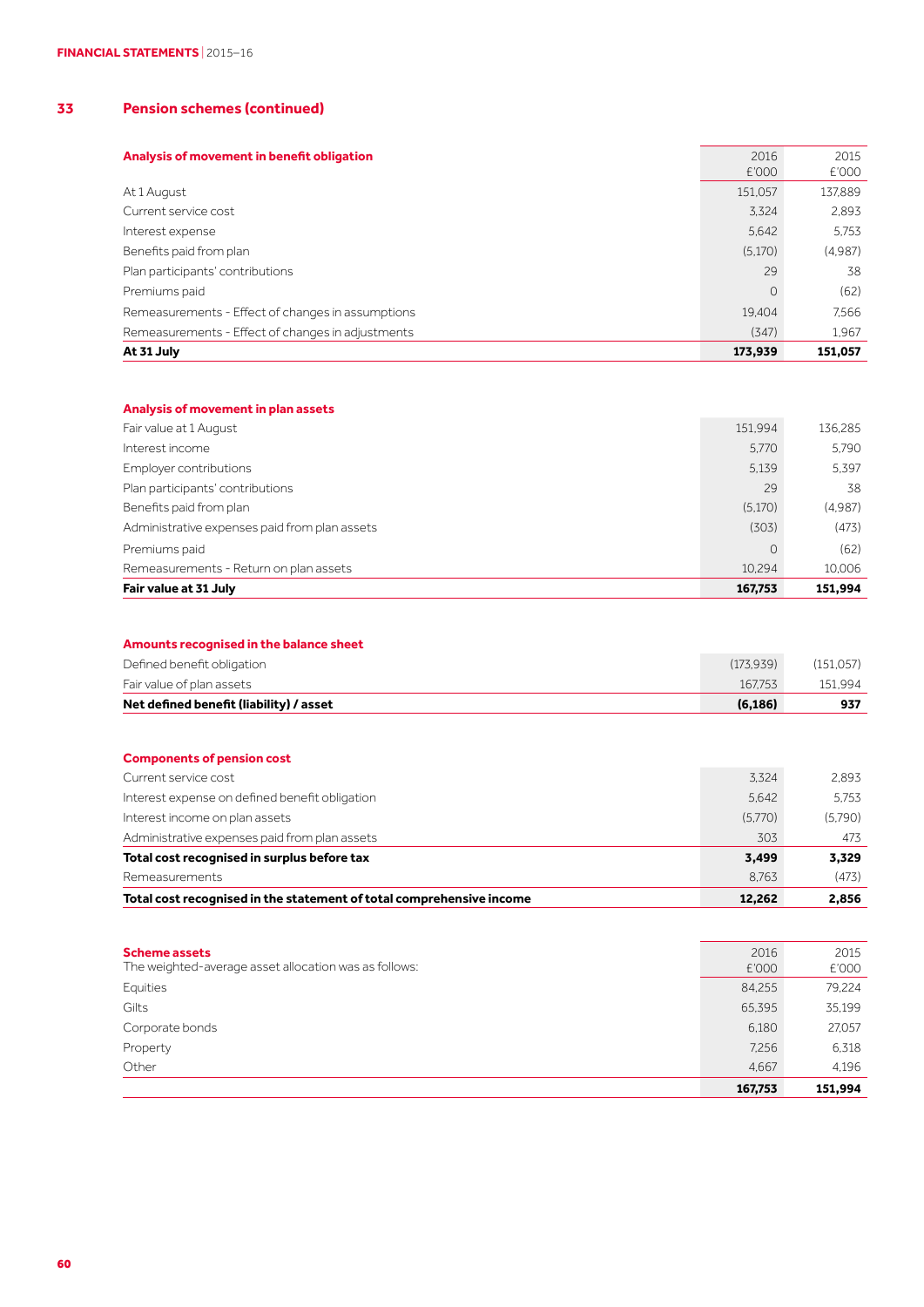#### **33 Pension schemes (continued)**

| Actual return on plan assets           | 2016   | 2015   |
|----------------------------------------|--------|--------|
|                                        | £'000  | £'000  |
| Interest income                        | 5,770  | 5.790  |
| Remeasurements - Return on plan assets | 10.294 | 10.006 |
|                                        | 16.064 | 15.796 |

| <b>Experience gains and loses</b>                                                                              | 2016<br>£'000  | 2015<br>£'000        |
|----------------------------------------------------------------------------------------------------------------|----------------|----------------------|
| Remeasurements - Return on plan assets<br>Amount<br>Percentage of plan assets                                  | 10.294<br>6.1% | 10.006<br>6.6%       |
| Remeasurements - Effect of experience adjustments<br>Amount<br>Percentage of present value of plan liabilities | 347<br>0.2%    | (1.967)<br>$(1.3\%)$ |

| Weighted average assumptions used to determine benefit obligations                   | 2016  | 2015  |
|--------------------------------------------------------------------------------------|-------|-------|
| Discount rate                                                                        | 2.60% | 3.80% |
| Rate of salary increases                                                             | 3.70% | 4.25% |
| Rate of RPI price inflation                                                          | 2.70% | 3.25% |
| Rate of CPI price inflation                                                          | 1.80% | 2.35% |
| Assumed life expectancy on retirement at age 65:                                     |       |       |
| Male member aged 65 (current life expectancy)                                        | 23.0  | 23.0  |
| Male member aged 45 (life expectancy at age 65)                                      | 25.2  | 25.2  |
| Female member aged 65 (current life expectancy)                                      | 25.3  | 25.1  |
| Female member aged 45 (life expectancy at age 65)                                    | 27.5  | 27.4  |
|                                                                                      |       |       |
| Weighted average assumptions used to determine cost relating to defined benefit plan | 2016  | 2015  |
| Discount rate                                                                        | 3.80% | 4.25% |
| Rate of salary increases                                                             | 4.25% | 4.25% |
| Rate of RPI price inflation                                                          | 3.25% | 3.25% |
| Rate of CPI price inflation                                                          | 2.35% | 2.35% |

The University participates in the URPS, which is a funded defined contribution pension scheme in the UK. The University pays contributions at a rate of 5% of pensionable salaries for members who have been employed for less than five years and 7% for members who have been employed for more than five years. Members are required to contribute 4% of pensionable salaries. Salary sacrifice arrangements exist for those members wishing to participate. Under these arrangements, participating members agree to a reduction in salary in return for the University paying the 4% contribution on their behalf.

#### **34 Accounting estimates and judgements**

In preparing these financial statements, judgements have been made in determining the most appropriate methods of applying the University's accounting policies to the economic transactions which have arisen during the year. It has also been necessary to make assumptions about the future in determining the values of assets and liabilities at the balance sheet date.

The financial statements have been prepared on the going concern basis which the Council believes to be appropriate. The University has sufficient resources to meet its obligations as they fall due for a period of at least 12 months from the date of approval of these financial statements. The strength of the University's asset base and the impact of significant savings through the efficiency and effectiveness review have put the University on a sound footing for the future. The Council is therefore satisfied that the University and its subsidiaries and trusts have adequate resources to continue in operational existence for the foreseeable future.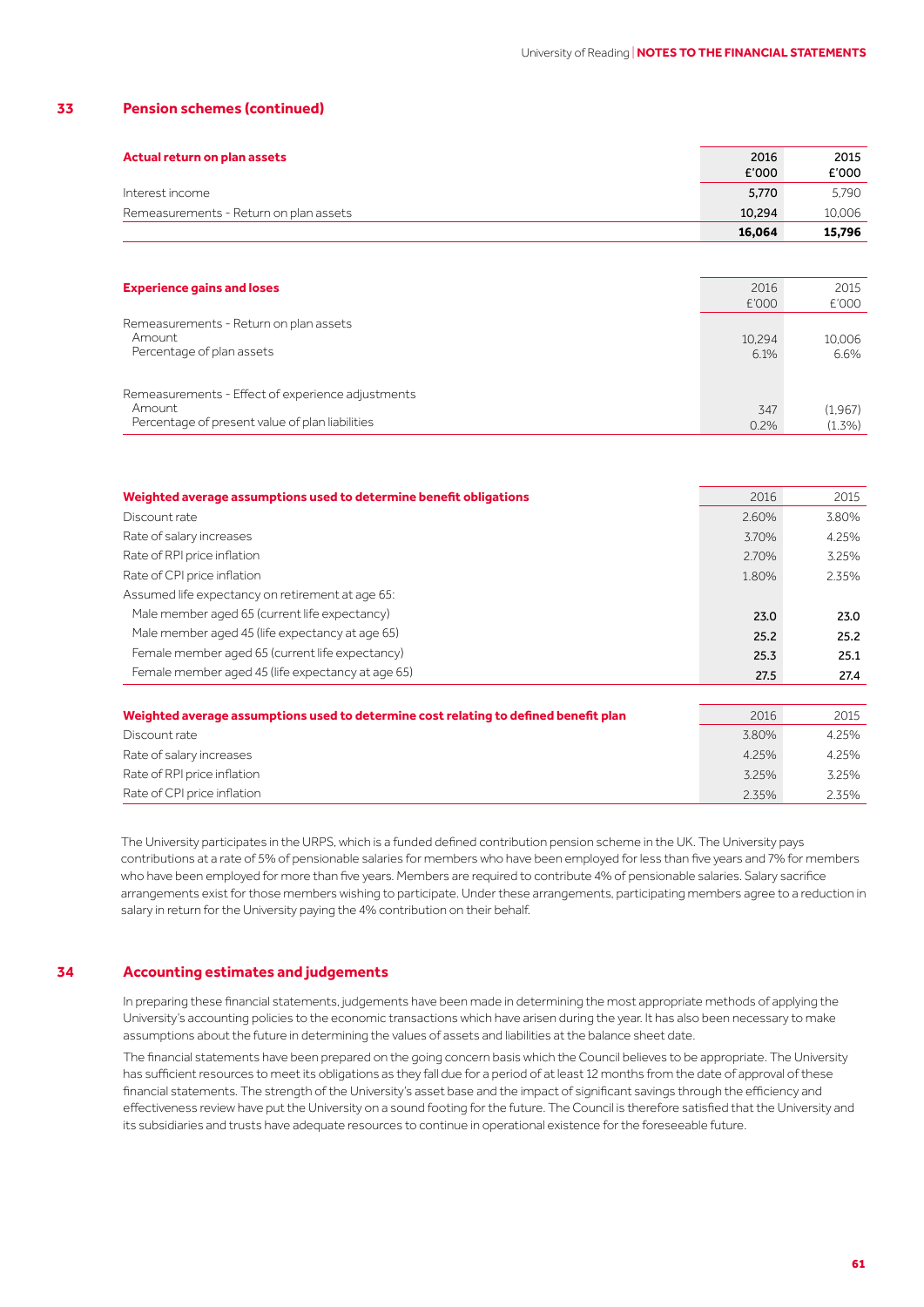#### **34 Accounting estimates and judgements (continued)**

In recent years the University has disposed of a number of landholdings in the Shinfield area. The scale of these disposals has required the University to undertake significant obligations in respect of infrastructure development and maintenance in the local area. In accounting for these disposals, estimates have been made of the total obligations in order to calculate the amount of income to be deferred until these obligations are met. The obligations will be reassessed annually. 

In respect of pension schemes, FRS 102 makes the distinction between a group plan and a multi-employer scheme. A group plan consists of a collection of entities under common control typically with a sponsoring employer. A multi-employer scheme is a scheme for entities not under common control and represents (typically) an industry-wide scheme such as that provided by USS. The accounting for a multi-employer scheme where the employer has entered into an agreement with the scheme that determines how the employer will fund a deficit results in the recognition of a liability for the contributions payable that arise from the agreement (to the extent that they relate to the deficit) and the resulting expense is recognised in the statement of comprehensive income. USS meets the definition of a multi-employer scheme. Therefore, a liability has been recorded within pension provisions for the University's contractual commitment to fund past deficits within the USS scheme. The calculation of this provision has relied on the actuary's overall view of the funding of the scheme and the University's assumptions on future salary payments and the most appropriate discount rate to be applied. Variations in these estimates could lead to a significant change in the provision. 

The overall deficit on the UREPF scheme has been included in pension provisions. A number of actuarial assumptions have been made in estimating the deficit. 

#### **Transition to FRS 102 and the 2015 SORP 35**

These are the University's first financial statements prepared in accordance with FRS 102 and the 2015 SORP. The accounting policies on pages 35 to 41 have been applied in preparing the financial statements for the year ended 31 July 2016, the comparative information for the year ended 31 July 2015 and the opening balance sheet position at 1 August 2014.

The first-time adoption has necessitated a number of changes to the University's previous accounting policies. In preparing these financial statements under the revised accounting policies, the University has adjusted amounts reported previously in financial statements prepared in accordance with its old basis of accounting (2007 SORP). An explanation of the key changes in accounting policies which have had the most significant impact and the effect on the University's financial position and performance is set out below. The contract of the contract of the contract of the contract of the contract of the contract of the contract of the contract of the contract of the contract of the contract of the contract of the contract of the con

#### **Changes in accounting policies**

#### **Grant income recognition**

Grant income is recognised in the statement of comprehensive income when the University is entitled to the income and any performance-related conditions have been met. Previously, grant income was matched against related expenditure. The impact on revenue grants is small, but the impact on capital grants is more significant. Under the old accounting policy, capital grants were deferred and released to the income and expenditure account in line with the depreciation charge on the asset constructed or acquired. Under the new accounting policy, the income is recognised when any performance-related conditions have been met, typically the completion of construction or acquisition of an asset. The effect of this change in policy has been to accelerate the recognition of income from capital grants. This change has had very little effect on the total net assets of the University since the capital grants previously deferred were reported within total funds rather than liabilities, but it has led to a reduction in total comprehensive income of £2.0m for the year ended 31 July 2015. 

#### **Retirement benefits - USS scheme**

USS is a multi-employer defined benefit scheme for which the University is unable to identify its share of the underlying assets and liabilities on a consistent and reasonable basis and it therefore accounts for the scheme as if it were a defined contribution scheme. FRS 102 requires that where there is an agreement to fund a scheme deficit between the employers, each employer should recognise a liability for the contributions payable that arise from the agreement. Consequently, the University's new accounting policy is to record a liability within provisions for its contractual commitment to fund past deficits within the USS scheme. The effect of this change in policy has been to reduce consolidated net assets at 31 July 2015 by £30.8m and to reduce the total comprehensive income for the year then ended by £15.7m. 

#### **Employee benefits**

Short-term employment benefits such as salaries and compensated absences are recognised as an expense in the period in which the employees render service to the University. Any unused benefits are accrued and measured as the additional amount the University expects to pay as a result of the unused entitlement. Under its old accounting policies, the University did not recognise a liability for unused benefits accrued during the year. The most significant impact has been the recognition of a liability for annual leave accrued in a year but not taken until the following year. The effect of this change has been to reduce consolidated net assets at 31 July 2015 by £3.6m.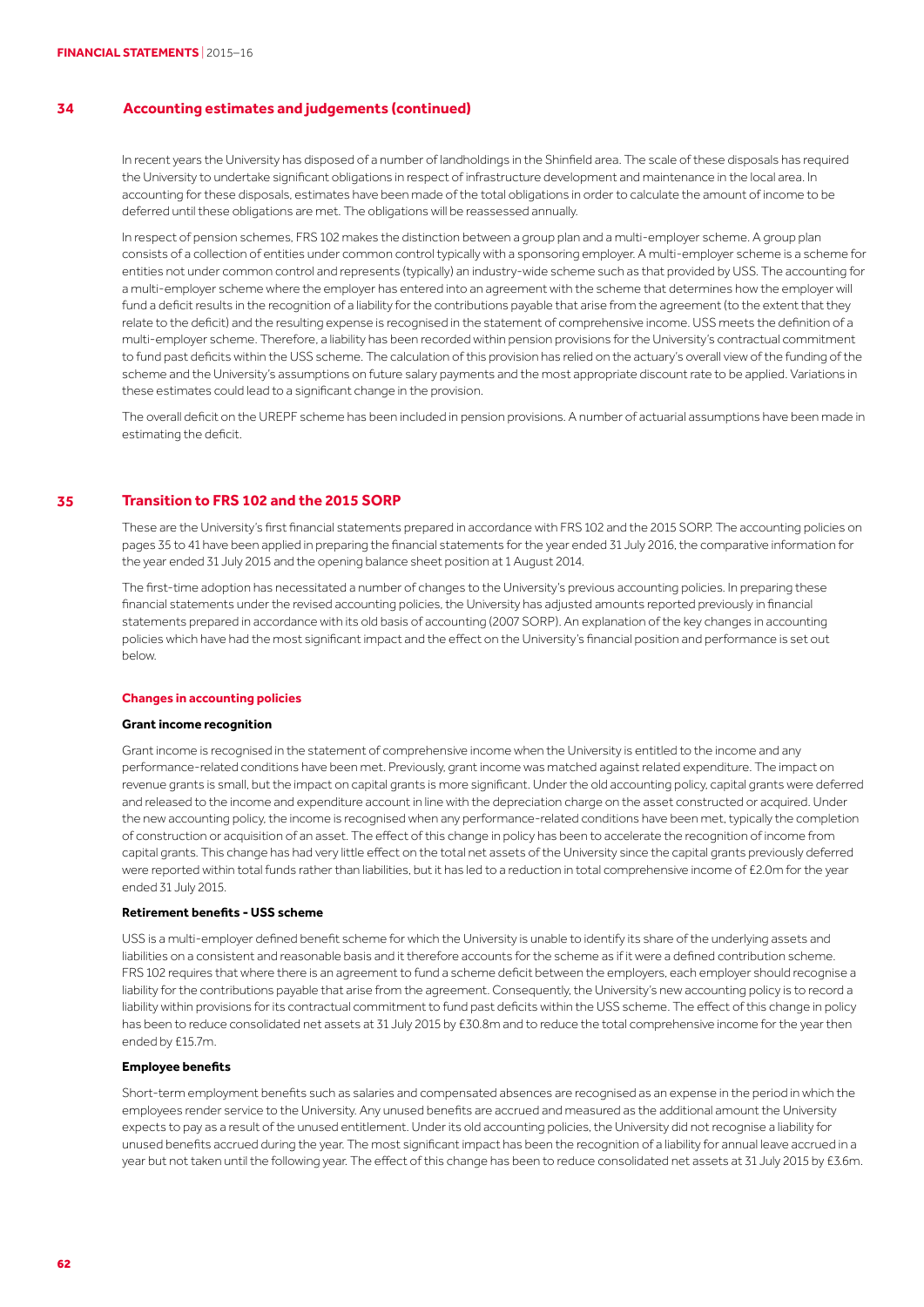#### **35 Transition to FRS 102 and the 2015 SORP (continued)**

#### **Depreciation of freehold buildings**

Under its old accounting policy, the University depreciated freehold buildings over a period of 50 years and building improvements and extensions over a maximum of 30 years. This policy has been revised to recognise that different components of a building may have different useful economic lives. Under the new policy, the components of a building are depreciated as follows: 

| • Fabric - construction | 50 years |
|-------------------------|----------|
|-------------------------|----------|

- Fabric improvements and extensions 30 years
- Mechanical and electrical 20 years

The effect of this change in policy has been to reduce consolidated net assets at 31 July 2015 by £14.7m and to reduce the total comprehensive income for the year then ended by £0.9m. 

#### **Agriculture**

The University's farming operations include dairy cattle which, under FRS 102, are classified as biological assets within non-current assets. They are stated at fair value less costs to sell. Under its previous accounting policies, dairy cattle were classified as stock within current assets and were stated at the lower of cost and net realisable value. The impact of this change on overall net assets has been small and no adjustment has been required to the total net assets at 31 July 2015. 

#### **Investments in associates**

The University's associated undertaking, UPP (Reading I) Holdings Limited, made a number of changes to its own accounting policies which have had an impact on the amounts stated in the consolidated financial statements. The key adjustments relate to the measurement of certain debt instruments at amortised cost and the provision for deferred tax on revalued property, plant and equipment. The overall effect of these changes has been to reduce consolidated net assets at 31 July 2015 by £0.6m and to reduce the total comprehensive income for the year then ended by £0.3m. 

| <b>Effect on financial position</b>                   | Consolidated |                            | University |                            |
|-------------------------------------------------------|--------------|----------------------------|------------|----------------------------|
|                                                       |              | 31 July 2015 1 August 2014 |            | 31 July 2015 1 August 2014 |
|                                                       | £'000        | £'000                      | £'000      | £'000                      |
| Net assets reported in previous financial statements  | 394.699      | 367.920                    | 249.495    | 256.688                    |
| Adjustments:                                          |              |                            |            |                            |
| Obligation to fund past deficit within the USS scheme | (30.844)     | (15.095)                   | (30.844)   | (15,095)                   |
| Liability for annual leave carried over               | (3.586)      | (3.425)                    | (3.558)    | (3,405)                    |
| Cumulative depreciation of tangible fixed assets      | (14.661)     | (13.794)                   | (14.661)   | (13, 793)                  |
| Investments in associates                             | (588)        | (286)                      | 0          | $\Omega$                   |
| Other adjustments                                     | (433)        | (3)                        | 120        | $\circ$                    |
| Net assets in accordance with FRS 102                 | 344.587      | 335,317                    | 200,552    | 224,395                    |

| <b>Effect on financial performance</b>                             | Consolidated University |              |
|--------------------------------------------------------------------|-------------------------|--------------|
|                                                                    | Year ended              | Year ended   |
|                                                                    | 31 July 2015            | 31 July 2015 |
|                                                                    | £'000                   | £'000        |
| Reported in previous financial statements:                         |                         |              |
| Deficit for the year retained within general reserves              | (14.687)                | (8.011)      |
| Other gains and losses                                             | 43,060                  | 3.145        |
| Total recognised gains / (losses) in the year                      | 28,373                  | (4,866)      |
| Adjustments:                                                       |                         |              |
| Capital grant income                                               | (2.028)                 | (2.761)      |
| Increase in obligation to fund past deficits within the USS scheme | (15.748)                | (15.748)     |
| Increase in liability for annual leave carried over                | (161)                   | (153)        |
| Depreciation charge for the year                                   | (867)                   | (867)        |
| Share of operating deficit and tax in associates                   | (302)                   | $\Omega$     |
| Other adjustments                                                  | 3                       | 552          |
| Total comprehensive income for the year in accordance with FRS 102 | 9,270                   | (23, 843)    |